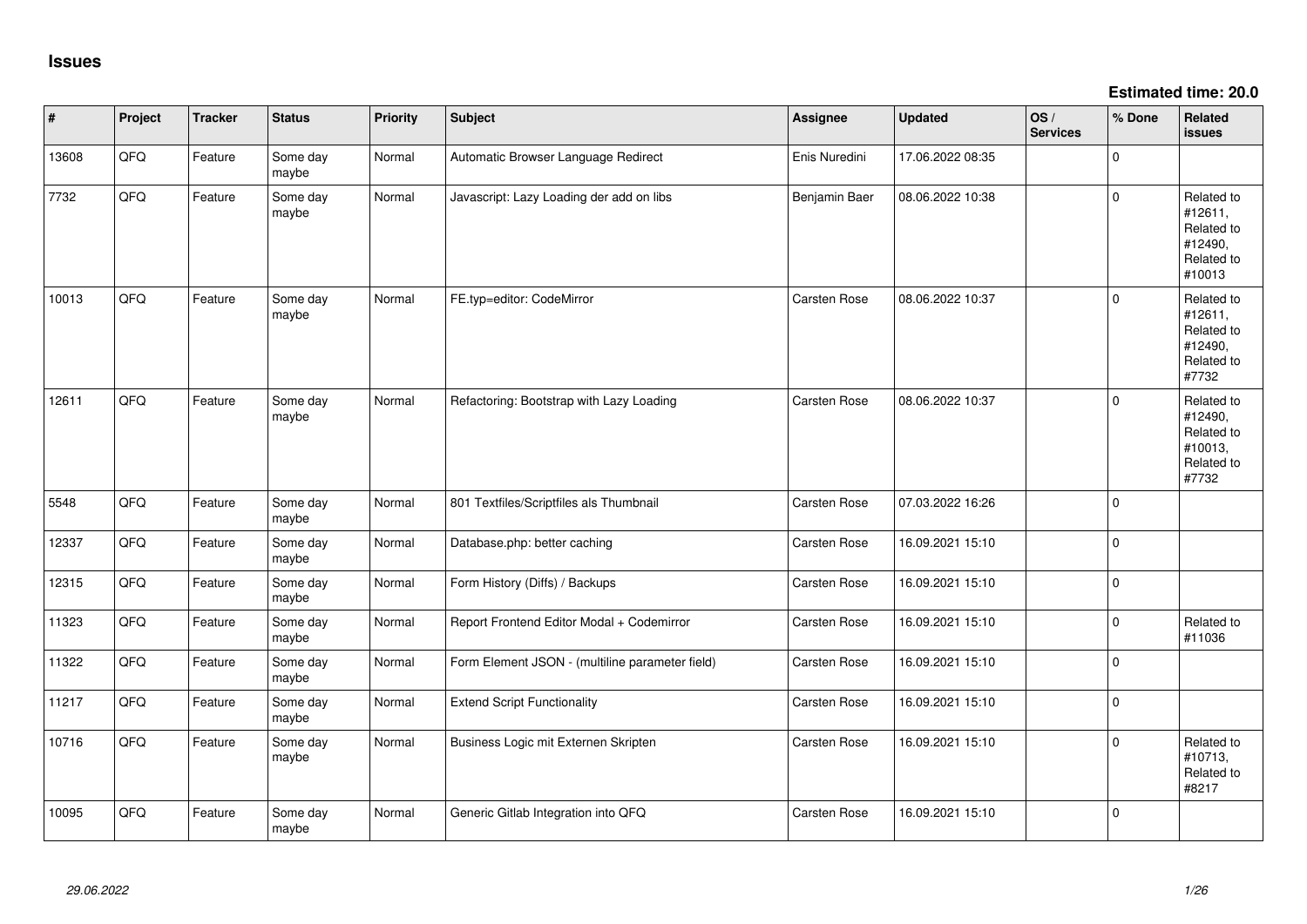| #     | Project | <b>Tracker</b> | <b>Status</b>     | <b>Priority</b> | <b>Subject</b>                                                                                         | <b>Assignee</b>     | <b>Updated</b>   | OS/<br><b>Services</b> | % Done      | Related<br><b>issues</b> |
|-------|---------|----------------|-------------------|-----------------|--------------------------------------------------------------------------------------------------------|---------------------|------------------|------------------------|-------------|--------------------------|
| 8586  | QFQ     | Feature        | Some day<br>maybe | Normal          | QFQ: Enhance Error message for 'record not found'                                                      | <b>Carsten Rose</b> | 16.09.2021 15:10 |                        | $\Omega$    |                          |
| 8520  | QFQ     | Feature        | Some day<br>maybe | Normal          | Bring QFQ to Composer                                                                                  | <b>Carsten Rose</b> | 16.09.2021 15:10 |                        | $\Omega$    |                          |
| 8101  | QFQ     | Feature        | Some day<br>maybe | Normal          | Password hash: support further hashing methods                                                         | <b>Carsten Rose</b> | 16.09.2021 15:10 |                        | $\Omega$    |                          |
| 7456  | QFQ     | Bug            | Some day<br>maybe | Low             | Todos in Code: solve or make ticket                                                                    | <b>Carsten Rose</b> | 16.09.2021 15:10 |                        | $\Omega$    |                          |
| 7453  | QFQ     | Feature        | Some day<br>maybe | Normal          | import / export forms QFQ                                                                              | <b>Carsten Rose</b> | 16.09.2021 15:10 |                        | $\Omega$    |                          |
| 7452  | QFQ     | Feature        | Some day<br>maybe | Normal          | automate deployment new QFQ version                                                                    | <b>Carsten Rose</b> | 16.09.2021 15:10 |                        | $\Omega$    |                          |
| 11036 | QFQ     | Feature        | Some day<br>maybe | Normal          | inline report editor permissions                                                                       | <b>Carsten Rose</b> | 16.09.2021 15:09 |                        | $\Omega$    | Related to<br>#11323     |
| 10745 | QFQ     | Feature        | Some day<br>maybe | Normal          | <b>Tablesorter Excel Export</b>                                                                        | <b>Carsten Rose</b> | 16.09.2021 15:09 |                        | $\Omega$    |                          |
| 10116 | QFQ     | Feature        | Some day<br>maybe | Normal          | TypeAhead: Tag - show inside 'input' element                                                           | <b>Carsten Rose</b> | 16.09.2021 15:09 |                        | $\Omega$    |                          |
| 4445  | QFQ     | Feature        | Some day<br>maybe | Normal          | template group: Option to simulate fieldset                                                            |                     | 28.06.2021 14:11 |                        | $\Omega$    |                          |
| 9669  | QFQ     | Bug            | Some day<br>maybe | Normal          | Checkbox / Template Group: radio/checkbox visible broken<br>after 'add'                                | <b>Carsten Rose</b> | 16.06.2021 13:47 |                        | $\Omega$    | Related to<br>#8091      |
| 4279  | QFQ     | <b>Bug</b>     | Some day<br>maybe | High            | config.linkVars lost                                                                                   | <b>Carsten Rose</b> | 03.05.2021 21:14 |                        | $\Omega$    |                          |
| 4258  | QFQ     | Feature        | Some day<br>maybe | High            | <b>System Defaults: Forms</b>                                                                          | <b>Carsten Rose</b> | 03.05.2021 21:14 |                        | $\mathbf 0$ |                          |
| 3990  | QFQ     | Feature        | Some day<br>maybe | High            | custom class definition: add space automatically                                                       | <b>Carsten Rose</b> | 03.05.2021 21:14 |                        | $\mathbf 0$ |                          |
| 3967  | QFQ     | Feature        | Some day<br>maybe | High            | Report: Checkbox, Radio, Dropdown, Input welches ohne<br>Submit funktioniert - 'Inline-Form'           | Carsten Rose        | 03.05.2021 21:14 |                        | $\Omega$    |                          |
| 3848  | QFQ     | Feature        | Some day<br>maybe | High            | Antivirus check fuer Upload files in qfq?                                                              | <b>Carsten Rose</b> | 03.05.2021 21:14 |                        | $\Omega$    | Related to<br>#4131      |
| 3570  | QFQ     | Bug            | Some day<br>maybe | High            | Formular mit prmitnew permitEdit=Always wird nicht<br>aufgerufen (ist leer)                            | <b>Carsten Rose</b> | 03.05.2021 21:14 |                        | $\Omega$    |                          |
| 3109  | QFQ     | <b>Bug</b>     | Some day<br>maybe | High            | RealUrl: Links werden nicht korrekt gerendert                                                          | <b>Carsten Rose</b> | 03.05.2021 21:14 |                        | $\mathbf 0$ |                          |
| 3061  | QFQ     | <b>Bug</b>     | Some day<br>maybe | High            | winstitute: mysql connection durcheinander - nmhp17<br>(ag7)/QFQ arbeitet mit DB/Tabellen von biostat. | <b>Carsten Rose</b> | 03.05.2021 21:14 |                        | $\Omega$    |                          |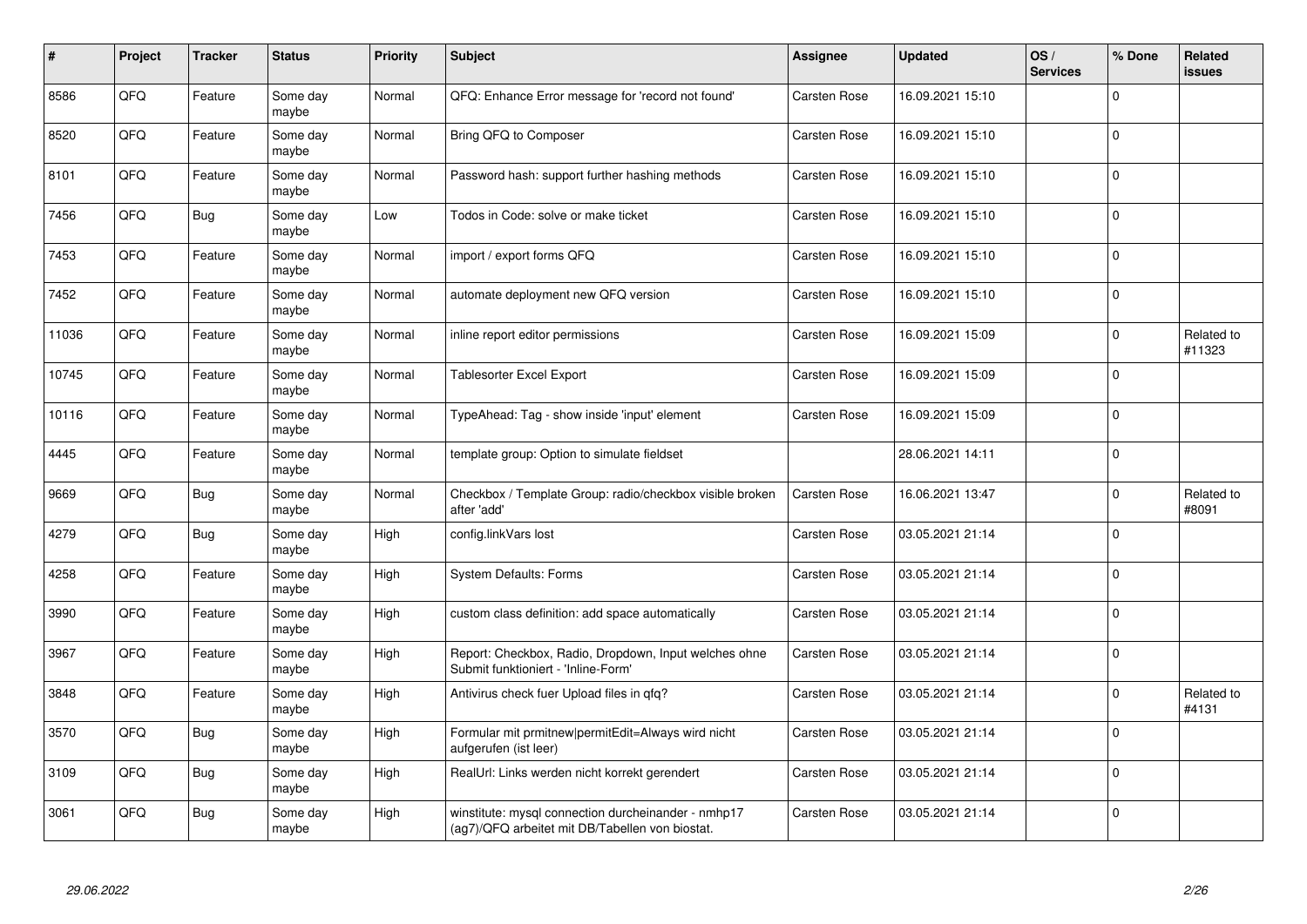| $\sharp$ | Project | <b>Tracker</b> | <b>Status</b>     | <b>Priority</b> | <b>Subject</b>                                                                        | <b>Assignee</b>     | <b>Updated</b>   | OS/<br><b>Services</b> | % Done      | Related<br><b>issues</b>                       |
|----------|---------|----------------|-------------------|-----------------|---------------------------------------------------------------------------------------|---------------------|------------------|------------------------|-------------|------------------------------------------------|
| 880      | QFQ     | Feature        | Some day<br>maybe | Urgent          | Security: PHP, SQL Injection, XSS                                                     |                     | 03.05.2021 21:14 |                        | $\Omega$    | Related to<br>#14320                           |
| 7278     | QFQ     | Feature        | Some day<br>maybe | Normal          | Form: Wert vordefinieren der immer gesetzt wird                                       |                     | 02.05.2021 09:27 |                        | $\Omega$    |                                                |
| 7229     | QFQ     | Feature        | Some day<br>maybe | Normal          | New FormElement.type: Button                                                          |                     | 01.02.2021 12:32 |                        | $\pmb{0}$   |                                                |
| 3880     | QFQ     | Feature        | Some day<br>maybe | Normal          | Form 'Form': anlegen einer Tabelle                                                    |                     | 14.01.2021 10:12 |                        | $\mathbf 0$ |                                                |
| 9281     | QFQ     | <b>Bug</b>     | Some day<br>maybe | Normal          | Allow STRICT_TRANS_TABLES                                                             | <b>Carsten Rose</b> | 02.01.2021 18:43 |                        | $\mathbf 0$ |                                                |
| 9126     | QFQ     | <b>Bug</b>     | Some day<br>maybe | Normal          | hidden Form elements are present in page source                                       |                     | 02.01.2021 18:41 |                        | $\mathbf 0$ |                                                |
| 10738    | QFQ     | Feature        | Some day<br>maybe | Normal          | CORS headers for external API requests                                                |                     | 10.06.2020 14:00 |                        | $\mathbf 0$ |                                                |
| 9130     | QFQ     | Feature        | Some day<br>maybe | Normal          | tablesorter: Automatic Row numbering / Zeilenummer                                    | Benjamin Baer       | 01.02.2020 23:22 |                        | $\mathbf 0$ |                                                |
| 6972     | QFQ     | Feature        | Some day<br>maybe | Normal          | Fabric Clipboard / cross browser tab                                                  | Benjamin Baer       | 01.02.2020 23:21 |                        | $\Omega$    |                                                |
| 6970     | QFQ     | Feature        | Some day<br>maybe | Normal          | tablesorter: default fuer 'sortReset' aendern von 'Ctrl' zu 'Alt'                     | Benjamin Baer       | 01.02.2020 23:21 |                        | $\mathbf 0$ |                                                |
| 5892     | QFQ     | Feature        | Some day<br>maybe | Normal          | QFQ should use T3 API to manipulate FE GROUP<br>membership                            |                     | 01.02.2020 23:20 |                        | $\mathbf 0$ |                                                |
| 5480     | QFQ     | Feature        | Some day<br>maybe | Normal          | QFQ: Dokumentation mit Screenshots versehen                                           | <b>Carsten Rose</b> | 01.02.2020 23:20 |                        | $\mathbf 0$ | Related to<br>#9879                            |
| 5452     | QFQ     | Feature        | Some day<br>maybe | Normal          | Thumbnails from PDF: bad quality                                                      |                     | 01.02.2020 23:20 |                        | $\mathbf 0$ |                                                |
| 4771     | QFQ     | <b>Bug</b>     | Some day<br>maybe | Normal          | qfq: select-down-values empty after save (edit-form for<br>program administrators)    | <b>Carsten Rose</b> | 01.02.2020 23:20 |                        | $\mathbf 0$ | Related to<br>#4549, Has<br>duplicate<br>#4282 |
| 4719     | QFQ     | Feature        | Some day<br>maybe | Normal          | Custom Message in Client in case of 'Browser tab close,<br>modification will be lost' |                     | 01.02.2020 23:20 |                        | $\Omega$    |                                                |
| 4659     | QFQ     | Bug            | Some day<br>maybe | Normal          | infoButtonExtra                                                                       | Carsten Rose        | 01.02.2020 23:20 |                        | $\mathbf 0$ |                                                |
| 4650     | QFQ     | Feature        | Some day<br>maybe | Normal          | Convert html to doc/rtf                                                               | Carsten Rose        | 01.02.2020 23:20 |                        | $\mathbf 0$ | Related to<br>#10704                           |
| 4640     | QFQ     | Feature        | Some day<br>maybe | Normal          | Rename System Forms                                                                   |                     | 01.02.2020 23:20 |                        | $\Omega$    |                                                |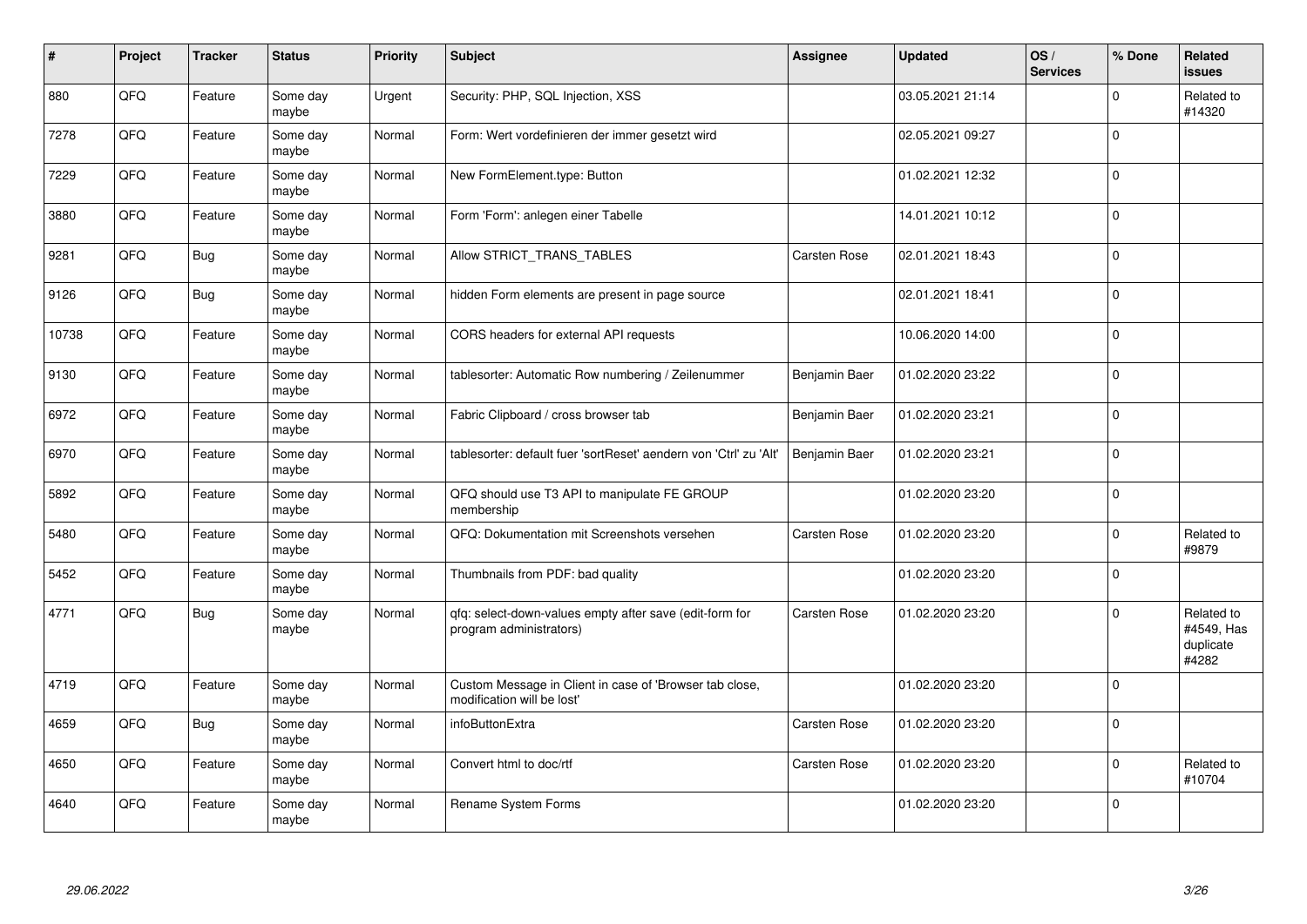| ∦    | Project | <b>Tracker</b> | <b>Status</b>     | <b>Priority</b> | <b>Subject</b>                                                                                                                                                | Assignee     | <b>Updated</b>   | OS/<br><b>Services</b> | % Done      | Related<br>issues                           |
|------|---------|----------------|-------------------|-----------------|---------------------------------------------------------------------------------------------------------------------------------------------------------------|--------------|------------------|------------------------|-------------|---------------------------------------------|
| 4627 | QFQ     | Feature        | Some day<br>maybe | Normal          | dbupdate: all tables - check 'create', 'modified' if it is<br>possible to change to default 'CURRENT_TIMESTAMP' and<br>modified 'ON UPDATE CURRENT TIMESTAMP' |              | 01.02.2020 23:20 |                        | $\mathbf 0$ |                                             |
| 4626 | QFQ     | Feature        | Some day<br>maybe | Normal          | Mobile View: 'classBody=qfq-form-right' makes no sense                                                                                                        |              | 01.02.2020 23:20 |                        | $\mathbf 0$ |                                             |
| 4551 | QFQ     | Feature        | Some day<br>maybe | Normal          | Set 'pills' via dynamicUpdate to show/hide/disabled                                                                                                           |              | 01.02.2020 23:20 |                        | $\mathbf 0$ | Related to<br>#3752                         |
| 4549 | QFQ     | <b>Bug</b>     | Some day<br>maybe | Normal          | TemplateGroups: FE.type SELECT loose selected value<br>after save                                                                                             | Carsten Rose | 01.02.2020 23:20 |                        | $\mathbf 0$ | Related to<br>#4548,<br>Related to<br>#4771 |
| 4546 | QFQ     | <b>Bug</b>     | Some day<br>maybe | Normal          | NH: SIP storage is destroyed                                                                                                                                  |              | 01.02.2020 23:20 |                        | $\mathbf 0$ |                                             |
| 4536 | QFQ     | Feature        | Some day<br>maybe | Normal          | FE upload: problem with delete if mutliple uploads an<br>FE.name="                                                                                            |              | 01.02.2020 23:20 |                        | $\mathbf 0$ |                                             |
| 4446 | QFQ     | Feature        | Some day<br>maybe | Normal          | New FE get same feldContainerId as last modifed FE                                                                                                            |              | 01.02.2020 23:20 |                        | $\mathbf 0$ |                                             |
| 4443 | QFQ     | Feature        | Some day<br>maybe | Normal          | Form: multiple secondary tables                                                                                                                               |              | 01.02.2020 23:20 |                        | $\mathbf 0$ |                                             |
| 4365 | QFQ     | Feature        | Some day<br>maybe | Normal          | Multi Language: new way of config                                                                                                                             | Carsten Rose | 01.02.2020 23:20 |                        | $\mathbf 0$ |                                             |
| 4343 | QFQ     | Feature        | Some day<br>maybe | Normal          | Link: Classifier to add 'attributes'                                                                                                                          | Carsten Rose | 01.02.2020 23:20 |                        | $\mathbf 0$ | Related to<br>#14077                        |
| 7402 | QFQ     | <b>Bug</b>     | Some day<br>maybe | Normal          | thumbnail cache: outdated picture when permission denied<br>and permission resolved.                                                                          |              | 01.02.2020 23:20 |                        | $\mathbf 0$ |                                             |
| 7101 | QFQ     | <b>Bug</b>     | Some day<br>maybe | Normal          | 'form' in SIP and 'report' - breaks                                                                                                                           |              | 01.02.2020 23:20 |                        | $\mathbf 0$ |                                             |
| 5851 | QFQ     | Feature        | Some day<br>maybe | Normal          | Queue System implementieren: MQTT, RabbitMQ                                                                                                                   |              | 01.02.2020 23:20 |                        | $\mathbf 0$ | Related to<br>#5715                         |
| 5850 | QFQ     | Feature        | Some day<br>maybe | Normal          | Deployment: In QFQ Doc best practice fuer zeitgemaesses<br>Deployment beschreiben                                                                             |              | 01.02.2020 23:20 |                        | $\mathbf 0$ |                                             |
| 5665 | QFQ     | Feature        | Some day<br>maybe | Normal          | Versuch das '{{!' nicht mehr noetig ist.                                                                                                                      | Carsten Rose | 01.02.2020 23:20 |                        | $\Omega$    | Related to<br>#7432,<br>Related to<br>#7434 |
| 5455 | QFQ     | Feature        | Some day<br>maybe | Normal          | Mail Redirects grld abhaengig                                                                                                                                 |              | 01.02.2020 23:20 |                        | $\mathbf 0$ |                                             |
| 5428 | QFG     | Feature        | Some day<br>maybe | Normal          | secure thumbnail: late render on access.                                                                                                                      | Carsten Rose | 01.02.2020 23:20 |                        | $\pmb{0}$   |                                             |
| 5342 | QFO     | Feature        | Some day<br>maybe | Normal          | link - with HTML Attributes                                                                                                                                   |              | 01.02.2020 23:20 |                        | $\pmb{0}$   | Related to<br>#14077                        |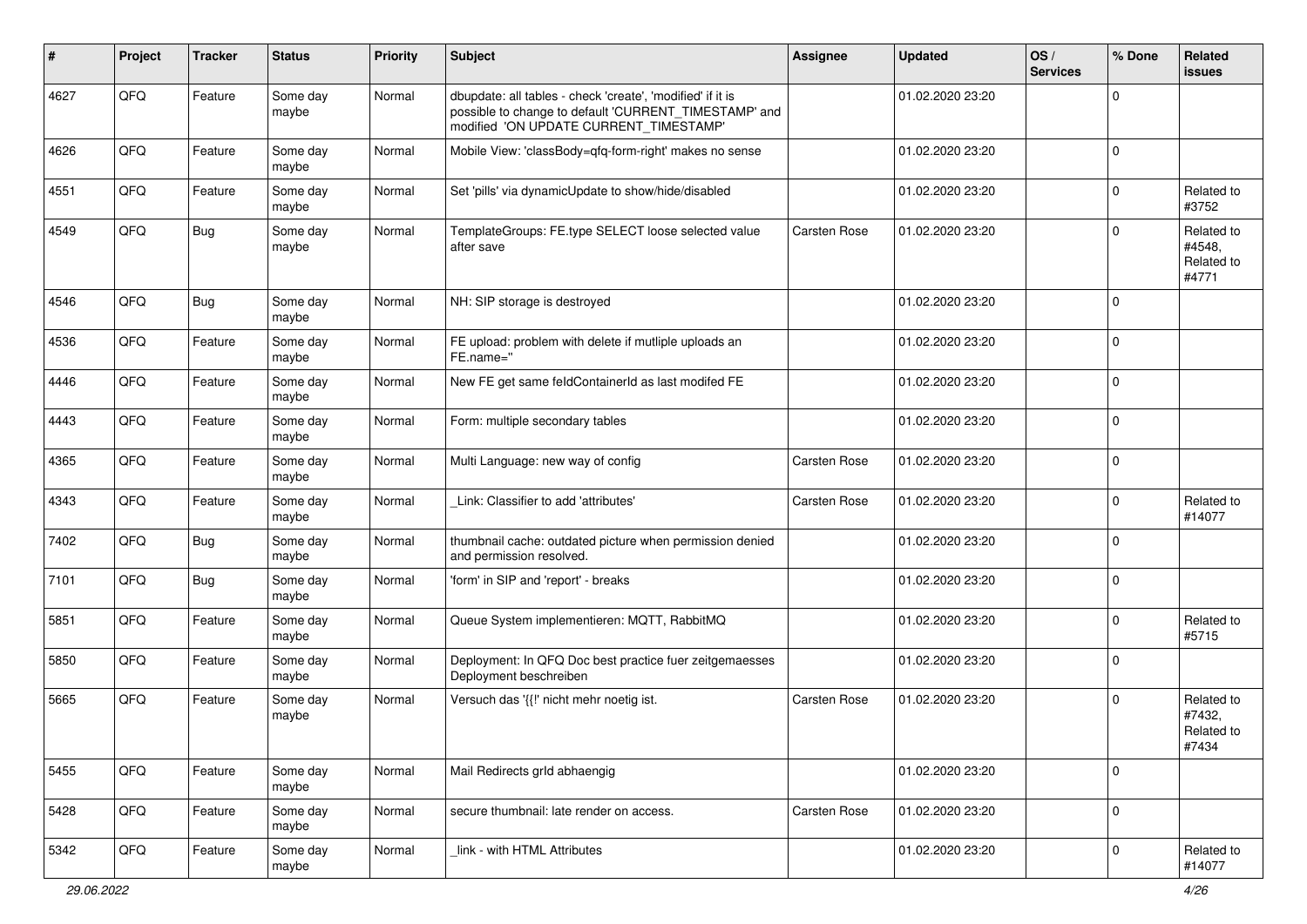| $\sharp$ | Project | <b>Tracker</b> | <b>Status</b>     | Priority | Subject                                                                                                                                                  | Assignee            | <b>Updated</b>   | OS/<br><b>Services</b> | % Done         | Related<br><b>issues</b>                    |
|----------|---------|----------------|-------------------|----------|----------------------------------------------------------------------------------------------------------------------------------------------------------|---------------------|------------------|------------------------|----------------|---------------------------------------------|
| 5024     | QFQ     | Feature        | Some day<br>maybe | Normal   | Fabric: Generate PDF with edits                                                                                                                          | Benjamin Baer       | 01.02.2020 23:20 |                        | $\mathbf 0$    | Related to<br>#10704                        |
| 4816     | QFQ     | Feature        | Some day<br>maybe | Normal   | Templates for QFQ Reports (Tables, Radios, )                                                                                                             |                     | 01.02.2020 23:20 |                        | $\overline{0}$ |                                             |
| 4757     | QFQ     | Feature        | Some day<br>maybe | Normal   | Test subrecord: download links ok? Links ok?                                                                                                             | Carsten Rose        | 01.02.2020 23:20 |                        | 0              |                                             |
| 4652     | QFQ     | Feature        | Some day<br>maybe | Normal   | UZH CD: Weiterleitung auf benutzerdefinierte 403/404 Seite                                                                                               | <b>Carsten Rose</b> | 01.02.2020 23:20 |                        | $\overline{0}$ |                                             |
| 4651     | QFQ     | <b>Bug</b>     | Some day<br>maybe | Normal   | "Loading document" Modal wird angezeigt bei uzhcd type=2<br>Ansicht                                                                                      | <b>Carsten Rose</b> | 01.02.2020 23:20 |                        | $\mathbf 0$    |                                             |
| 4454     | QFQ     | <b>Bug</b>     | Some day<br>maybe | Normal   | Required Elements: multiple elements in a row - whole row<br>marked if only one input is empty.                                                          | Benjamin Baer       | 01.02.2020 23:20 |                        | $\overline{0}$ |                                             |
| 4439     | QFQ     | Feature        | Some day<br>maybe | Normal   | Log: report all actions fired by an FE Element, incl. the<br>original directive (slaveld, sqlInsert, )                                                   |                     | 01.02.2020 23:20 |                        | $\mathbf 0$    | Related to<br>#4432,<br>Related to<br>#5458 |
| 4435     | QFQ     | Feature        | Some day<br>maybe | Normal   | Report: striptags - specify allowed tags                                                                                                                 |                     | 01.02.2020 23:20 |                        | $\overline{0}$ |                                             |
| 4433     | QFQ     | Feature        | Some day<br>maybe | Normal   | Log when SIP will be destroyed by QFQ for any (security)<br>reason                                                                                       |                     | 01.02.2020 23:20 |                        | $\mathbf 0$    | Related to<br>#4432,<br>Related to<br>#5458 |
| 4398     | QFQ     | <b>Bug</b>     | Some day<br>maybe | Normal   | Typeahead: mouse click in a prefilled input opens a single<br>item dropdown with the current value - click on it seems to<br>set the value, not the key. | Benjamin Baer       | 01.02.2020 23:20 |                        | $\Omega$       | Related to<br>#4457                         |
| 4330     | QFQ     | Feature        | Some day<br>maybe | Normal   | Error Message: report missing {{ / }} in sqlUpdate, sqlInsert,<br>sqlDelete, sqlAfter, sqlBefore in FE action elements.                                  | Carsten Rose        | 01.02.2020 23:20 |                        | $\mathbf 0$    |                                             |
| 4328     | QFQ     | <b>Bug</b>     | Some day<br>maybe | Normal   | Error Message: Show FE name/number on problems in FE                                                                                                     | Carsten Rose        | 01.02.2020 23:20 |                        | $\mathbf 0$    |                                             |
| 1234     | QFQ     | Feature        | Some day<br>maybe | Normal   | QF: Record numbering: Im Grid soll in Spalte 1optional die<br>laufende Nummer der Records angezeigt werden.                                              |                     | 01.02.2020 23:20 |                        | $\overline{0}$ |                                             |
| 955      | QFQ     | Feature        | Some day<br>maybe | Normal   | QF: Notizen vor/nach dem Form                                                                                                                            |                     | 01.02.2020 23:20 |                        | $\overline{0}$ |                                             |
| 8522     | QFQ     | Feature        | Some day<br>maybe | Normal   | build QFQ - npm warnings                                                                                                                                 | Benjamin Baer       | 01.02.2020 23:19 |                        | 50             |                                             |
| 8056     | QFQ     | Feature        | Some day<br>maybe | Normal   | Termin Organisation (Reservation)                                                                                                                        |                     | 01.02.2020 23:19 |                        | $\mathbf 0$    | Related to<br>#8658                         |
| 7921     | QFQ     | Feature        | Some day<br>maybe | Normal   | Rest API Export: URL kuerzer machen                                                                                                                      |                     | 01.02.2020 23:19 |                        | $\overline{0}$ |                                             |
| 7281     | QFQ     | Bug            | Some day<br>maybe | Normal   | Subrecords: on large screen separator line too short                                                                                                     |                     | 01.02.2020 23:19 |                        | $\overline{0}$ |                                             |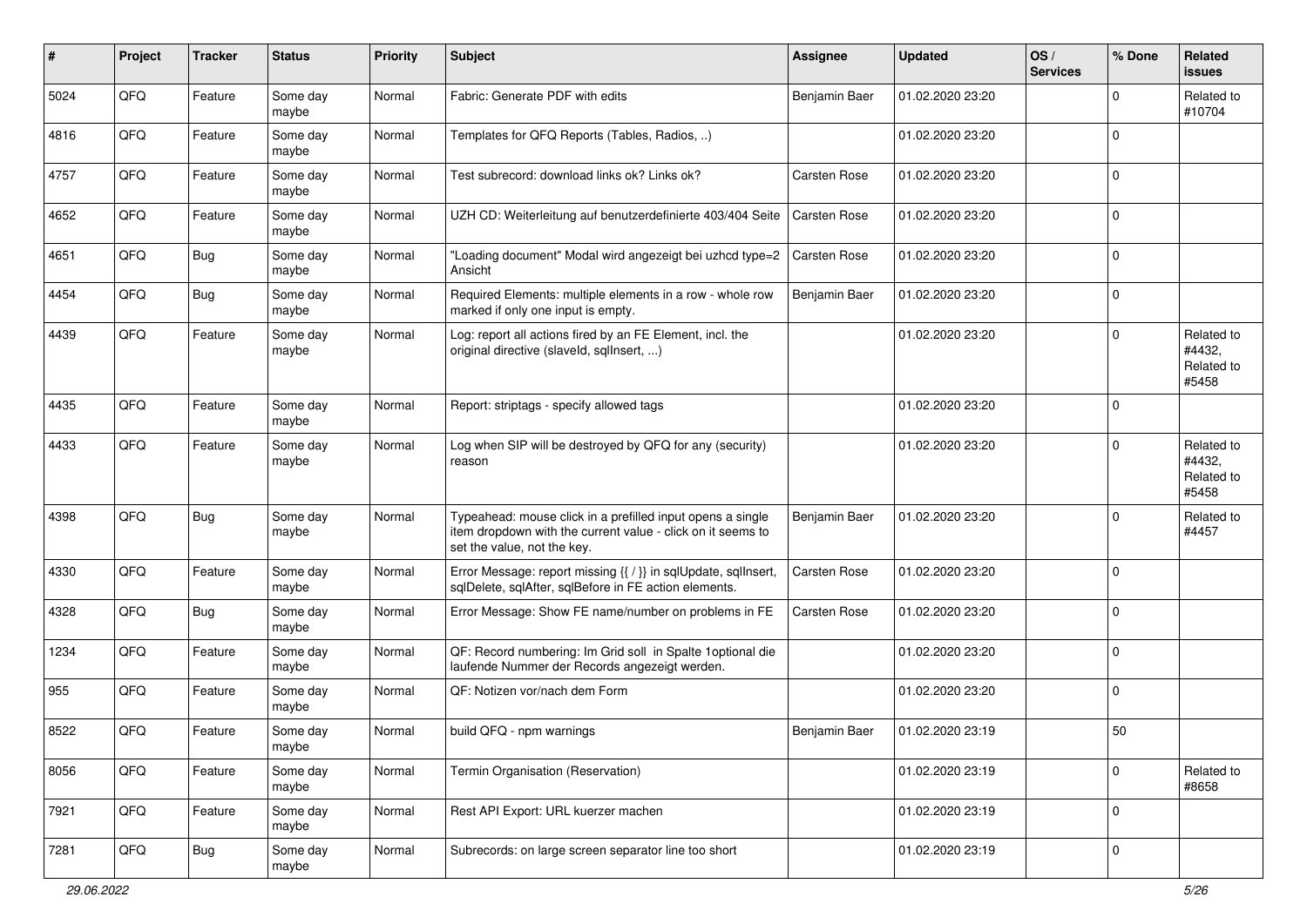| #    | Project | <b>Tracker</b> | <b>Status</b>     | <b>Priority</b> | <b>Subject</b>                                                                                                       | <b>Assignee</b>     | <b>Updated</b>   | OS/<br><b>Services</b> | % Done         | <b>Related</b><br><b>issues</b> |
|------|---------|----------------|-------------------|-----------------|----------------------------------------------------------------------------------------------------------------------|---------------------|------------------|------------------------|----------------|---------------------------------|
| 7100 | QFQ     | Feature        | Some day<br>maybe | Normal          | Download: log access, max downloads, time limit                                                                      |                     | 01.02.2020 23:19 |                        | $\mathbf 0$    |                                 |
| 6704 | QFQ     | Feature        | Some day<br>maybe | Normal          | Upload Mode: Bilder in Notizen rechts sollen aktuellen<br>Upload repräsentieren.                                     |                     | 01.02.2020 23:19 |                        | $\mathbf 0$    | Related to<br>#3264             |
| 6084 | QFQ     | Feature        | Some day<br>maybe | Normal          | New escape type: 'D' - convert date                                                                                  |                     | 01.02.2020 23:19 |                        | $\overline{0}$ |                                 |
| 5991 | QFQ     | Bug            | Some day<br>maybe | Normal          | URLs with ' ' or long parameter are problematic                                                                      | <b>Carsten Rose</b> | 01.02.2020 23:19 |                        | $\overline{0}$ |                                 |
| 5983 | QFQ     | Feature        | Some day<br>maybe | Normal          | Form Submit (save & update): normalize date/-time FE                                                                 | <b>Carsten Rose</b> | 01.02.2020 23:19 |                        | $\overline{0}$ |                                 |
| 5923 | QFQ     | Feature        | Some day<br>maybe | Normal          | fillStoreSystemBySqlLate                                                                                             |                     | 01.02.2020 23:19 |                        | $\overline{0}$ |                                 |
| 5895 | QFQ     | Feature        | Some day<br>maybe | Normal          | Tutorial: List of all QFQ Features                                                                                   |                     | 01.02.2020 23:19 |                        | $\overline{0}$ |                                 |
| 5893 | QFQ     | Feature        | Some day<br>maybe | Normal          | Edit on double-click                                                                                                 |                     | 01.02.2020 23:19 |                        | $\mathbf 0$    | Related to<br>#5894             |
| 5877 | QFQ     | Bug            | Some day<br>maybe | Normal          | FE.type=note:bsColumn strange behaviour                                                                              |                     | 01.02.2020 23:19 |                        | $\overline{0}$ |                                 |
| 5852 | QFQ     | Feature        | Some day<br>maybe | Normal          | Logging: mail.log / sql.log - im FE anzeigen und via AJAX<br>aktualisieren                                           | <b>Carsten Rose</b> | 01.02.2020 23:19 |                        | $\mathbf 0$    | Related to<br>#5885             |
| 5805 | QFQ     | Feature        | Some day<br>maybe | Normal          | TypeAHead SQL value instead of key stored                                                                            |                     | 01.02.2020 23:19 |                        | 0              | Related to<br>#5444             |
| 5768 | QFQ     | <b>Bug</b>     | Some day<br>maybe | Normal          | {{pageLanguage:T}}' missing if QFQ is called via api                                                                 | Carsten Rose        | 01.02.2020 23:19 |                        | $\overline{0}$ |                                 |
| 5706 | QFQ     | <b>Bug</b>     | Some day<br>maybe | Normal          | upload: fileDestination needs to be sanatized                                                                        | <b>Carsten Rose</b> | 01.02.2020 23:19 |                        | $\overline{0}$ |                                 |
| 5579 | QFQ     | Feature        | Some day<br>maybe | Normal          | Enhance Doc / Presentation: variable type 'link column type'                                                         | <b>Carsten Rose</b> | 01.02.2020 23:19 |                        | $\overline{0}$ |                                 |
| 5557 | QFQ     | <b>Bug</b>     | Some day<br>maybe | Normal          | Form load: STORE_RECORD filled, but should be empty                                                                  | Carsten Rose        | 01.02.2020 23:19 |                        | $\overline{0}$ |                                 |
| 5389 | QFQ     | Feature        | Some day<br>maybe | Normal          | QFQ Design: Multline label / note                                                                                    | Benjamin Baer       | 01.02.2020 23:19 |                        | $\overline{0}$ |                                 |
| 5132 | QFQ     | Feature        | Some day<br>maybe | Normal          | Error Message sendmail missing attachment: more details                                                              | <b>Carsten Rose</b> | 01.02.2020 23:19 |                        | $\overline{0}$ |                                 |
| 5021 | QFQ     | <b>Bug</b>     | Some day<br>maybe | Normal          | FE.typ=extra - during save displays error 'datum2' already<br>filled in STORE_SIP - the value is stored nevertheless | Carsten Rose        | 01.02.2020 23:19 |                        | $\pmb{0}$      | Related to<br>#3875             |
| 4872 | QFQ     | Feature        | Some day<br>maybe | Normal          | Fields of Typo3 page available in STORE_TYPO3                                                                        | <b>Carsten Rose</b> | 01.02.2020 23:19 |                        | $\overline{0}$ |                                 |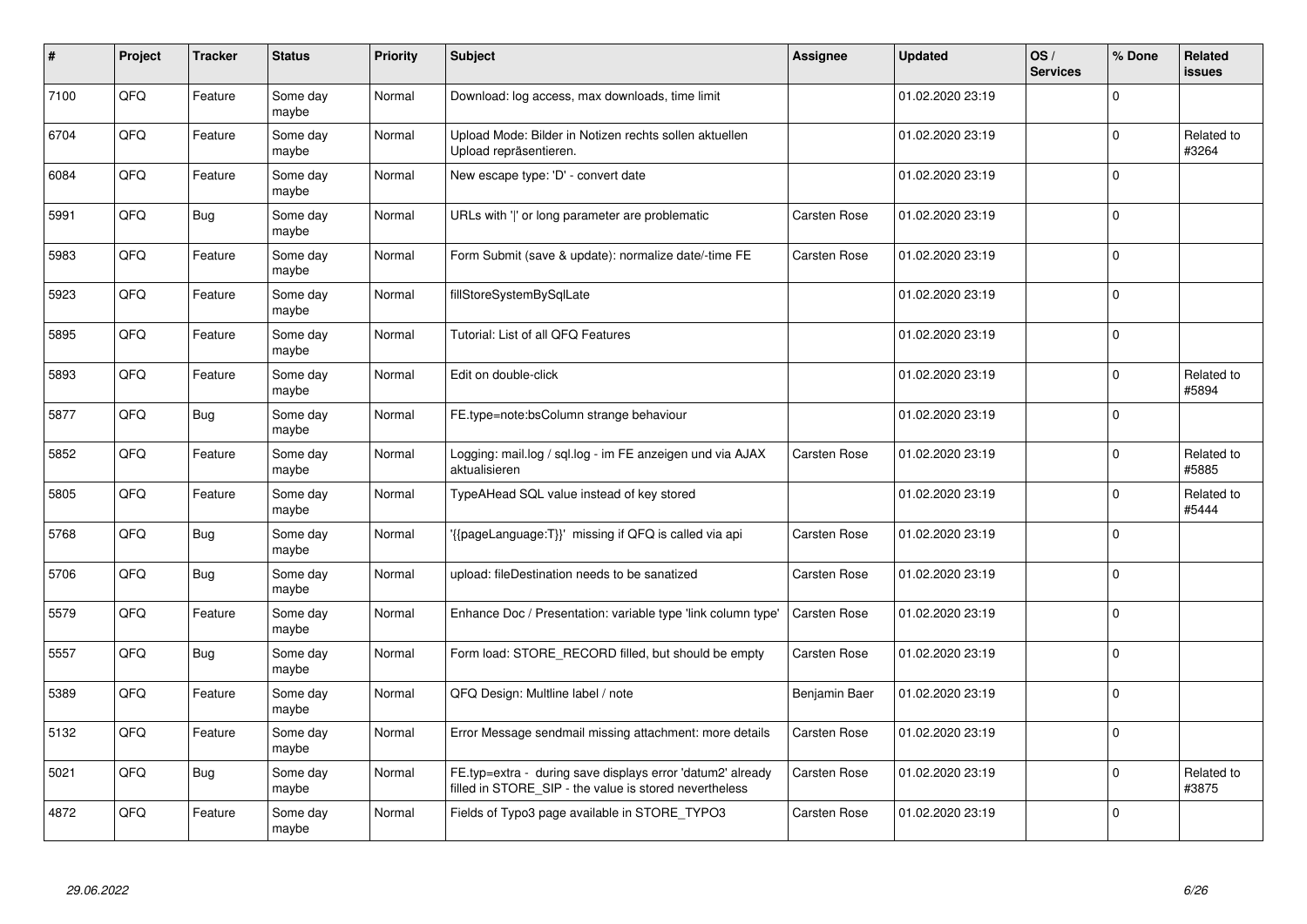| #    | Project | <b>Tracker</b> | <b>Status</b>     | <b>Priority</b> | <b>Subject</b>                                                                                                     | <b>Assignee</b>     | <b>Updated</b>   | OS/<br><b>Services</b> | % Done         | <b>Related</b><br><b>issues</b> |
|------|---------|----------------|-------------------|-----------------|--------------------------------------------------------------------------------------------------------------------|---------------------|------------------|------------------------|----------------|---------------------------------|
| 4869 | QFQ     | Feature        | Some day<br>maybe | Normal          | Dynamic Update (show, hide, readonly?, required?) for<br><b>Template Group Elements</b>                            | <b>Carsten Rose</b> | 01.02.2020 23:19 |                        | $\Omega$       | Related to<br>#4865             |
| 4606 | QFQ     | Feature        | Some day<br>maybe | Normal          | link: qualifier to render bootstrap button                                                                         | <b>Carsten Rose</b> | 01.02.2020 23:19 |                        | $\mathbf 0$    |                                 |
| 4583 | QFQ     | <b>Bug</b>     | Some day<br>maybe | Normal          | Dynamic Update bei TypeAhead Feldern                                                                               | <b>Carsten Rose</b> | 01.02.2020 23:19 |                        | $\overline{0}$ |                                 |
| 4528 | QFQ     | <b>Bug</b>     | Some day<br>maybe | Normal          | extraButtonLock mit SQLAhead Bug                                                                                   | <b>Carsten Rose</b> | 01.02.2020 23:19 |                        | $\overline{0}$ |                                 |
| 4092 | QFQ     | Bug            | Some day<br>maybe | Normal          | 1) Logging verbessern wann welches FE warum<br>ausgefuehrt wird, 2) Documentation: Best Practice Template<br>Group | Carsten Rose        | 01.02.2020 23:19 |                        | $\mathbf 0$    | Related to<br>#3504             |
| 3613 | QFQ     | <b>Bug</b>     | Some day<br>maybe | Normal          | note /note unchecked -> note div (col-md) wird weiterhin<br>gerendert                                              | Elias Villiger      | 01.02.2020 23:19 |                        | 100            |                                 |
| 9024 | QFQ     | <b>Bug</b>     | Some day<br>maybe | Normal          | QFQ Einarbeitung                                                                                                   |                     | 01.02.2020 15:56 |                        | $\mathbf 0$    |                                 |
| 2643 | QFQ     | <b>Bug</b>     | Some day<br>maybe | Normal          | Zend / PHP Webinars anschauen                                                                                      | <b>Carsten Rose</b> | 01.02.2020 15:56 |                        | $\overline{0}$ |                                 |
| 3267 | QFQ     | Feature        | Some day<br>maybe | Normal          | 2 Forms auf einer Seite: real + Read only                                                                          | <b>Carsten Rose</b> | 11.12.2019 16:03 |                        | $\mathbf 0$    |                                 |
| 3216 | QFQ     | Feature        | Some day<br>maybe | Normal          | dynamic update für checkbox label2                                                                                 | <b>Carsten Rose</b> | 11.12.2019 16:03 |                        | $\mathbf 0$    | Related to<br>#2081             |
| 3130 | QFQ     | <b>Bug</b>     | Some day<br>maybe | Normal          | Debug Info's nicht korrekt nach 'New > Save'.                                                                      | <b>Carsten Rose</b> | 11.12.2019 16:03 |                        | $\Omega$       | Related to<br>#3253             |
| 2995 | QFQ     | Feature        | Some day<br>maybe | Normal          | Dropdown JQuery Plugin: 'chosen' - Moeglichkeit um Select<br>Listen mehr Funktion zu geben. Kein Bootstrap noetig. | <b>Carsten Rose</b> | 11.12.2019 16:03 |                        | $\mathbf 0$    |                                 |
| 2950 | QFQ     | Feature        | Some day<br>maybe | Normal          | Inhalt QFQ Records als File                                                                                        |                     | 11.12.2019 16:03 |                        | $\overline{0}$ |                                 |
| 2084 | QFQ     | Feature        | Some day<br>maybe | Normal          | Mailto mit encryption: Subrecord                                                                                   | Carsten Rose        | 11.12.2019 16:03 |                        | $\Omega$       | Related to<br>#2082             |
| 2063 | QFQ     | <b>Bug</b>     | Some day<br>maybe | Normal          | Pills auf 'inaktiv' setzen falls keine Element auf dem Pill<br>sichtbar sind.                                      | Benjamin Baer       | 11.12.2019 16:03 |                        | $\mathbf 0$    | Related to<br>#3752             |
| 1946 | QFQ     | Feature        | Some day<br>maybe | Normal          | Kontrolle ob der ReadOnly Modus bei den<br>Formularelementen korrekt implementiert ist                             | Carsten Rose        | 11.12.2019 16:03 |                        | $\overline{0}$ |                                 |
| 1635 | QFQ     | Feature        | Some day<br>maybe | Normal          | QFQ Extension content record: weitere Optionen<br>einblenden.                                                      | <b>Carsten Rose</b> | 11.12.2019 16:03 |                        | $\Omega$       |                                 |
| 1623 | QFQ     | Feature        | Some day<br>maybe | Normal          | RealURL                                                                                                            |                     | 11.12.2019 16:03 |                        | 30             |                                 |
| 1510 | QFQ     | Feature        | Some day<br>maybe | Normal          | jquery von google laden, falls das nicht geht lokal                                                                |                     | 11.12.2019 16:03 |                        | $\mathbf 0$    |                                 |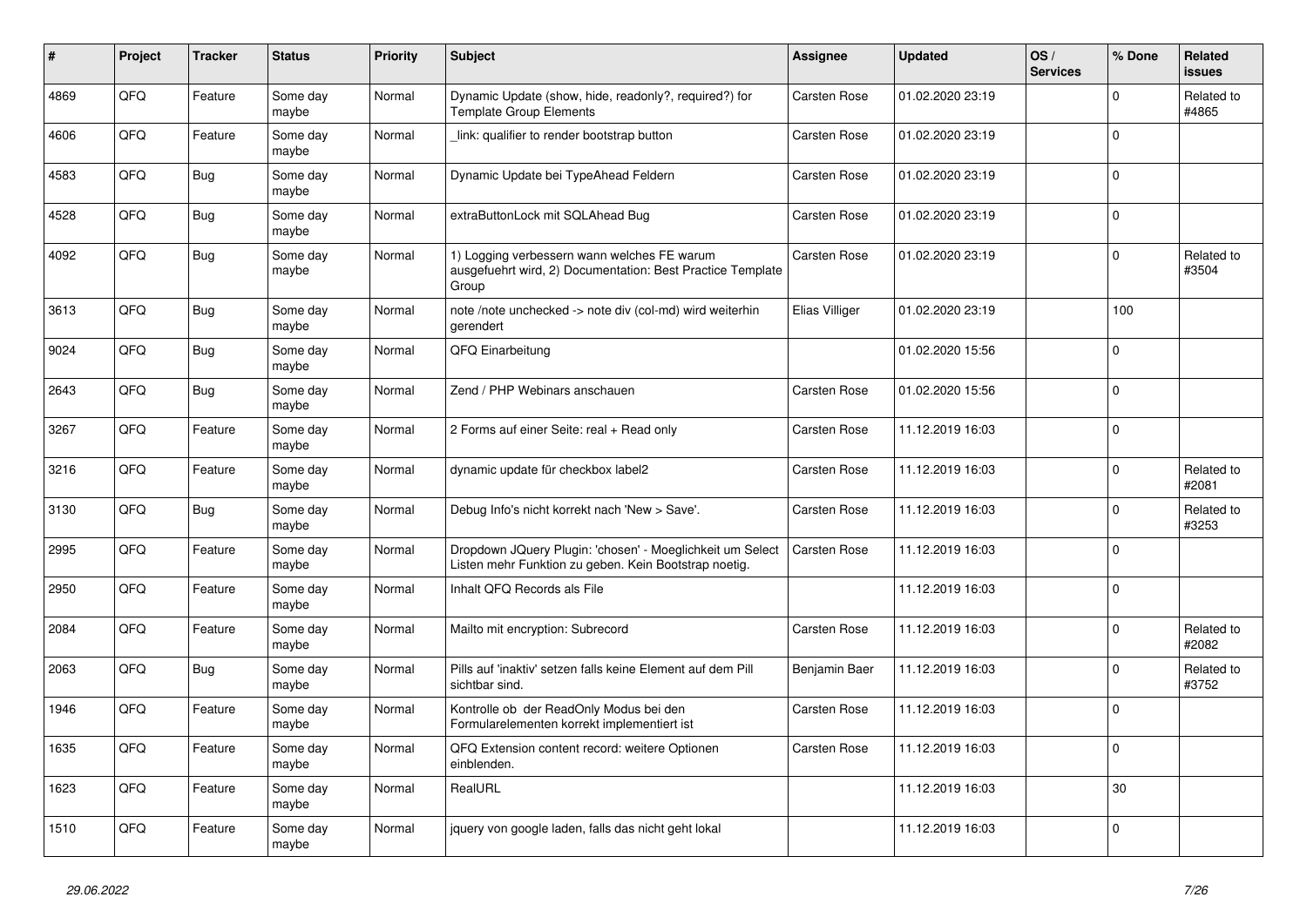| #    | Project | <b>Tracker</b> | <b>Status</b>     | Priority | Subject                                                                                                              | Assignee            | <b>Updated</b>   | OS/<br><b>Services</b> | % Done         | Related<br><b>issues</b>                    |
|------|---------|----------------|-------------------|----------|----------------------------------------------------------------------------------------------------------------------|---------------------|------------------|------------------------|----------------|---------------------------------------------|
| 1253 | QFQ     | Feature        | Some day<br>maybe | Normal   | QF: Colorpicker                                                                                                      |                     | 11.12.2019 16:03 |                        | $\mathbf 0$    |                                             |
| 1251 | QFQ     | Feature        | Some day<br>maybe | Normal   | QF: Combo                                                                                                            |                     | 11.12.2019 16:03 |                        | $\overline{0}$ |                                             |
| 4293 | QFQ     | <b>Bug</b>     | Some day<br>maybe | Normal   | Download broken if token 'd:' is missing - but no error<br>message                                                   | <b>Carsten Rose</b> | 11.12.2019 16:03 |                        | $\mathbf 0$    | Related to<br>#7514                         |
| 4259 | QFQ     | Feature        | Some day<br>maybe | Normal   | Instant trigger a cron job                                                                                           | <b>Carsten Rose</b> | 11.12.2019 16:03 |                        | $\overline{0}$ |                                             |
| 4197 | QFQ     | Feature        | Some day<br>maybe | Normal   | Unit Test fuer JSON Stream von QuickFormQuery.php ><br>doForm()                                                      | <b>Carsten Rose</b> | 11.12.2019 16:03 |                        | $\mathbf 0$    |                                             |
| 4138 | QFQ     | Bug            | Some day<br>maybe | Normal   | _style fehlt                                                                                                         |                     | 11.12.2019 16:03 |                        | $\overline{0}$ |                                             |
| 4122 | QFQ     | Bug            | Some day<br>maybe | Normal   | file: Render Mode hat keinen Effekt                                                                                  |                     | 11.12.2019 16:03 |                        | $\mathbf 0$    |                                             |
| 4027 | QFQ     | Feature        | Some day<br>maybe | Normal   | Missing: orange 'check' / 'bullet'                                                                                   |                     | 11.12.2019 16:03 |                        | $\overline{0}$ |                                             |
| 4026 | QFQ     | Feature        | Some day<br>maybe | Normal   | sqlLog.sql: log number of FE.id                                                                                      | <b>Carsten Rose</b> | 11.12.2019 16:03 |                        | $\mathbf 0$    | Related to<br>#5458                         |
| 4018 | QFQ     | Feature        | Some day<br>maybe | Normal   | typeahead: solve problem with potential long query<br>parameter                                                      | <b>Carsten Rose</b> | 11.12.2019 16:03 |                        | $\overline{0}$ |                                             |
| 4008 | QFQ     | <b>Bug</b>     | Some day<br>maybe | Normal   | FormElemen.type=sendmail: wrong 'TO' if 'real<br>name <rea@mail.to>' is used</rea@mail.to>                           | <b>Carsten Rose</b> | 11.12.2019 16:03 |                        | $\overline{0}$ |                                             |
| 3991 | QFQ     | Feature        | Some day<br>maybe | Normal   | report: Columnname '_skipWrap' skips 'fbeg', 'fend'                                                                  | <b>Carsten Rose</b> | 11.12.2019 16:03 |                        | $\mathbf 0$    |                                             |
| 3947 | QFQ     | Feature        | Some day<br>maybe | Normal   | Attack detectect: logout current user                                                                                | Carsten Rose        | 11.12.2019 16:03 |                        | $\overline{0}$ | Related to<br>#5458,<br>Related to<br>#6299 |
| 3942 | QFQ     | Feature        | Some day<br>maybe | Normal   | Action Elemente: neu generierte IDs via FE weitergeben                                                               | Carsten Rose        | 11.12.2019 16:03 |                        | $\mathbf 0$    | Related to<br>#3941                         |
| 3941 | QFQ     | Feature        | Some day<br>maybe | Normal   | sqlAfter: es sollten mehrere moeglich sein                                                                           | Carsten Rose        | 11.12.2019 16:03 |                        | $\Omega$       | Related to<br>#3942                         |
| 3905 | QFQ     | Feature        | Some day<br>maybe | Normal   | Documentation: Best Practice anhand eines Online<br>Bewerbungstools                                                  | Carsten Rose        | 11.12.2019 16:03 |                        | $\mathbf 0$    |                                             |
| 3900 | QFQ     | Feature        | Some day<br>maybe | Normal   | Extend documentation of 'Copy / Paste'                                                                               | Carsten Rose        | 11.12.2019 16:03 |                        | $\overline{0}$ | Related to<br>#3899                         |
| 3895 | QFQ     | <b>Bug</b>     | Some day<br>maybe | Normal   | typeahead pedantic: on lehrkredit Idap webpass - if only one<br>person is in dropdown, such person can't be selected | Carsten Rose        | 11.12.2019 16:03 |                        | $\overline{0}$ |                                             |
| 3882 | QFQ     | Bug            | Some day<br>maybe | Normal   | templateGroup: disable 'add' if limit is reached - funktioniert<br>nicht wenn bereits records existierten            | <b>Carsten Rose</b> | 11.12.2019 16:03 |                        | $\overline{0}$ |                                             |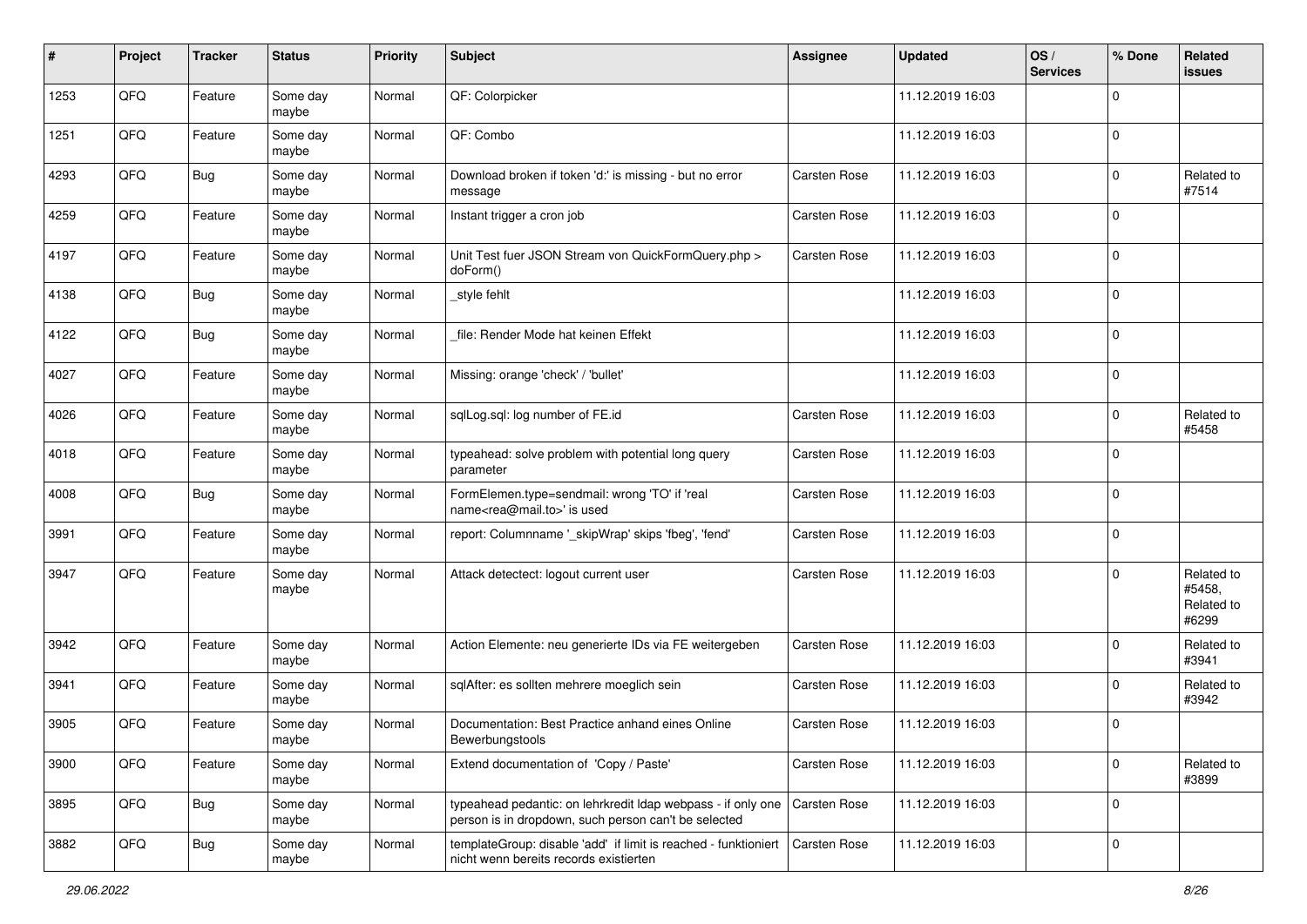| #    | Project | <b>Tracker</b> | <b>Status</b>     | <b>Priority</b> | <b>Subject</b>                                                                                                                                           | <b>Assignee</b>     | <b>Updated</b>   | OS/<br><b>Services</b> | % Done         | <b>Related</b><br><b>issues</b> |
|------|---------|----------------|-------------------|-----------------|----------------------------------------------------------------------------------------------------------------------------------------------------------|---------------------|------------------|------------------------|----------------|---------------------------------|
| 3879 | QFQ     | Feature        | Some day<br>maybe | Normal          | Form 'FormElement': Beim Feld 'name' rechts in der Notiz<br>einen Link einblenden - a) aktuelle Definition anzeigen, b)<br>Spalte in der Tabelle anlegen |                     | 11.12.2019 16:03 |                        | $\mathbf 0$    |                                 |
| 3878 | QFQ     | Feature        | Some day<br>maybe | Normal          | Form 'FormElement': Spalte 'name' typeAhead mit<br>Spaltennamen der Primarytable.                                                                        |                     | 11.12.2019 16:03 |                        | $\overline{0}$ |                                 |
| 3877 | QFQ     | Feature        | Some day<br>maybe | Normal          | FormEditor: die Felder die aktuell nicht gebraucht werden<br>nur auf readonly/disabled setzen (nicht ausblenden > das<br>irritiert.                      | <b>Carsten Rose</b> | 11.12.2019 16:03 |                        | $\mathbf 0$    |                                 |
| 3811 | QFQ     | Bug            | Some day<br>maybe | Normal          | Dynamic Update: extraButtonInfo - Text aktualisieren                                                                                                     | <b>Carsten Rose</b> | 11.12.2019 16:03 |                        | $\overline{0}$ | Related to<br>#11517            |
| 3750 | QFQ     | <b>Bug</b>     | Some day<br>maybe | Normal          | FE in a row: if one violates check, all are red                                                                                                          | <b>Carsten Rose</b> | 11.12.2019 16:03 |                        | $\mathbf 0$    |                                 |
| 3708 | QFQ     | Feature        | Some day<br>maybe | Normal          | Form: input - 'specialchars', 'none'  gewisse tags<br>erlauben, andere verbieten                                                                         | <b>Carsten Rose</b> | 11.12.2019 16:02 |                        | $\mathbf 0$    | Related to<br>#14320            |
| 3692 | QFQ     | Feature        | Some day<br>maybe | Normal          | QFQ Webseite                                                                                                                                             | Benjamin Baer       | 11.12.2019 16:02 |                        | $\Omega$       | Related to<br>#5033             |
| 3682 | QFQ     | Bug            | Some day<br>maybe | Normal          | Dynamic update: Radio buttons                                                                                                                            | Carsten Rose        | 11.12.2019 16:02 |                        | $\Omega$       |                                 |
| 3677 | QFQ     | Feature        | Some day<br>maybe | Normal          | wkhtmltopdf: FE User access prohibited, if client IP changes<br>\$TYPO3_CONF_VARS[FE][lockIP]                                                            | Carsten Rose        | 11.12.2019 16:02 |                        | $\overline{0}$ |                                 |
| 3666 | QFQ     | Feature        | Some day<br>maybe | Normal          | a) Performance Messung: mysql_real_escape_string() im<br>Vergleich zu str_replace(), b) doppeltes Aufrufen von<br>mysql real escape string()             | <b>Carsten Rose</b> | 11.12.2019 16:02 |                        | $\mathbf 0$    |                                 |
| 3646 | QFQ     | Feature        | Some day<br>maybe | Normal          | Moeglichkeit HTML Tags in Reports auszugeben (zu<br>enkodieren: htmlspecialchars)                                                                        |                     | 11.12.2019 16:02 |                        | $\mathbf 0$    | Related to<br>#14320            |
| 3617 | QFQ     | Feature        | Some day<br>maybe | Normal          | Load javascripts at bottom                                                                                                                               |                     | 11.12.2019 16:02 |                        | $\mathbf 0$    |                                 |
| 3588 | QFQ     | <b>Bug</b>     | Some day<br>maybe | Normal          | templateGroup: versteckte Elemente werden weiterhin<br>gespeichert.                                                                                      | <b>Carsten Rose</b> | 11.12.2019 16:02 |                        | $\overline{0}$ |                                 |
| 3567 | QFQ     | Feature        | Some day<br>maybe | Low             | 'Save', 'Close', 'New' als FormElement                                                                                                                   |                     | 11.12.2019 16:02 |                        | $\overline{0}$ |                                 |
| 3537 | QFQ     | Feature        | Some day<br>maybe | Low             | SHOW COLUMNS FROM tableName - Extend '{{!'<br>definition                                                                                                 | <b>Carsten Rose</b> | 11.12.2019 16:02 |                        | $\Omega$       |                                 |
| 3495 | QFQ     | Feature        | Some day<br>maybe | Normal          | Predifined Parameter werden nicht in '+' (add new record)<br>SIP gerendert.                                                                              |                     | 11.12.2019 16:02 |                        | $\overline{0}$ |                                 |
| 3458 | QFQ     | Feature        | Some day<br>maybe | Normal          | Display 'Edit Form Element'-Checkbox on form: should<br>depend on FE Group                                                                               | <b>Carsten Rose</b> | 11.12.2019 16:02 |                        | $\mathbf 0$    | Related to<br>#3447             |
| 3457 | QFQ     | Feature        | Some day<br>maybe | Normal          | LDAP: concat multi values to one single entry                                                                                                            | <b>Carsten Rose</b> | 11.12.2019 16:02 |                        | $\mathbf 0$    |                                 |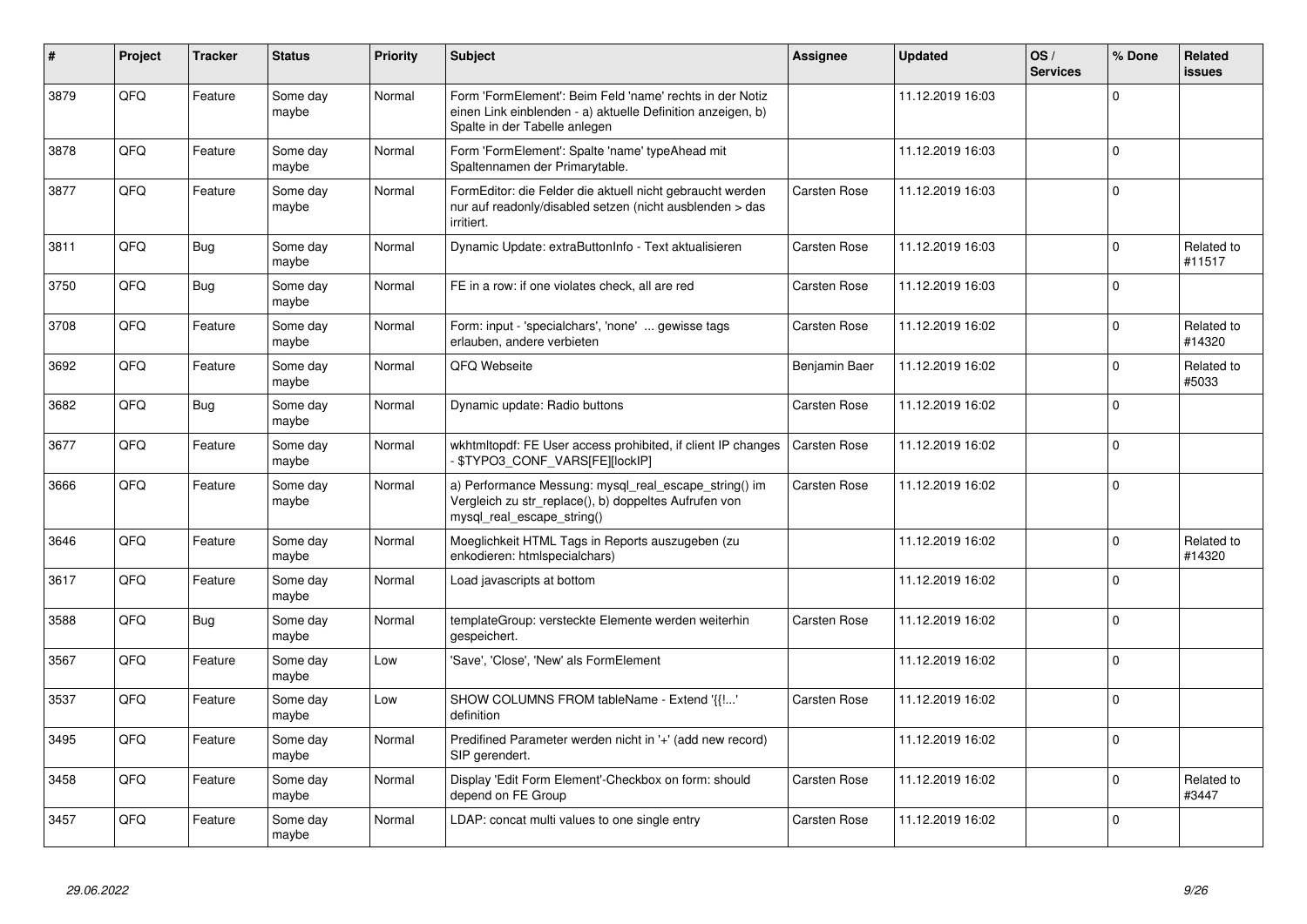| #    | Project | <b>Tracker</b> | <b>Status</b>     | <b>Priority</b> | <b>Subject</b>                                                                                                                | <b>Assignee</b>     | <b>Updated</b>   | OS/<br><b>Services</b> | % Done         | Related<br><b>issues</b>                    |
|------|---------|----------------|-------------------|-----------------|-------------------------------------------------------------------------------------------------------------------------------|---------------------|------------------|------------------------|----------------|---------------------------------------------|
| 3415 | QFQ     | Feature        | Some day<br>maybe | Normal          | FE Login Box Templatefile                                                                                                     | Benjamin Baer       | 11.12.2019 16:02 |                        | $\mathbf 0$    |                                             |
| 3402 | QFQ     | Feature        | Some day<br>maybe | Normal          | Syntax Highlighting via CodeMirror                                                                                            | Carsten Rose        | 11.12.2019 16:02 |                        | 100            | Related to<br>#3207                         |
| 3385 | QFQ     | Feature        | Some day<br>maybe | Normal          | templateGroup: insert/update/delete non primary records                                                                       | Carsten Rose        | 11.12.2019 16:02 |                        | 0              |                                             |
| 3350 | QFQ     | Feature        | Some day<br>maybe | Normal          | FormEditor: Hilfetext hinter 'checktype'                                                                                      | <b>Carsten Rose</b> | 11.12.2019 16:02 |                        | $\overline{0}$ |                                             |
| 3349 | QFQ     | <b>Bug</b>     | Some day<br>maybe | Normal          | config.qfq.ini: a) vertraegt keine '=' im Value (z.B. Passwort),<br>b) Values sollten in ticks einschliessbar sein (spaces, ) | <b>Carsten Rose</b> | 11.12.2019 16:02 |                        | $\overline{0}$ |                                             |
| 3332 | QFQ     | Feature        | Some day<br>maybe | Normal          | Uploads: Thumbnails, Details zum hochgeladenen File                                                                           | Carsten Rose        | 11.12.2019 16:02 |                        | $\overline{0}$ | Related to<br>#3264,<br>Related to<br>#5333 |
| 3331 | QFQ     | Feature        | Some day<br>maybe | Normal          | Default Tooltip fuer _page? Links: mit Form und Record ID                                                                     | Carsten Rose        | 11.12.2019 16:02 |                        | $\overline{0}$ |                                             |
| 3273 | QFQ     | Feature        | Some day<br>maybe | Low             | Dirty Flag in Form                                                                                                            | Carsten Rose        | 11.12.2019 16:02 |                        | $\overline{0}$ |                                             |
| 3291 | QFQ     | Feature        | Some day<br>maybe | Normal          | AutoCron websiteToken                                                                                                         | <b>Carsten Rose</b> | 11.12.2019 16:02 |                        | 0              | Related to<br>#4250                         |
| 3285 | QFQ     | Feature        | Some day<br>maybe | Normal          | Zeichenlimit pro Feld: textarea / editor                                                                                      | Carsten Rose        | 11.12.2019 16:02 |                        | $\overline{0}$ |                                             |
| 5160 | QFQ     | Feature        | Some day<br>maybe | Normal          | QFQ collaborative / together.js, ShareJS, y-js, collaborative,                                                                |                     | 11.12.2019 16:02 |                        | $\overline{0}$ |                                             |
| 5129 | QFQ     | Feature        | Some day<br>maybe | Normal          | Reports: SQL fuer x Achse und y Achse                                                                                         |                     | 11.12.2019 16:02 |                        | $\overline{0}$ |                                             |
| 4974 | QFQ     | Feature        | Some day<br>maybe | Normal          | Long polling - inform all listening clients of changes                                                                        |                     | 11.12.2019 16:02 |                        | $\overline{0}$ |                                             |
| 4956 | QFQ     | Feature        | Some day<br>maybe | Normal          | Sendmail: Benutzerdefinierte Headers                                                                                          | Carsten Rose        | 11.12.2019 16:02 |                        | $\overline{0}$ |                                             |
| 4839 | QFQ     | Feature        | Some day<br>maybe | Normal          | qfq-handle in <head> Abschnitt</head>                                                                                         | Carsten Rose        | 11.12.2019 16:02 |                        | $\overline{0}$ |                                             |
| 4444 | QFQ     | Feature        | Some day<br>maybe | Normal          | FE.type=upload: detect mime type                                                                                              |                     | 11.12.2019 16:02 |                        | 0              | Related to<br>#4303                         |
| 4442 | QFQ     | Feature        | Some day<br>maybe | Normal          | Special Column Name: _link - new symbol G (Glyph) to<br>choose any available symbol                                           |                     | 11.12.2019 16:02 |                        | $\overline{0}$ |                                             |
| 4441 | QFQ     | <b>Bug</b>     | Some day<br>maybe | Normal          | \$ SERVER Vars sollten nur aus dem Store genommen<br>werden - Code entsprechend anpassen.                                     |                     | 11.12.2019 16:02 |                        | $\overline{0}$ |                                             |
| 4440 | QFG     | Feature        | Some day<br>maybe | Normal          | Manual.rst: explain how to. expand PHP Session to 4h                                                                          |                     | 11.12.2019 16:02 |                        | $\overline{0}$ |                                             |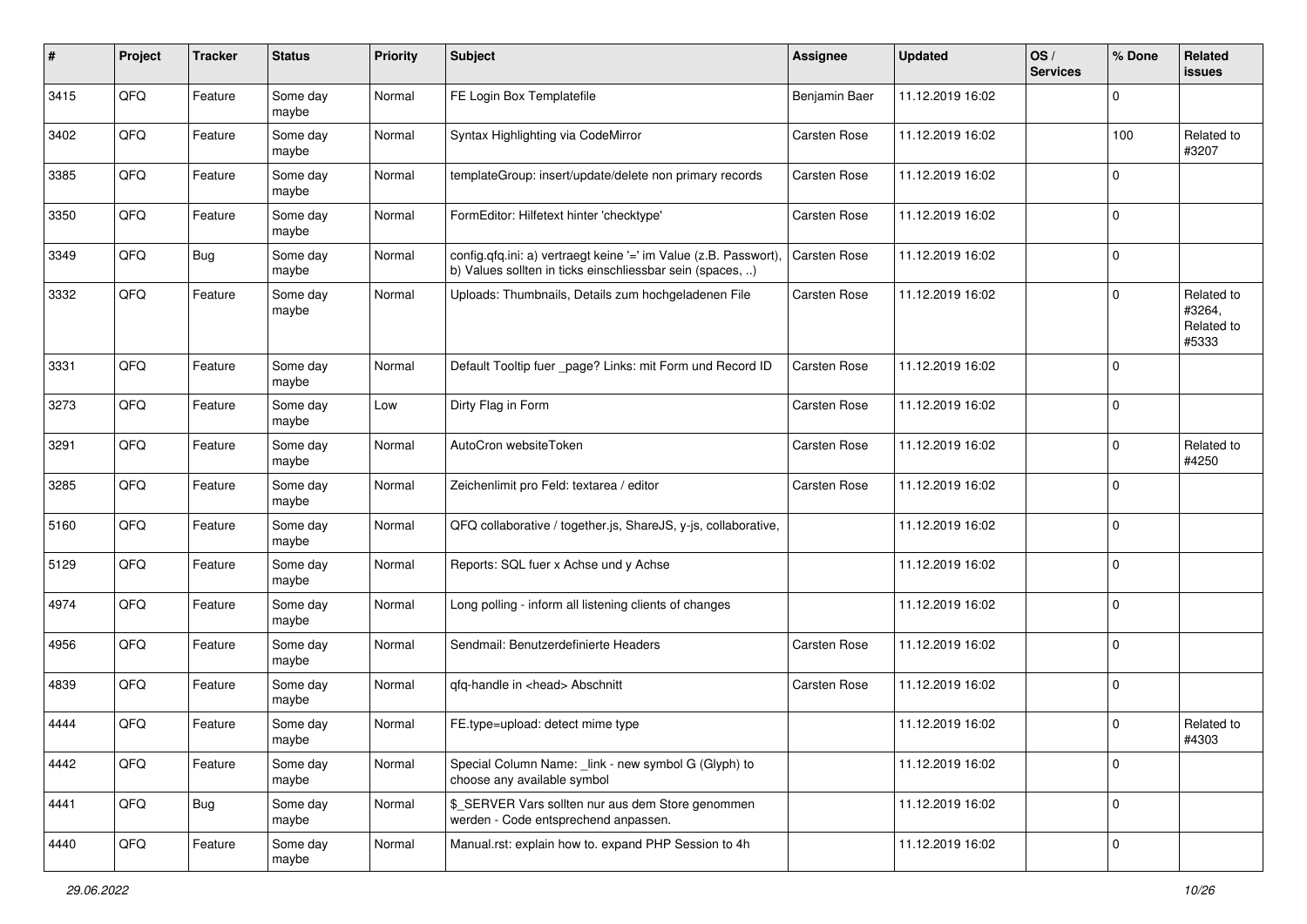| $\pmb{\#}$ | Project | <b>Tracker</b> | <b>Status</b>     | <b>Priority</b> | <b>Subject</b>                                                                                            | Assignee            | <b>Updated</b>   | OS/<br><b>Services</b> | % Done         | <b>Related</b><br><b>issues</b> |
|------------|---------|----------------|-------------------|-----------------|-----------------------------------------------------------------------------------------------------------|---------------------|------------------|------------------------|----------------|---------------------------------|
| 4420       | QFQ     | Feature        | Some day<br>maybe | Normal          | Client: Local Storage - store the changes of a form, local in<br>the browser.                             | Benjamin Baer       | 11.12.2019 16:02 |                        | $\Omega$       |                                 |
| 4349       | QFQ     | Feature        | Some day<br>maybe | Normal          | link download: downloaded external URL to<br>deliver/concatenate - check mimetipe and handle it correctly | <b>Carsten Rose</b> | 11.12.2019 16:02 |                        | $\overline{0}$ |                                 |
| 6715       | QFQ     | Feature        | Some day<br>maybe | Normal          | Code-Refactoring: dbArray vereinheitlichen                                                                | <b>Carsten Rose</b> | 11.12.2019 16:02 |                        | $\overline{0}$ |                                 |
| 6515       | QFQ     | Feature        | Some day<br>maybe | Normal          | Formular: Felder dynamisch ein/ausblenden                                                                 |                     | 11.12.2019 16:02 |                        | $\overline{0}$ |                                 |
| 6299       | QFQ     | Feature        | Some day<br>maybe | Normal          | Attack detection: log table with invalid SIP access                                                       |                     | 11.12.2019 16:02 |                        | $\overline{0}$ | Related to<br>#3947             |
| 6288       | QFQ     | Feature        | Some day<br>maybe | Normal          | Best Practice: Erklaeren wie man ein Formular ganz in<br>weiss' erstellen kann                            |                     | 11.12.2019 16:02 |                        | $\overline{0}$ |                                 |
| 6083       | QFQ     | Feature        | Some day<br>maybe | Normal          | Dynamic Update: Value Check via SQL                                                                       |                     | 11.12.2019 16:02 |                        | $\overline{0}$ |                                 |
| 5783       | QFQ     | Feature        | Some day<br>maybe | Normal          | <b>BPMN View/Edit</b>                                                                                     |                     | 11.12.2019 16:02 |                        | $\overline{0}$ |                                 |
| 7336       | QFQ     | Feature        | Some day<br>maybe | Normal          | PDF Upload: disallow PDFs with specific Meta information                                                  | Carsten Rose        | 11.12.2019 16:01 |                        | $\overline{0}$ |                                 |
| 7108       | QFQ     | Feature        | Some day<br>maybe | Normal          | QFQ Wrap Elements                                                                                         |                     | 11.12.2019 16:01 |                        | $\overline{0}$ |                                 |
| 7107       | QFQ     | Feature        | Some day<br>maybe | Normal          | Showcase Registration Tool: Anmeldung / Administration :<br>Liste Anmeldungen / Emaileinaldung            | <b>Carsten Rose</b> | 11.12.2019 16:01 |                        | $\overline{0}$ |                                 |
| 7106       | QFQ     | Feature        | Some day<br>maybe | Normal          | Beispiel Nummerierung von Rows in Report                                                                  |                     | 11.12.2019 16:01 |                        | $\overline{0}$ |                                 |
| 7105       | QFQ     | Feature        | Some day<br>maybe | Normal          | Beispiel wie man in einer zweiten Tabelle speichert.                                                      |                     | 11.12.2019 16:01 |                        | $\overline{0}$ |                                 |
| 7104       | QFQ     | Feature        | Some day<br>maybe | Normal          | Manual: hint about escaping if '\r' appears in mail body                                                  |                     | 11.12.2019 16:01 |                        | $\overline{0}$ |                                 |
| 6992       | QFQ     | Feature        | Some day<br>maybe | Normal          | DB exception: Syntax Highlight                                                                            |                     | 11.12.2019 16:01 |                        | $\mathbf 0$    | Related to<br>#5450             |
| 9020       | QFQ     | <b>Bug</b>     | Some day<br>maybe | Normal          | radio mit buttonClass und dynamicUpdate lassen sich nicht<br>kombinieren                                  |                     | 11.12.2019 16:01 |                        | $\overline{0}$ |                                 |
| 8894       | QFQ     | Feature        | Some day<br>maybe | Normal          | Documentation Tags Usable in QFQ Application                                                              | <b>Carsten Rose</b> | 11.12.2019 16:01 |                        | $\overline{0}$ |                                 |
| 8892       | QFQ     | Feature        | Some day<br>maybe | Normal          | Display and Edit SQL Comments in Form Editor                                                              | <b>Carsten Rose</b> | 11.12.2019 16:01 |                        | $\overline{0}$ |                                 |
| 8106       | QFQ     | <b>Bug</b>     | Some day<br>maybe | Normal          | Dynamic Update: Feld kann nicht auf empty zurückgesetzt<br>werden                                         | <b>Carsten Rose</b> | 11.12.2019 16:01 |                        | $\overline{0}$ |                                 |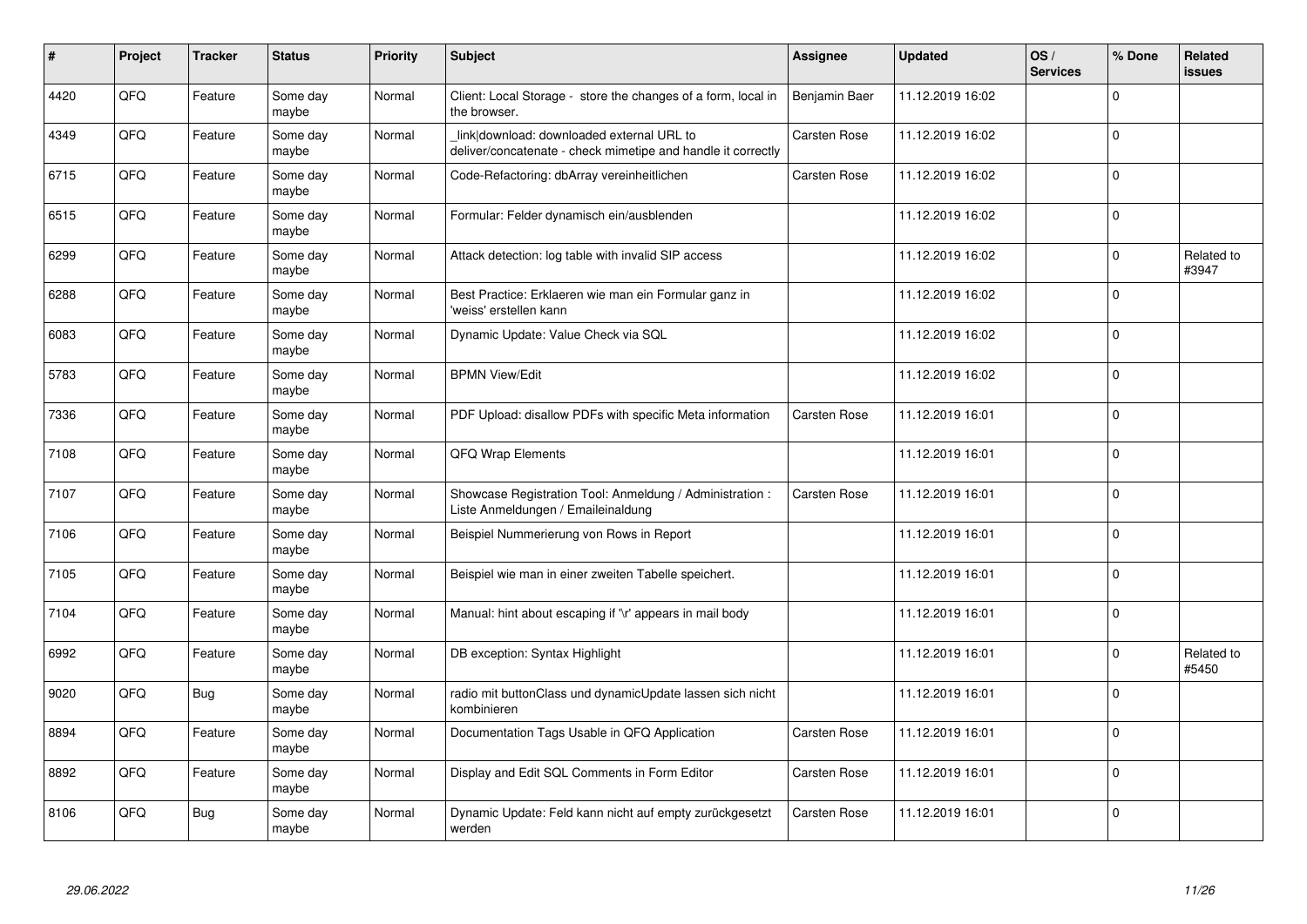| #     | Project | <b>Tracker</b> | <b>Status</b>              | <b>Priority</b> | <b>Subject</b>                                                                       | Assignee            | <b>Updated</b>   | OS/<br><b>Services</b> | % Done      | <b>Related</b><br><b>issues</b>                                        |
|-------|---------|----------------|----------------------------|-----------------|--------------------------------------------------------------------------------------|---------------------|------------------|------------------------|-------------|------------------------------------------------------------------------|
| 9704  | QFQ     | Feature        | Some day<br>maybe          | Normal          | Thumbnails Generieren beim Splitten von PDF Files                                    | Carsten Rose        | 11.12.2019 16:01 |                        | $\Omega$    |                                                                        |
| 9579  | QFQ     | Feature        | Some day<br>maybe          | Normal          | Multiform with Process Row                                                           | <b>Carsten Rose</b> | 11.12.2019 16:01 |                        | $\Omega$    |                                                                        |
| 9052  | QFQ     | Feature        | Feedback                   | High            | Report: CodeMirror with SQL Syntax Highlight in FE                                   | Enis Nuredini       | 08.06.2022 10:25 |                        | $\mathbf 0$ |                                                                        |
| 11630 | QFQ     | Bug            | Feedback                   | High            | Bitte check ob CALL() in 20.11.0 noch so funktioniert wie in<br>20.4.1               | Enis Nuredini       | 28.05.2022 13:45 |                        | $\mathbf 0$ | Related to<br>#11325                                                   |
| 12584 | QFQ     | Feature        | Feedback                   | Normal          | T3 v10 migration script: replace alias-patterns (v11)                                | <b>Carsten Rose</b> | 28.05.2022 11:12 |                        | 100         |                                                                        |
| 13767 | QFQ     | <b>Bug</b>     | Feedback                   | Normal          | date/time-picker: required shows up/down button orange                               | Enis Nuredini       | 16.05.2022 23:16 |                        | $\Omega$    |                                                                        |
| 13572 | QFQ     | Feature        | Feedback                   | Normal          | Form Load: misleading error message on trying to load non<br>existent primary record | Enis Nuredini       | 16.05.2022 23:16 |                        | 100         |                                                                        |
| 10782 | QFQ     | Feature        | Feedback                   | Normal          | Tiny MCE: Image Upload                                                               | Enis Nuredini       | 16.05.2022 23:16 |                        | $\mathbf 0$ | Related to<br>#12452                                                   |
| 12546 | QFQ     | <b>Bug</b>     | Feedback                   | Normal          | Branch 'Development' - Unit Tests mit dirty workaround<br>angepasst                  | <b>Carsten Rose</b> | 19.03.2022 17:48 |                        | $\mathbf 0$ |                                                                        |
| 5894  | QFQ     | Feature        | Feedback                   | Normal          | Typeahead in Report: show/hide rows dynamically                                      | <b>Carsten Rose</b> | 18.02.2022 08:50 |                        | $\Omega$    | Related to<br>#5893.<br>Related to<br>#5885                            |
| 9548  | QFQ     | Feature        | Feedback                   | High            | FormElement: Pattern mismatch - optional report only on<br>focus lost                | Benjamin Baer       | 03.05.2021 21:14 |                        | $\Omega$    |                                                                        |
| 11347 | QFQ     | <b>Bug</b>     | Feedback                   | Normal          | If Bedingungen funktionieren nicht korrekt                                           | Christoph Fuchs     | 21.03.2021 20:37 |                        | $\mathbf 0$ |                                                                        |
| 10124 | QFQ     | Feature        | Feedback                   | Normal          | qfq AAI-Login                                                                        | Karin Niffeler      | 07.05.2020 09:36 |                        | $\mathbf 0$ |                                                                        |
| 9898  | QFQ     | <b>Bug</b>     | Feedback                   | Normal          | Formular trotz Timeout gespeichert                                                   | Benjamin Baer       | 01.02.2020 15:56 |                        | $\mathbf 0$ |                                                                        |
| 9535  | QFQ     | <b>Bug</b>     | Feedback                   | Normal          | Report:  AS '_vertical' - column to wide - vertical >> rot45,<br>rot <sub>90</sub>   | Benjamin Baer       | 01.02.2020 15:56 |                        | $\mathbf 0$ |                                                                        |
| 8316  | QFQ     | <b>Bug</b>     | Feedback                   | Normal          | Documentation/Behaviour for Nested Queries and<br>Record-Store confusing             | Nicola Chiapolini   | 20.11.2019 09:14 |                        | $\mathbf 0$ |                                                                        |
| 13566 | QFO     | Feature        | Ready to sync<br>(develop) | Normal          | Delete config-example.qfq.php file                                                   | Carsten Rose        | 23.12.2021 09:25 |                        | $\mathbf 0$ |                                                                        |
| 12630 | QFQ     | Feature        | In Progress                | Normal          | Input: date[time]: min / max values                                                  | Enis Nuredini       | 20.06.2022 18:31 |                        | $\Omega$    | Related to<br>#10096,<br>Related to<br>#14302,<br>Related to<br>#14303 |
| 14323 | QFQ     | <b>Bug</b>     | In Progress                | Normal          | Report: render=both single - no impact                                               | <b>Carsten Rose</b> | 19.06.2022 18:31 |                        | $\Omega$    |                                                                        |
| 14175 | QFQ     | <b>Bug</b>     | In Progress                | Normal          | Opening a form with no QFQ Session cookie fails                                      | Carsten Rose        | 03.06.2022 10:40 |                        | $\mathbf 0$ |                                                                        |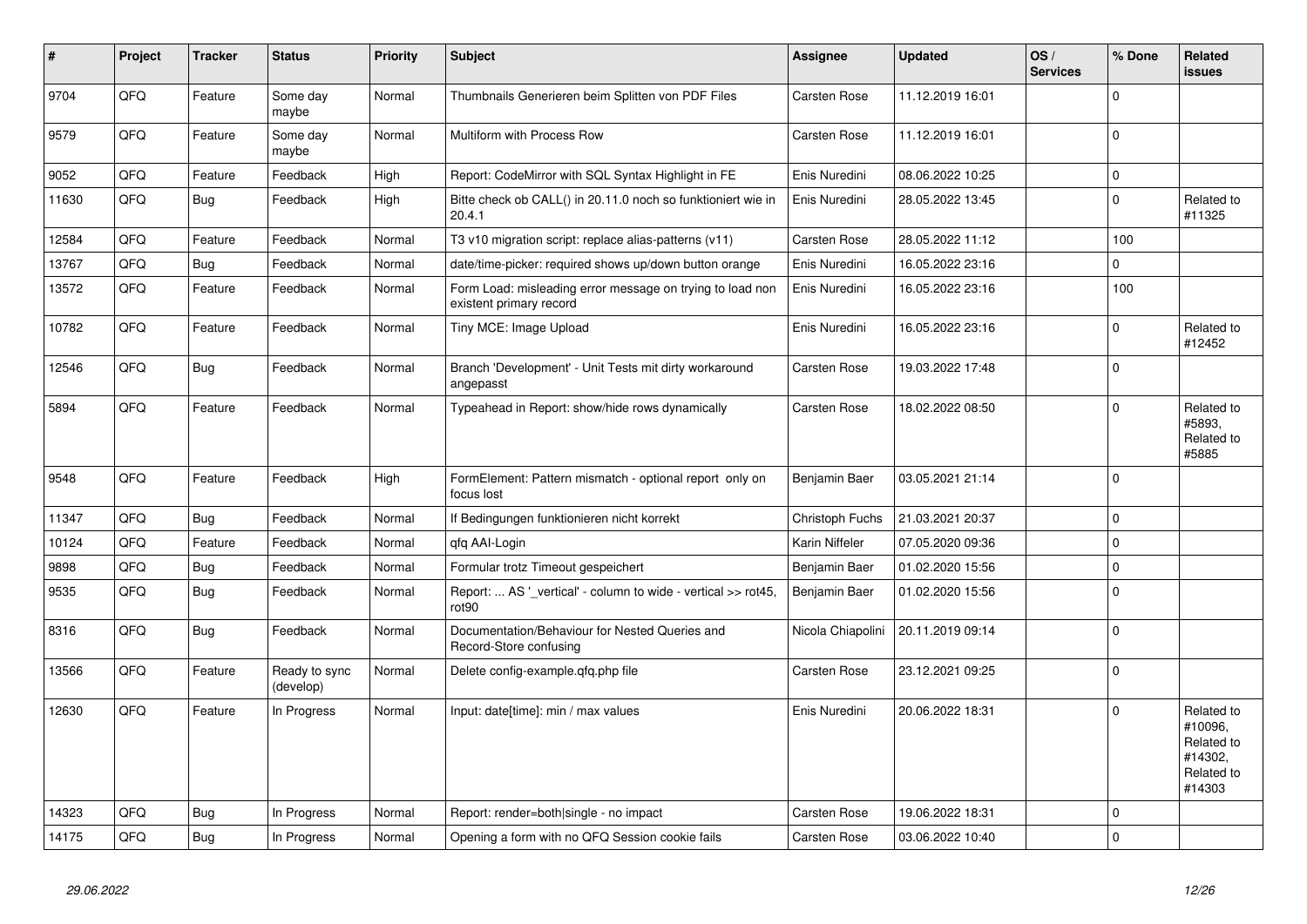| #     | Project | <b>Tracker</b> | <b>Status</b> | <b>Priority</b> | <b>Subject</b>                                   | <b>Assignee</b>     | <b>Updated</b>   | OS/<br><b>Services</b> | % Done              | Related<br>issues                                                                                                              |
|-------|---------|----------------|---------------|-----------------|--------------------------------------------------|---------------------|------------------|------------------------|---------------------|--------------------------------------------------------------------------------------------------------------------------------|
| 11517 | QFQ     | Bug            | In Progress   | Normal          | extraButtonInfo Broken for multiple FormElements | Carsten Rose        | 12.05.2022 13:12 |                        | $\Omega$            | Related to<br>#7890,<br>Related to<br>#3811, Has<br>duplicate<br>#10905, Has<br>duplicate<br>#10553, Has<br>duplicate<br>#6779 |
| 12440 | QFQ     | Feature        | In Progress   | Normal          | Typo3 V10 upgrade (durchfuehren und testen)      | <b>Carsten Rose</b> | 21.03.2022 09:53 |                        | 50                  | Related to<br>#12357,<br>Related to<br>#12067,<br>Related to<br>#10661                                                         |
| 12508 | QFQ     | Bug            | In Progress   | High            | gfg Form: sendMail                               | Karin Niffeler      | 19.03.2022 17:48 |                        | 0                   |                                                                                                                                |
| 9789  | QFQ     | <b>Bug</b>     | In Progress   | High            | Record Lock: release to early on 'leave page'    | Carsten Rose        | 10.01.2022 09:25 |                        | 100                 | Related to<br>#10081,<br>Related to<br>#9173,<br>Related to<br>#8702                                                           |
| 13330 | QFQ     | Feature        | In Progress   | Normal          | Multi Form: Upload                               | Carsten Rose        | 07.11.2021 12:40 |                        | 50                  | Related to<br>#9706                                                                                                            |
| 11980 | QFQ     | Feature        | In Progress   | Normal          | protected verzeichnis MUSS geschützt werden      | Carsten Rose        | 07.09.2021 13:30 |                        | $\mathbf 0$         |                                                                                                                                |
| 10793 | QFQ     | Feature        | In Progress   | Normal          | Update NPM Packages                              | Carsten Rose        | 07.09.2021 13:25 |                        | $30\,$              |                                                                                                                                |
| 10661 | QFQ     | <b>Bug</b>     | In Progress   | Normal          | Typo3 Warnungen                                  | Carsten Rose        | 07.09.2021 13:23 |                        | $\pmb{0}$           | Related to<br>#12440                                                                                                           |
| 12439 | QFQ     | Feature        | In Progress   | Normal          | TinyMCE Paste from Word & Character Count/Limit  | Carsten Rose        | 05.05.2021 22:15 |                        | $\mathbf 0$         |                                                                                                                                |
| 9517  | QFQ     | Feature        | In Progress   | High            | Input multiple tags with typeahead               | Carsten Rose        | 03.05.2021 21:14 |                        | 40                  | Related to<br>#10150                                                                                                           |
| 4194  | QFQ     | Feature        | In Progress   | Normal          | Bootstrap 4 ist jetzt offiziel                   |                     | 03.05.2021 20:47 |                        | $\mathbf 0$         | Related to<br>#10114                                                                                                           |
| 5695  | QFQ     | Feature        | In Progress   | Normal          | Multiform                                        | Carsten Rose        | 02.01.2021 18:38 |                        | $\mathbf 0$         |                                                                                                                                |
| 11076 | QFQ     | Feature        | In Progress   | Normal          | SELECT  AS _websocket                            | Carsten Rose        | 30.08.2020 17:49 |                        | 0                   |                                                                                                                                |
| 10443 | QFQ     | Feature        | In Progress   | Normal          | Konzept_api / _live                              | Carsten Rose        | 07.05.2020 09:39 |                        | $\mathsf{O}\xspace$ |                                                                                                                                |
| 9691  | QFQ     | <b>Bug</b>     | In Progress   | Normal          | Checkbox: dynamic update > readonly              | Carsten Rose        | 01.02.2020 23:22 |                        | 50                  | Related to<br>#9834                                                                                                            |
| 6250  | QFQ     | Feature        | In Progress   | Normal          | Enhance layout: a) Subrecord, b) Subrecord-Title | Carsten Rose        | 01.02.2020 23:22 |                        | $\mathbf 0$         | Related to<br>#5391                                                                                                            |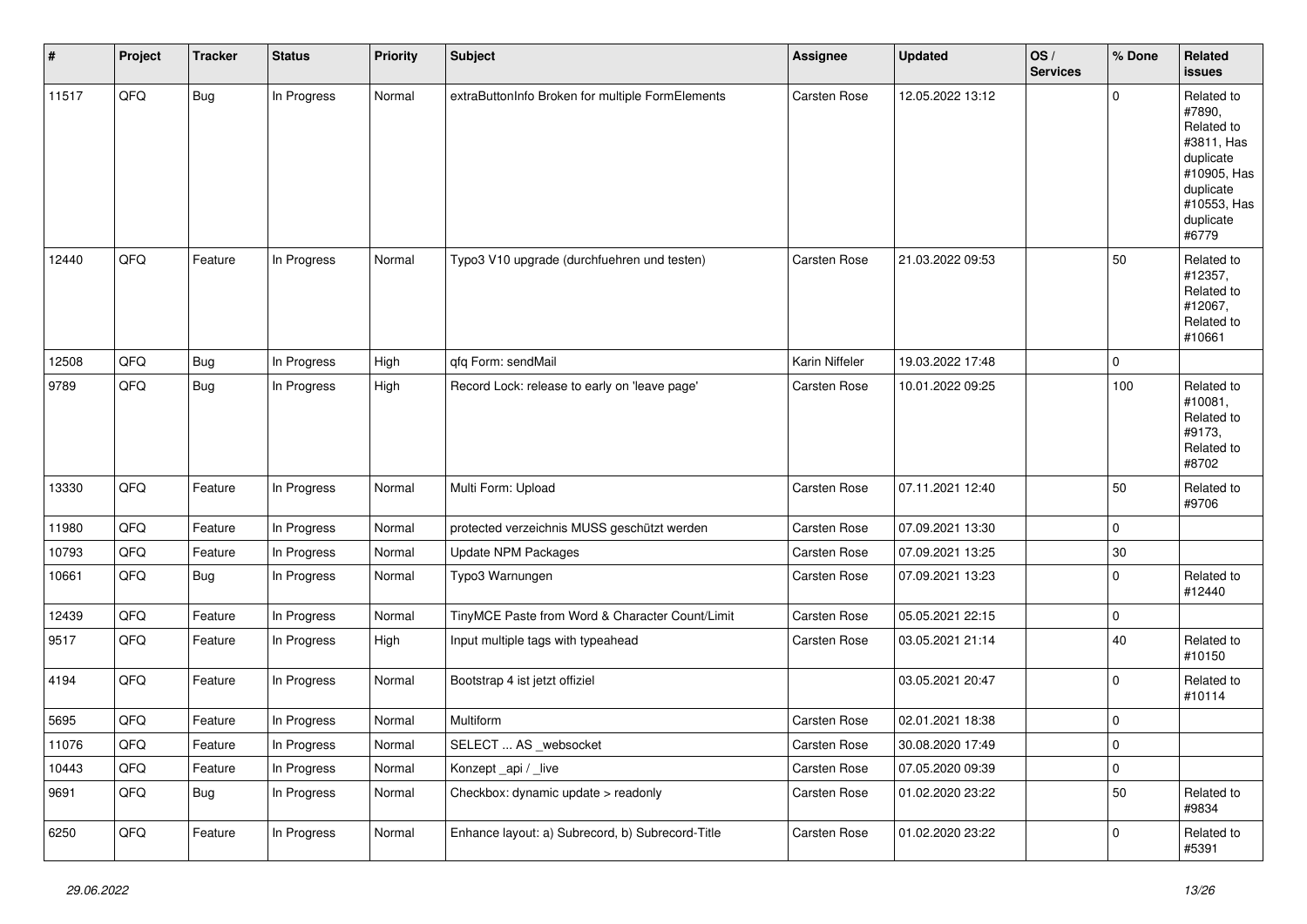| #     | Project | <b>Tracker</b> | <b>Status</b> | <b>Priority</b> | <b>Subject</b>                                                                          | Assignee      | <b>Updated</b>   | OS/<br><b>Services</b> | % Done      | Related<br><b>issues</b>                                                                                                                                              |
|-------|---------|----------------|---------------|-----------------|-----------------------------------------------------------------------------------------|---------------|------------------|------------------------|-------------|-----------------------------------------------------------------------------------------------------------------------------------------------------------------------|
| 14320 | QFQ     | Feature        | ToDo          | Normal          | Allow specific HTML Tags and Attributes: general, TinyMCE                               | Enis Nuredini | 17.06.2022 10:44 |                        | $\mathbf 0$ | Related to<br>#12664,<br>Related to<br>#12039,<br>Related to<br>#11702,<br>Related to<br>#7239,<br>Related to<br>#3708,<br>Related to<br>#3646,<br>Related to<br>#880 |
| 12262 | QFQ     | Feature        | ToDo          | Normal          | Form buttons on top: more customable                                                    | Enis Nuredini | 17.06.2022 10:44 |                        | $\mathbf 0$ | Related to<br>#13945, Has<br>duplicate<br>#4046, Has<br>duplicate<br>#10080                                                                                           |
| 14303 | QFQ     | <b>Bug</b>     | ToDo          | Normal          | datetime broken with picker                                                             | Enis Nuredini | 17.06.2022 09:02 |                        | $\mathbf 0$ | Related to<br>#12630                                                                                                                                                  |
| 13899 | QFQ     | <b>Bug</b>     | ToDo          | Normal          | Selenium: zum laufen bringen                                                            | Enis Nuredini | 25.03.2022 10:24 |                        | $\mathbf 0$ |                                                                                                                                                                       |
| 7602  | QFQ     | Feature        | ToDo          | High            | Multi Select: with checkboxes                                                           | Benjamin Baer | 22.03.2022 09:07 |                        | $\mathbf 0$ |                                                                                                                                                                       |
| 12395 | QFQ     | <b>Bug</b>     | ToDo          | High            | QFQ Function: Result two times shown                                                    | Carsten Rose  | 18.02.2022 08:59 |                        | $\mathbf 0$ |                                                                                                                                                                       |
| 12463 | QFQ     | <b>Bug</b>     | ToDo          | High            | QFQ Function: 'function' and 'sql' on same level - output of<br>sql is shown two times. | Carsten Rose  | 15.12.2021 16:31 |                        | $\mathbf 0$ |                                                                                                                                                                       |
| 14371 | QFQ     | Feature        | Priorize      | Normal          | LDAP via REPORT                                                                         | Carsten Rose  | 19.06.2022 16:37 |                        | $\mathbf 0$ |                                                                                                                                                                       |
| 14290 | QFQ     | Feature        | Priorize      | Normal          | FormEditor: Show Table Definition                                                       | Carsten Rose  | 19.06.2022 16:37 |                        | $\mathbf 0$ |                                                                                                                                                                       |
| 14283 | QFQ     | <b>Bug</b>     | Priorize      | Normal          | HEIC / HEIF convert doesn't trigger                                                     | Carsten Rose  | 19.06.2022 16:37 |                        | $\mathbf 0$ |                                                                                                                                                                       |
| 12452 | QFQ     | Feature        | Priorize      | Normal          | BaseURL: alsways with '/' at the end                                                    | Carsten Rose  | 19.06.2022 13:45 |                        | $\mathbf 0$ | Related to<br>#10782                                                                                                                                                  |
| 13943 | QFQ     | <b>Bug</b>     | Priorize      | Normal          | unable to find formgroup                                                                | Enis Nuredini | 28.05.2022 11:03 |                        | $\mathbf 0$ |                                                                                                                                                                       |
| 13900 | QFQ     | Feature        | Priorize      | Normal          | Selenium: Check das Cookie/PDF funktioniert                                             | Enis Nuredini | 25.03.2022 12:45 |                        | $\mathbf 0$ |                                                                                                                                                                       |
| 10569 | QFG     | Feature        | Priorize      | Normal          | link_blank more safe                                                                    | Enis Nuredini | 25.03.2022 12:44 |                        | $\Omega$    |                                                                                                                                                                       |
| 6140  | QFQ     | <b>Bug</b>     | Priorize      | Normal          | QFQ DnD Sort: Locked fields                                                             | Benjamin Baer | 21.03.2022 09:56 |                        | $\pmb{0}$   |                                                                                                                                                                       |
| 6801  | QFQ     | Feature        | Priorize      | Normal          | Fabric: Maximize / FullIscreen                                                          | Benjamin Baer | 21.03.2022 09:56 |                        | $\pmb{0}$   |                                                                                                                                                                       |
| 5562  | QFQ     | Feature        | Priorize      | Normal          | Drag'n'Drop fuer Uploads                                                                | Benjamin Baer | 21.03.2022 09:52 |                        | $\pmb{0}$   | Related to<br>#9706                                                                                                                                                   |
| 6224  | QFQ     | Feature        | Priorize      | Normal          | Dynamic update: fade in/out fields                                                      | Benjamin Baer | 21.03.2022 09:50 |                        | $\pmb{0}$   |                                                                                                                                                                       |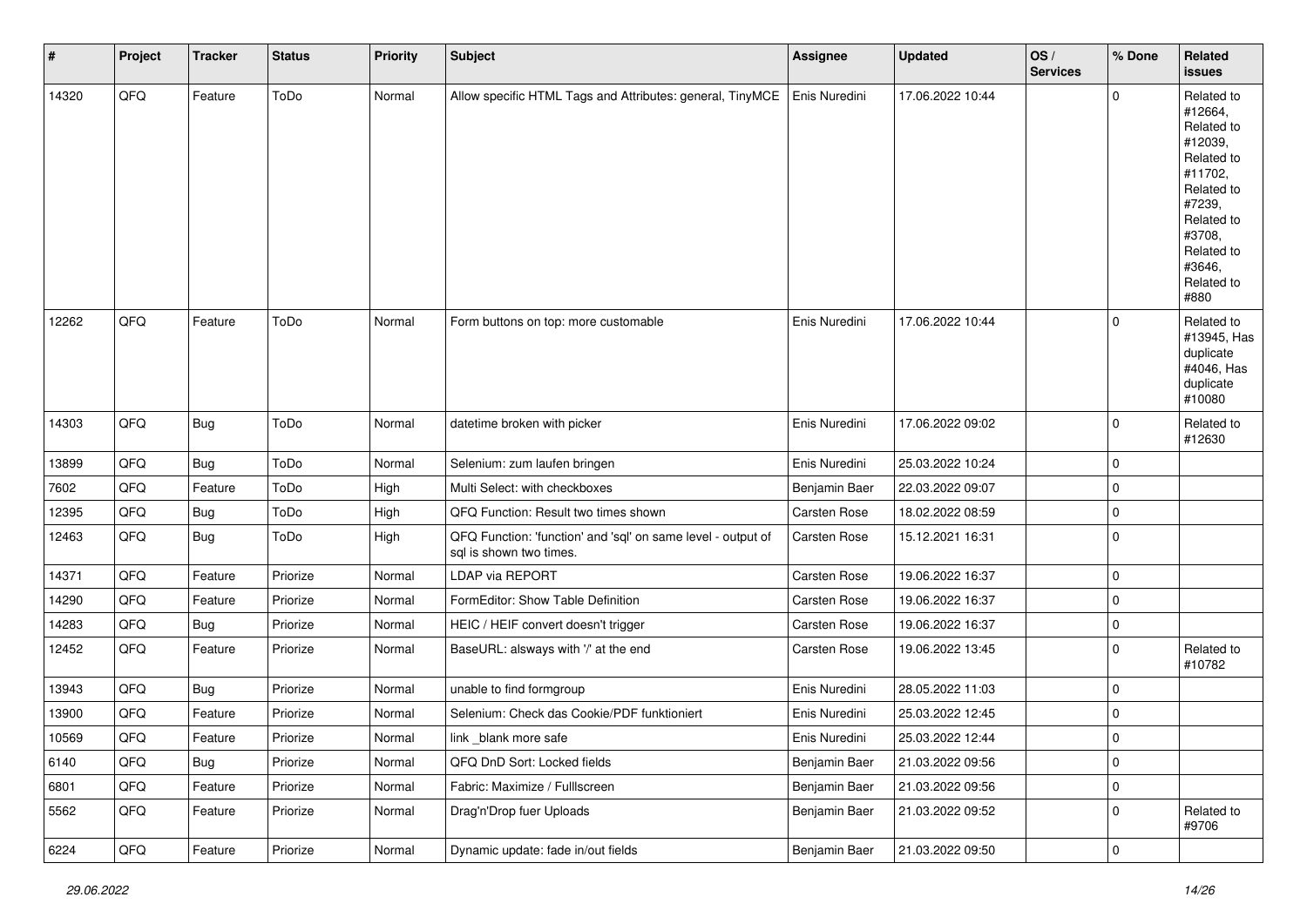| $\vert$ # | Project | <b>Tracker</b> | <b>Status</b> | <b>Priority</b> | <b>Subject</b>                                                                                           | <b>Assignee</b> | <b>Updated</b>   | OS/<br><b>Services</b> | % Done      | Related<br>issues                                                       |
|-----------|---------|----------------|---------------|-----------------|----------------------------------------------------------------------------------------------------------|-----------------|------------------|------------------------|-------------|-------------------------------------------------------------------------|
| 5366      | QFQ     | Feature        | Priorize      | Normal          | Saving with keyboard shortcuts                                                                           | Benjamin Baer   | 21.03.2022 09:47 |                        | 0           |                                                                         |
| 6870      | QFQ     | Feature        | Priorize      | Normal          | Click on '_link' triggers an API call                                                                    | Benjamin Baer   | 03.01.2022 08:25 |                        | 0           |                                                                         |
| 2665      | QFQ     | Bug            | Priorize      | Normal          | Dynamic Update funktioniert nicht, wenn beim<br>entsprechenden FormElement eine size angegeben ist.      | Benjamin Baer   | 03.01.2022 08:12 |                        | 30          |                                                                         |
| 6566      | QFQ     | <b>Bug</b>     | Priorize      | Normal          | Link Function 'delete': provided parameter missing on page<br>reload                                     | Benjamin Baer   | 03.01.2022 08:08 |                        | $\mathbf 0$ |                                                                         |
| 4457      | QFQ     | <b>Bug</b>     | Priorize      | Normal          | typeahead: pressing return to select an item, saves the form<br>and closes the form.                     | Benjamin Baer   | 03.01.2022 08:01 |                        | 0           | Related to<br>#4398                                                     |
| 7965      | QFQ     | Feature        | Priorize      | Normal          | Input type 'text' with visual format - currency                                                          | Benjamin Baer   | 03.01.2022 07:45 |                        | 0           |                                                                         |
| 9135      | QFQ     | Feature        | Priorize      | Normal          | Progress Bar generic / replace old hourglass download<br>popup                                           | Benjamin Baer   | 03.01.2022 07:43 |                        | 0           |                                                                         |
| 6116      | QFQ     | <b>Bug</b>     | Priorize      | High            | value of checkbox not saved                                                                              | Carsten Rose    | 07.12.2021 17:19 |                        | 0           |                                                                         |
| 9834      | QFQ     | <b>Bug</b>     | Priorize      | Normal          | Input elements with tag 'disabled' are missing on<br>form-submit: server option 'processReadOnly' broken | Carsten Rose    | 07.12.2021 16:43 |                        | $\Omega$    | Related to<br>#9691,<br>Related to<br>#5305, Has<br>duplicate<br>#12331 |
| 8082      | QFQ     | Feature        | Priorize      | High            | Contact form without saving record                                                                       | Carsten Rose    | 07.12.2021 15:20 |                        | $\Omega$    | Related to<br>#8587,<br><b>Blocks</b><br>#11850                         |
| 12325     | QFQ     | Bug            | Priorize      | Normal          | MultiDB form.dblndex not working for report syntax                                                       | Carsten Rose    | 07.09.2021 13:37 |                        | $\Omega$    | Related to<br>#12145,<br>Related to<br>#12314                           |
| 8204      | QFQ     | Feature        | Priorize      | High            | Position 'required mark'                                                                                 | Carsten Rose    | 16.06.2021 13:44 |                        | 0           |                                                                         |
| 9121      | QFQ     | Bug            | Priorize      | High            | sip links have r and __dbIndexData set                                                                   | Carsten Rose    | 12.06.2021 10:41 |                        | 0           |                                                                         |
| 9346      | QFQ     | Feature        | Priorize      | Normal          | beforeSave: check if an upload is given                                                                  | Carsten Rose    | 11.06.2021 21:18 |                        | $\mathbf 0$ |                                                                         |
| 10012     | QFQ     | Feature        | Priorize      | Normal          | redirectAllMailTo: {{beEmail:T}}                                                                         | Carsten Rose    | 08.05.2021 09:54 |                        | $\Omega$    | Related to<br>#12412,<br>Related to<br>#12413,<br>Related to<br>#10011  |
| 10011     | QFQ     | Feature        | Priorize      | Normal          | Offer new STORE_TYPO3 Variable 'beUser', 'beEmail'                                                       | Carsten Rose    | 08.05.2021 09:51 |                        | 0           | Related to<br>#10012,<br>Related to<br>#12511                           |
| 9668      | QFQ     | Feature        | Priorize      | Normal          | Form.mode: rename 'hidden' to 'hide'                                                                     | Carsten Rose    | 05.05.2021 22:14 |                        | $\mathbf 0$ | Related to<br>#6437                                                     |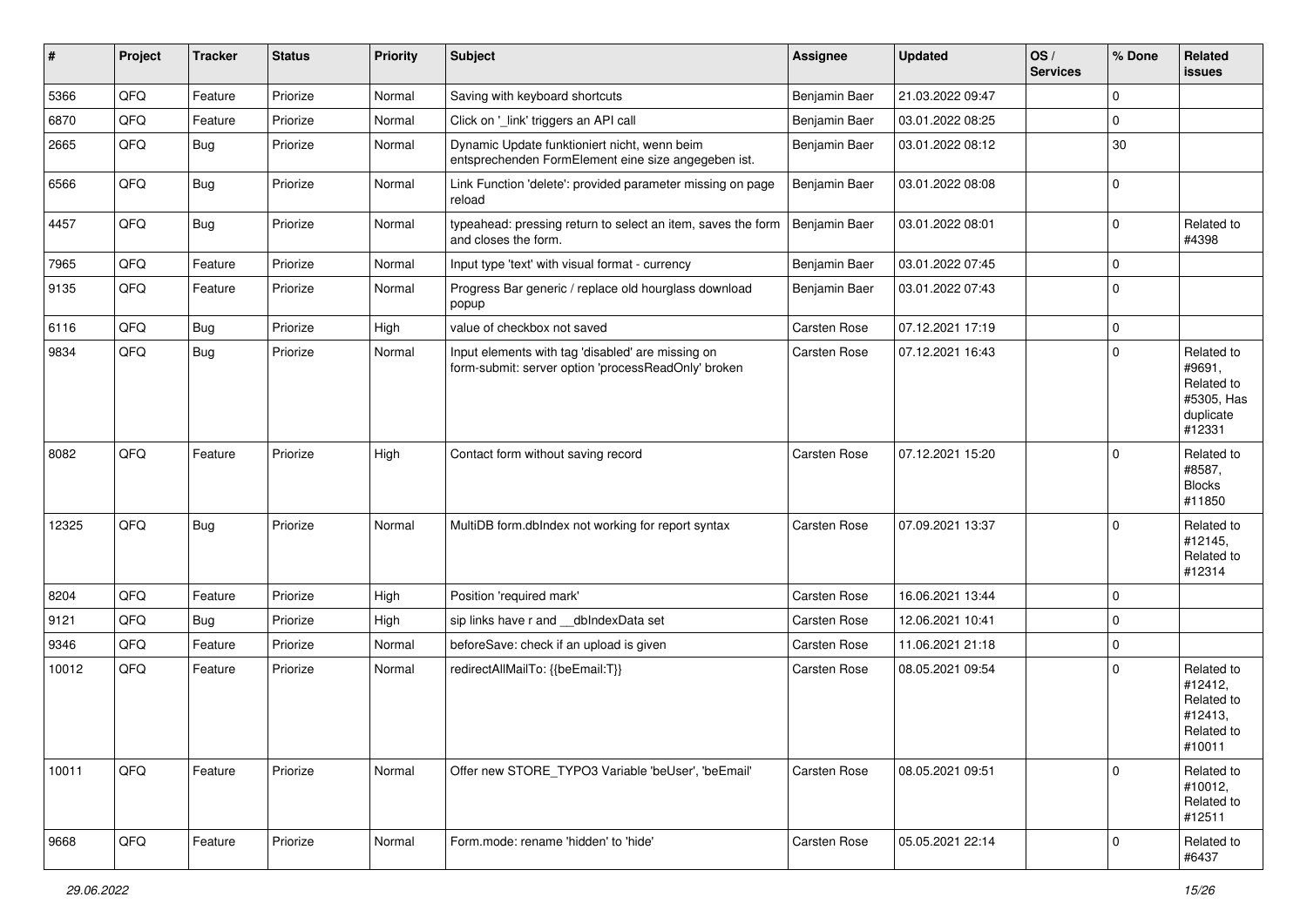| #     | Project        | <b>Tracker</b> | <b>Status</b> | <b>Priority</b> | <b>Subject</b>                                                                                     | <b>Assignee</b>     | <b>Updated</b>   | OS/<br><b>Services</b> | % Done         | Related<br><b>issues</b> |
|-------|----------------|----------------|---------------|-----------------|----------------------------------------------------------------------------------------------------|---------------------|------------------|------------------------|----------------|--------------------------|
| 8044  | QFQ            | Feature        | Priorize      | Normal          | Transaction: a) Form, b) Report                                                                    | <b>Carsten Rose</b> | 05.05.2021 22:14 |                        | $\mathbf 0$    | Related to<br>#8043      |
| 3867  | QFQ            | Feature        | Priorize      | Normal          | Readonly Formular: Template Groups add/delete<br>ausbeldnen                                        | <b>Carsten Rose</b> | 05.05.2021 22:12 |                        | $\overline{0}$ |                          |
| 8963  | QFQ            | Feature        | Priorize      | Normal          | Setting values in a store: flexible way                                                            | Carsten Rose        | 05.05.2021 22:10 |                        | $\mathbf 0$    | Related to<br>#8975      |
| 9394  | QFQ            | Feature        | Priorize      | Normal          | REST: allow for non numerical ids in get requests                                                  | <b>Carsten Rose</b> | 05.05.2021 22:10 |                        | $\overline{0}$ |                          |
| 11320 | QFQ            | Feature        | Priorize      | Normal          | Typo3 Version 10 support                                                                           | Carsten Rose        | 05.05.2021 22:09 |                        | $\mathbf 0$    |                          |
| 12503 | QFQ            | Feature        | Priorize      | Normal          | Detect dangerous UPDATE statement with missing WHERE                                               | <b>Carsten Rose</b> | 05.05.2021 22:09 |                        | 0              |                          |
| 12504 | QFQ            | Feature        | Priorize      | Normal          | sql.log: report fe.id                                                                              | <b>Carsten Rose</b> | 05.05.2021 22:09 |                        | $\mathbf 0$    |                          |
| 9534  | QFQ            | Bug            | Priorize      | Urgent          | FE.type=upload: 'Unknown Mode: ID"                                                                 | Carsten Rose        | 03.05.2021 21:14 |                        | $\overline{0}$ | Related to<br>#9532      |
| 9173  | QFQ            | Bug            | Priorize      | Urgent          | Stale Record Lock: Firefox                                                                         | <b>Carsten Rose</b> | 03.05.2021 21:14 |                        | $\mathbf 0$    | Related to<br>#9789      |
| 9958  | QFQ            | Bug            | Priorize      | Normal          | Broken subrecord query: no error message                                                           | Carsten Rose        | 05.02.2021 15:15 |                        | $\overline{0}$ |                          |
| 10005 | QFQ            | Feature        | Priorize      | Normal          | Report / special column name:  AS _calendar                                                        | Carsten Rose        | 03.06.2020 17:28 |                        | $\mathbf 0$    |                          |
| 10003 | QFQ            | Feature        | Priorize      | Normal          | fieldset: stronger visualize group                                                                 | Benjamin Baer       | 12.02.2020 08:13 |                        | $\mathbf 0$    |                          |
| 10015 | QFQ            | Feature        | Priorize      | Normal          | Monospace in Textarea                                                                              | <b>Carsten Rose</b> | 03.02.2020 13:40 |                        | $\mathbf 0$    |                          |
| 7730  | QFQ            | Feature        | Priorize      | Normal          | SELECT Box: title in between                                                                       | Benjamin Baer       | 01.02.2020 23:22 |                        | $\overline{0}$ |                          |
| 9968  | QFQ            | Feature        | Priorize      | Normal          | Tooltip in Links for Developer                                                                     | <b>Carsten Rose</b> | 01.02.2020 23:17 |                        | $\mathbf 0$    |                          |
| 8277  | QFQ            | Feature        | Priorize      | Normal          | fe.parameter.default=                                                                              | Carsten Rose        | 01.02.2020 23:17 |                        | $\mathbf 0$    | Related to<br>#8113      |
| 9928  | QFQ            | Feature        | Priorize      | Normal          | SpecialColumnName: a) Deprecated: ' AS "_+tag " ', b)<br>New: ' AS "_ <tag1><tag2>"'</tag2></tag1> | Carsten Rose        | 01.02.2020 23:17 |                        | $\overline{0}$ | Related to<br>#9929      |
| 9975  | QFQ            | <b>Bug</b>     | Priorize      | Normal          | Dropdown Menu: 'r:3' broken                                                                        | Carsten Rose        | 01.02.2020 10:13 |                        | $\overline{0}$ |                          |
| 9947  | QFQ            | Bug            | Priorize      | Normal          | Unwanted error message if missing 'typeAheadSqlPrefetch'                                           | <b>Carsten Rose</b> | 01.02.2020 10:13 |                        | $\overline{0}$ |                          |
| 9900  | QFQ            | Feature        | Priorize      | Normal          | Generic API Call: tt-content record >> JSON                                                        | Carsten Rose        | 01.02.2020 10:13 |                        | $\overline{0}$ |                          |
| 9862  | QFQ            | Bug            | Priorize      | Normal          | Failed writing to sql mail qfq.log should throw an exception                                       | <b>Carsten Rose</b> | 01.02.2020 10:13 |                        | $\mathbf 0$    |                          |
| 8585  | QFQ            | Feature        | Priorize      | Normal          | Enhance Error message for 'unknown form'                                                           | Carsten Rose        | 01.02.2020 10:13 |                        | 0              |                          |
| 8584  | $\mathsf{QFQ}$ | Feature        | Priorize      | Normal          | FE 'Action' - never assign to Container (except Template<br>Group)                                 | Carsten Rose        | 01.02.2020 10:13 |                        |                |                          |
| 8037  | QFQ            | Bug            | Priorize      | Normal          | FE.type=upload (advanced mode): {{slaveId:V}} missing<br>during dynamic update                     | Carsten Rose        | 01.02.2020 10:13 |                        | $\overline{0}$ |                          |
| 8034  | QFQ            | Feature        | Priorize      | Normal          | FormElement 'data': 22.22.2222 should not be accepted                                              | Carsten Rose        | 01.02.2020 10:13 |                        | $\overline{0}$ |                          |
| 7656  | QFQ            | <b>Bug</b>     | Priorize      | Normal          | FE with required, 'pattern' and 'extraButtonLock': always<br>complain about missing value          | <b>Carsten Rose</b> | 01.02.2020 10:13 |                        | $\overline{0}$ |                          |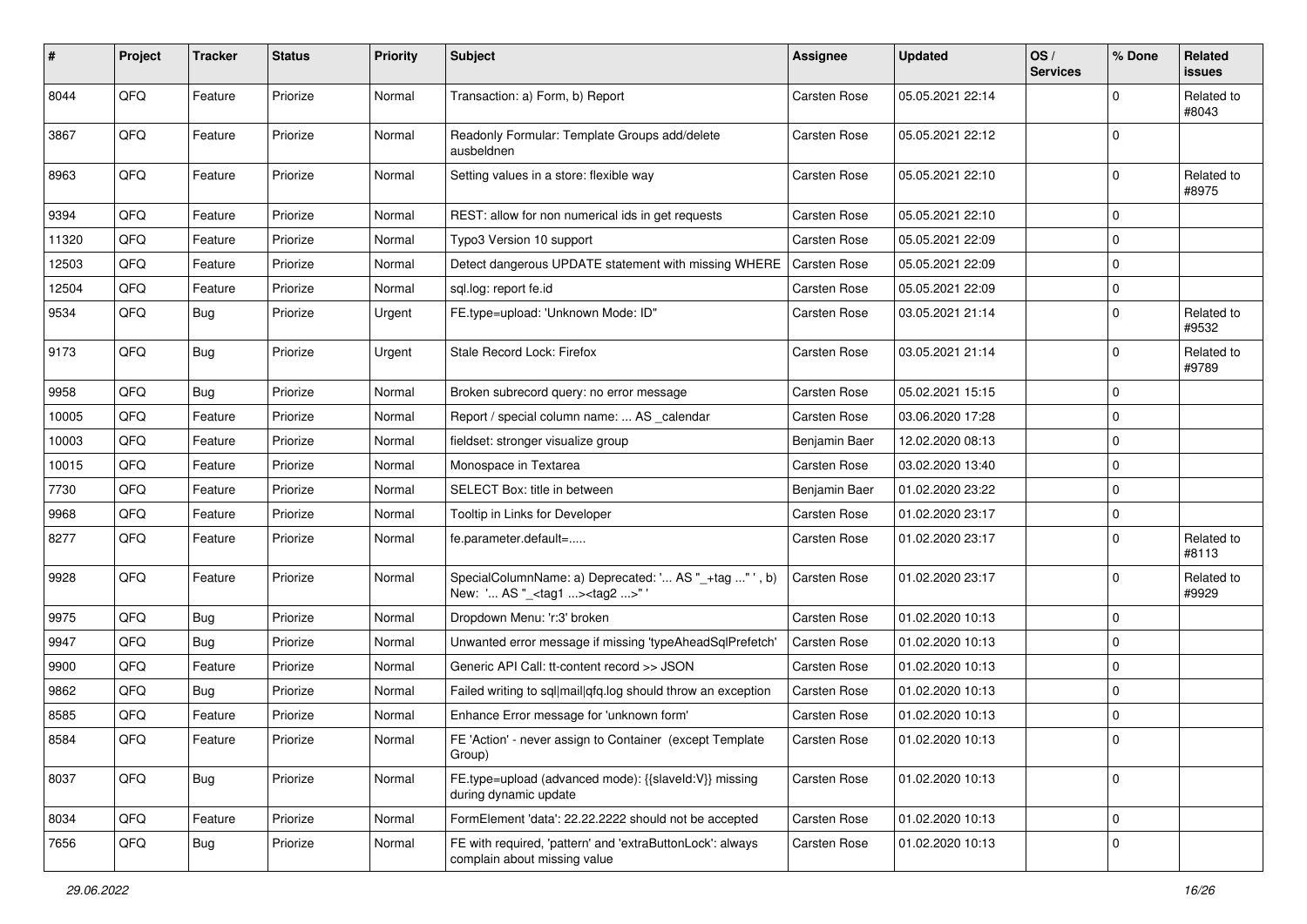| $\vert$ # | Project | <b>Tracker</b> | <b>Status</b> | Priority | Subject                                                                               | <b>Assignee</b>        | Updated          | OS/<br><b>Services</b> | % Done      | <b>Related</b><br>issues                                              |
|-----------|---------|----------------|---------------|----------|---------------------------------------------------------------------------------------|------------------------|------------------|------------------------|-------------|-----------------------------------------------------------------------|
| 7630      | QFQ     | Feature        | Priorize      | Normal   | detailed error message for simple upload                                              | Carsten Rose           | 01.02.2020 10:13 |                        | $\mathbf 0$ |                                                                       |
| 7616      | QFQ     | <b>Bug</b>     | Priorize      | Normal   | Selectlist with Enum & Dynamic Update                                                 | Carsten Rose           | 01.02.2020 10:13 |                        | $\mathbf 0$ |                                                                       |
| 7522      | QFQ     | Feature        | Priorize      | Normal   | Inserting default index.html to folder (Avoid Apache<br>Indexing)                     | <b>Carsten Rose</b>    | 01.02.2020 10:13 |                        | $\mathbf 0$ |                                                                       |
| 7290      | QFQ     | Feature        | Priorize      | Normal   | FormEditor: title as textarea if LEN(title)>60                                        | Carsten Rose           | 01.02.2020 10:13 |                        | $\mathbf 0$ | Blocked by<br>#7682                                                   |
| 7217      | QFQ     | Feature        | Priorize      | Normal   | Download: notice User if `_sip=?` is missing                                          | Carsten Rose           | 01.02.2020 10:13 |                        | $\mathbf 0$ |                                                                       |
| 6998      | QFQ     | Feature        | Priorize      | Normal   | Form: with debug=on show column information as tooltip of<br>column label             | <b>Carsten Rose</b>    | 01.02.2020 10:13 |                        | $\mathbf 0$ |                                                                       |
| 6574      | QFQ     | <b>Bug</b>     | Priorize      | Normal   | qfq.log: Fehlermeldung wurde angezeigt, aber nicht geloggt                            | <b>Carsten Rose</b>    | 01.02.2020 10:13 |                        | $\mathbf 0$ |                                                                       |
| 5942      | QFQ     | Feature        | Priorize      | Normal   | 'L' and 'type': append to links, generate via '_link' by using<br>'u:' .              | Carsten Rose           | 01.02.2020 10:13 |                        | $\Omega$    |                                                                       |
| 3782      | QFQ     | <b>Bug</b>     | Priorize      | Normal   | Bei fehlerhafter Eingabe (z.B. Datum) sollte das erwartete<br>Format angezeigt werden | Carsten Rose           | 01.02.2020 10:13 |                        | $\mathbf 0$ |                                                                       |
| 14395     | QFQ     | Support        | New           | Normal   | FormEditor: Virtual table columns                                                     | Enis Nuredini          | 21.06.2022 16:09 |                        | $\mathbf 0$ |                                                                       |
| 14376     | QFQ     | Feature        | New           | Normal   | QFQ Bootstrap: if missing, create stored procedures                                   | Enis Nuredini          | 19.06.2022 16:37 |                        | $\mathbf 0$ |                                                                       |
| 14377     | QFQ     | <b>Bug</b>     | New           | Normal   | Documentation > General Tips: white page after migration                              | Enis Nuredini          | 19.06.2022 16:37 |                        | $\mathbf 0$ |                                                                       |
| 14322     | QFQ     | <b>Bug</b>     | New           | Normal   | Form Load: by default no scroll (save & close should be<br>visible)                   | Enis Nuredini          | 15.06.2022 14:12 |                        | $\mathbf 0$ | Related to<br>#14321,<br>Related to<br>#6232                          |
| 14305     | QFQ     | <b>Bug</b>     | New           | Normal   | Inline Report editing does not create history entries                                 | Carsten Rose           | 10.06.2022 11:55 |                        | $\Omega$    |                                                                       |
| 14304     | QFQ     | Bug            | New           | Normal   | table sorter view safer does not work                                                 | Carsten Rose           | 10.06.2022 11:49 |                        | $\mathbf 0$ |                                                                       |
| 12490     | QFQ     | Feature        | New           | Normal   | Loading Plugins in QFQ - see what tinymce does. (lazy<br>loading)                     | Benjamin Baer          | 08.06.2022 10:37 |                        | $\Omega$    | Related to<br>#12611,<br>Related to<br>#10013,<br>Related to<br>#7732 |
| 13716     | QFQ     | <b>Bug</b>     | New           | High     | Firefox ask to store username/password                                                | Enis Nuredini          | 30.05.2022 09:31 |                        | $\mathbf 0$ | Related to<br>#13827                                                  |
| 12066     | QFQ     | <b>Bug</b>     | New           | High     | enterAsSubmit: Forward wird nicht ausgeführt                                          | Enis Nuredini          | 29.05.2022 09:23 |                        | $\mathbf 0$ |                                                                       |
| 12989     | QFQ     | <b>Bug</b>     | New           | Normal   | empty string does not trigger dynamic update                                          | Enis Nuredini          | 28.05.2022 11:09 |                        | 0           |                                                                       |
| 14185     | QFQ     | Feature        | New           | Normal   | External/Autocron.php - better suitable directory                                     | Support: System        | 28.05.2022 11:03 |                        | $\mathbf 0$ |                                                                       |
| 14090     | QFQ     | Feature        | New           | Normal   | Nützliche script funktionen                                                           | Carsten Rose           | 28.05.2022 11:03 |                        | 0           |                                                                       |
| 13609     | QFQ     | Feature        | New           | Normal   | QFQ Introduction: Seite aufloesen                                                     | Philipp<br>Gröbelbauer | 28.05.2022 11:02 |                        | $\mathbf 0$ |                                                                       |
| 14233     | QFG     | Bug            | New           | Normal   | AS _link: question - HTML is not rendered                                             | Carsten Rose           | 28.05.2022 11:02 |                        | $\mathbf 0$ |                                                                       |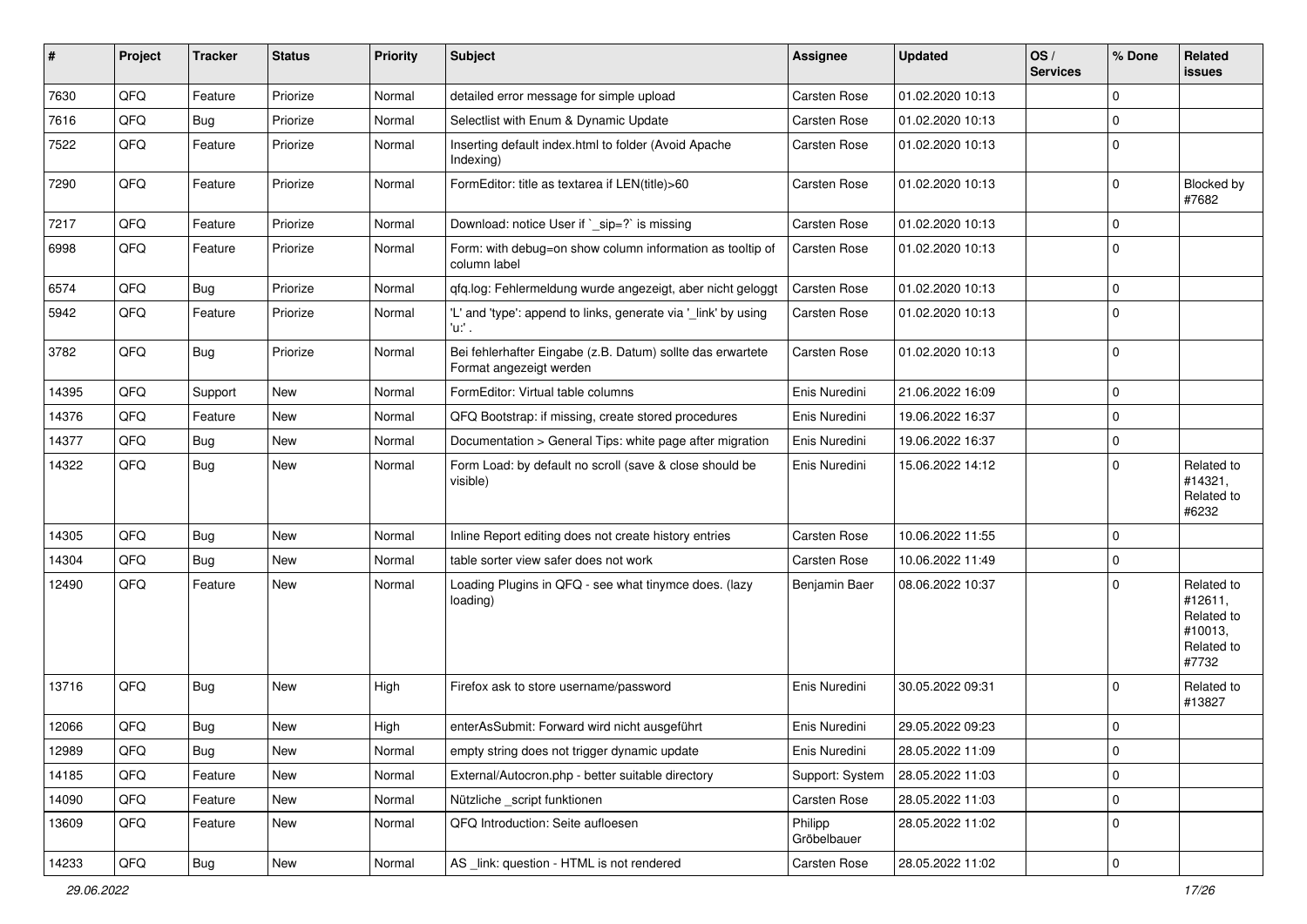| #     | Project | <b>Tracker</b> | <b>Status</b> | Priority | Subject                                                                                                                                             | <b>Assignee</b> | <b>Updated</b>   | OS/<br><b>Services</b> | % Done      | Related<br>issues                                                      |
|-------|---------|----------------|---------------|----------|-----------------------------------------------------------------------------------------------------------------------------------------------------|-----------------|------------------|------------------------|-------------|------------------------------------------------------------------------|
| 14227 | QFQ     | Feature        | New           | Normal   | Selenium Konkurrenz: cypress.io                                                                                                                     | Enis Nuredini   | 28.05.2022 11:02 |                        | $\mathbf 0$ |                                                                        |
| 14187 | QFQ     | Feature        | <b>New</b>    | High     | gfg.log: show current URL                                                                                                                           | Carsten Rose    | 28.05.2022 11:02 |                        | $\Omega$    | Related to<br>#13933,<br>Related to<br>#12532,<br>Related to<br>#11893 |
| 14077 | QFQ     | <b>Bug</b>     | <b>New</b>    | Normal   | As _link: Attribute 'class' missing by r:1 and r:3 - but should<br>set                                                                              | Carsten Rose    | 28.05.2022 11:02 |                        | $\Omega$    | Related to<br>#5342,<br>Related to<br>#4343                            |
| 14028 | QFQ     | Feature        | <b>New</b>    | Normal   | Required notification: visual nicer                                                                                                                 | Enis Nuredini   | 28.05.2022 11:01 |                        | $\mathbf 0$ |                                                                        |
| 13945 | QFQ     | Feature        | <b>New</b>    | Normal   | As _link: content before/after link                                                                                                                 | Enis Nuredini   | 28.05.2022 11:01 |                        | $\mathbf 0$ | Related to<br>#12262                                                   |
| 13689 | QFQ     | <b>Bug</b>     | <b>New</b>    | Normal   | Enter auf Eingabefeld mit ungültigem Wert führt zu blurry<br>Seite                                                                                  | Enis Nuredini   | 28.05.2022 10:53 |                        | $\Omega$    | Related to<br>#14245, Has<br>duplicate<br>#11891                       |
| 14245 | QFQ     | <b>Bug</b>     | New           | Normal   | Form Save Btn bleibt disabled wenn Datumsfeld über<br>Datepicker geändert                                                                           | Enis Nuredini   | 27.05.2022 13:45 |                        | $\Omega$    | Related to<br>#13689                                                   |
| 10979 | QFQ     | Feature        | New           | Normal   | Ajax Calls an API - dataReport                                                                                                                      | Carsten Rose    | 11.05.2022 12:15 |                        | $\mathbf 0$ |                                                                        |
| 14091 | QFQ     | <b>Bug</b>     | <b>New</b>    | Normal   | inconsistent template path for twig                                                                                                                 | Carsten Rose    | 19.04.2022 18:36 |                        | $\Omega$    |                                                                        |
| 13451 | QFQ     | <b>Bug</b>     | <b>New</b>    | Normal   | Character Counter / Max Character: Problem in Safari                                                                                                | Carsten Rose    | 15.04.2022 17:18 |                        | $\Omega$    |                                                                        |
| 8891  | QFQ     | <b>Bug</b>     | New           | High     | formSubmitLog: do not log passwords                                                                                                                 | Enis Nuredini   | 25.03.2022 09:06 |                        | 0           |                                                                        |
| 10463 | QFQ     | Feature        | <b>New</b>    | Normal   | Report_link: expliztes setzen von HTML Tags (Bedarf fuer<br>'data-selenium' & 'id')                                                                 | Enis Nuredini   | 23.03.2022 09:23 |                        | $\mathbf 0$ | Related to<br>#7648                                                    |
| 11892 | QFQ     | Feature        | New           | Normal   | tablesorter: columns with links are hard to order - new<br>qualifier 'Y: <ord>'</ord>                                                               | Enis Nuredini   | 23.03.2022 09:22 |                        | $\Omega$    |                                                                        |
| 12714 | QFQ     | <b>Bug</b>     | New           | Normal   | Conversion of GIF to PDF broken when GIF contains Alpha.                                                                                            | Carsten Rose    | 19.03.2022 17:49 |                        | $\mathbf 0$ |                                                                        |
| 12556 | QFQ     | Feature        | <b>New</b>    | Normal   | Pills Title: colored = static or dynamic on allrequiredgiven                                                                                        | Benjamin Baer   | 19.03.2022 17:49 |                        | $\mathbf 0$ |                                                                        |
| 12512 | QFQ     | <b>Bug</b>     | New           | Normal   | Some MySQL Installation can't use 'stored procedures'                                                                                               | Carsten Rose    | 19.03.2022 17:48 |                        | $\mathbf 0$ |                                                                        |
| 12520 | QFQ     | <b>Bug</b>     | New           | Normal   | Switch FE User: still active even FE User session expired                                                                                           | Carsten Rose    | 19.03.2022 17:48 |                        | 0           |                                                                        |
| 12581 | QFQ     | IBug           | New           | Normal   | Form.forward=close: Record 'new' in new browser tab ><br>save (& close) >> Form is not reloaded with new created<br>record id and stays in mode=new | Carsten Rose    | 19.03.2022 17:48 |                        | 0           |                                                                        |
| 12603 | QFQ     | Feature        | New           | Normal   | Dropdown (Select), Radio, checkbox:<br>itemListAlways={{!SELECT key, value}}                                                                        | Carsten Rose    | 19.03.2022 17:47 |                        | $\mathbf 0$ |                                                                        |
| 12664 | QFQ     | Feature        | New           | Normal   | TinyMCE: report/remove malicous HTML/JS Code                                                                                                        | Carsten Rose    | 19.03.2022 17:47 |                        | 0           | Related to<br>#14320                                                   |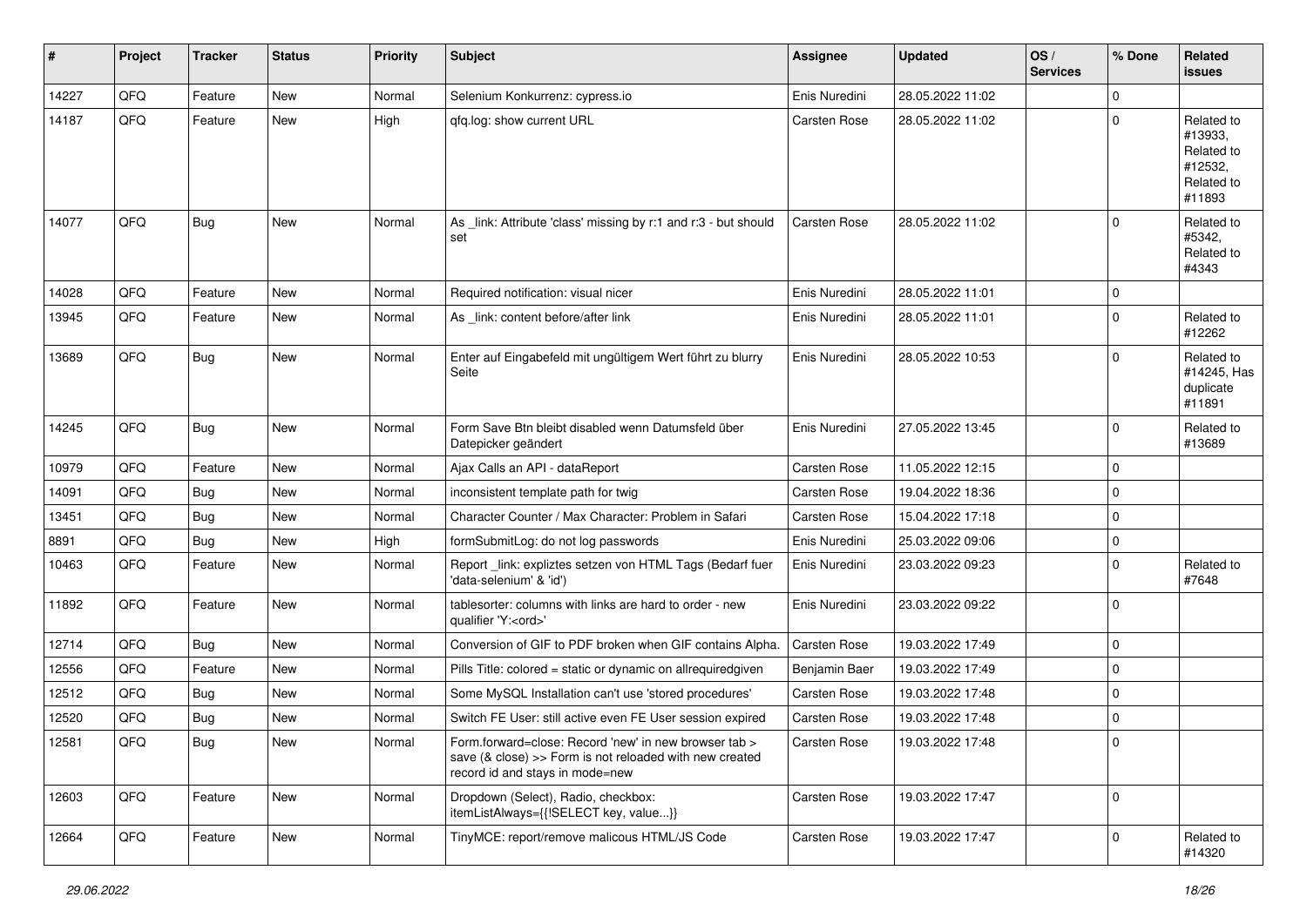| #     | Project | <b>Tracker</b> | <b>Status</b> | <b>Priority</b> | <b>Subject</b>                                                                                                                        | <b>Assignee</b>     | <b>Updated</b>   | OS/<br><b>Services</b> | % Done              | Related<br>issues                             |
|-------|---------|----------------|---------------|-----------------|---------------------------------------------------------------------------------------------------------------------------------------|---------------------|------------------|------------------------|---------------------|-----------------------------------------------|
| 12716 | QFQ     | <b>Bug</b>     | New           | Normal          | template group: Pattern only applied to first instance                                                                                | Carsten Rose        | 19.03.2022 17:47 |                        | $\Omega$            |                                               |
| 13331 | QFQ     | Bug            | New           | Normal          | Multi Form: Clear Icon misplaced                                                                                                      | <b>Carsten Rose</b> | 19.03.2022 17:47 |                        | $\mathbf 0$         |                                               |
| 13332 | QFQ     | <b>Bug</b>     | <b>New</b>    | Normal          | Multi Form: Required Felder werden visuell nicht markiert.                                                                            | Carsten Rose        | 19.03.2022 17:47 |                        | $\mathbf 0$         |                                               |
| 13460 | QFQ     | Bug            | New           | Normal          | Doc: Password set/reset  password should not processed<br>with 'html encode'                                                          | <b>Carsten Rose</b> | 19.03.2022 17:46 |                        | $\mathbf 0$         |                                               |
| 13467 | QFQ     | Feature        | New           | Normal          | ChangeLog Generator                                                                                                                   | <b>Carsten Rose</b> | 19.03.2022 17:46 |                        | $\mathbf 0$         | Related to<br>#11460                          |
| 13528 | QFQ     | <b>Bug</b>     | <b>New</b>    | Normal          | qfq.io > releases: es wird kein neues Release angelegt                                                                                | Benjamin Baer       | 19.03.2022 17:46 |                        | $\mathbf 0$         |                                               |
| 13592 | QFQ     | Bug            | New           | Normal          | QFQ Build Queue: das vergeben von Tags klappt nicht. Es<br>werden keine Releases gebaut.                                              | <b>Carsten Rose</b> | 19.03.2022 17:45 |                        | $\mathbf 0$         |                                               |
| 13647 | QFQ     | <b>Bug</b>     | New           | Normal          | Autofocus funktioniert nicht auf Chrome                                                                                               | Benjamin Baer       | 19.03.2022 17:44 |                        | $\mathbf 0$         |                                               |
| 13700 | QFQ     | Feature        | <b>New</b>    | Normal          | Redesign qfq.io Seite                                                                                                                 | Carsten Rose        | 19.03.2022 17:43 |                        | $\mathbf 0$         |                                               |
| 13757 | QFQ     | Feature        | New           | High            | QR / Bar-Code Plugin                                                                                                                  | Enis Nuredini       | 19.03.2022 17:43 |                        | $\mathbf 0$         |                                               |
| 13841 | QFQ     | Feature        | New           | Normal          | Create PDF via iText - evaluate                                                                                                       | <b>Carsten Rose</b> | 19.03.2022 17:42 |                        | $\mathbf 0$         |                                               |
| 13843 | QFQ     | Feature        | New           | Normal          | Create JWT via QFQ                                                                                                                    | Carsten Rose        | 19.03.2022 17:42 |                        | $\mathbf 0$         |                                               |
| 4413  | QFQ     | Feature        | New           | Normal          | fieldset: show/hidden, modeSql, dynamicUpdate                                                                                         | <b>Carsten Rose</b> | 09.02.2022 15:19 |                        | $\mathbf 0$         |                                               |
| 13706 | QFQ     | <b>Bug</b>     | New           | Normal          | Wrong CheckType in FieldElement LastStatus of Form Cron                                                                               | <b>Carsten Rose</b> | 21.01.2022 18:20 |                        | $\mathbf 0$         |                                               |
| 13659 | QFQ     | <b>Bug</b>     | New           | Normal          | wrong sanitize class applied to R-store                                                                                               | <b>Carsten Rose</b> | 15.01.2022 14:23 |                        | $\mathbf 0$         |                                               |
| 12476 | QFQ     | Feature        | New           | Normal          | clearMe: a) should trigger 'dirty', b) sticky on textarea resize                                                                      | Benjamin Baer       | 04.01.2022 08:40 |                        | $\mathbf 0$         | Related to<br>#9528                           |
| 12327 | QFQ     | <b>Bug</b>     | New           | Normal          | Copy to clipboard: Glyphicon can not be changed                                                                                       | Carsten Rose        | 27.12.2021 17:59 |                        | $\mathbf 0$         |                                               |
| 12544 | QFQ     | Feature        | New           | High            | a) ' AS _link' new also as ' AS _format', b) sortierung via<br>'display: none;', c) '_format' benoeitgt nicht zwingend<br>u/U/p/m/z/d | <b>Carsten Rose</b> | 14.12.2021 16:03 |                        | $\mathbf 0$         |                                               |
| 12702 | QFQ     | <b>Bug</b>     | New           | High            | templateGroup: broken in multiDb Setup                                                                                                | Carsten Rose        | 14.12.2021 16:02 |                        | $\mathbf 0$         |                                               |
| 12545 | QFQ     | <b>Bug</b>     | <b>New</b>    | Urgent          | sql.log not created / updated                                                                                                         | <b>Carsten Rose</b> | 14.12.2021 16:02 |                        | $\mathbf 0$         |                                               |
| 12974 | QFQ     | <b>Bug</b>     | New           | High            | Sanitize Queries in Action-Elements                                                                                                   | <b>Carsten Rose</b> | 07.12.2021 17:19 |                        | $\mathbf 0$         |                                               |
| 12670 | QFQ     | Bug            | New           | High            | Dropdown-Menu classes können nicht mehr angegeben<br>werden                                                                           | <b>Carsten Rose</b> | 07.12.2021 17:19 |                        | $\mathbf 0$         |                                               |
| 12532 | QFQ     | Feature        | New           | High            | SIP-Parameter bei Seitenaufruf in Browser-Console<br>anzeigen                                                                         | Carsten Rose        | 07.12.2021 17:19 |                        | $\mathsf{O}\xspace$ | Related to<br>#11893,<br>Related to<br>#14187 |
| 12513 | QFQ     | Bug            | New           | High            | Implement server side check of maxlength                                                                                              | Carsten Rose        | 07.12.2021 17:19 |                        | $\mathbf 0$         |                                               |
| 12186 | QFQ     | Feature        | New           | High            | TinyMCE Config für Objekte                                                                                                            | Carsten Rose        | 07.12.2021 17:19 |                        | $\mathbf 0$         | <b>Blocks</b><br>#12632                       |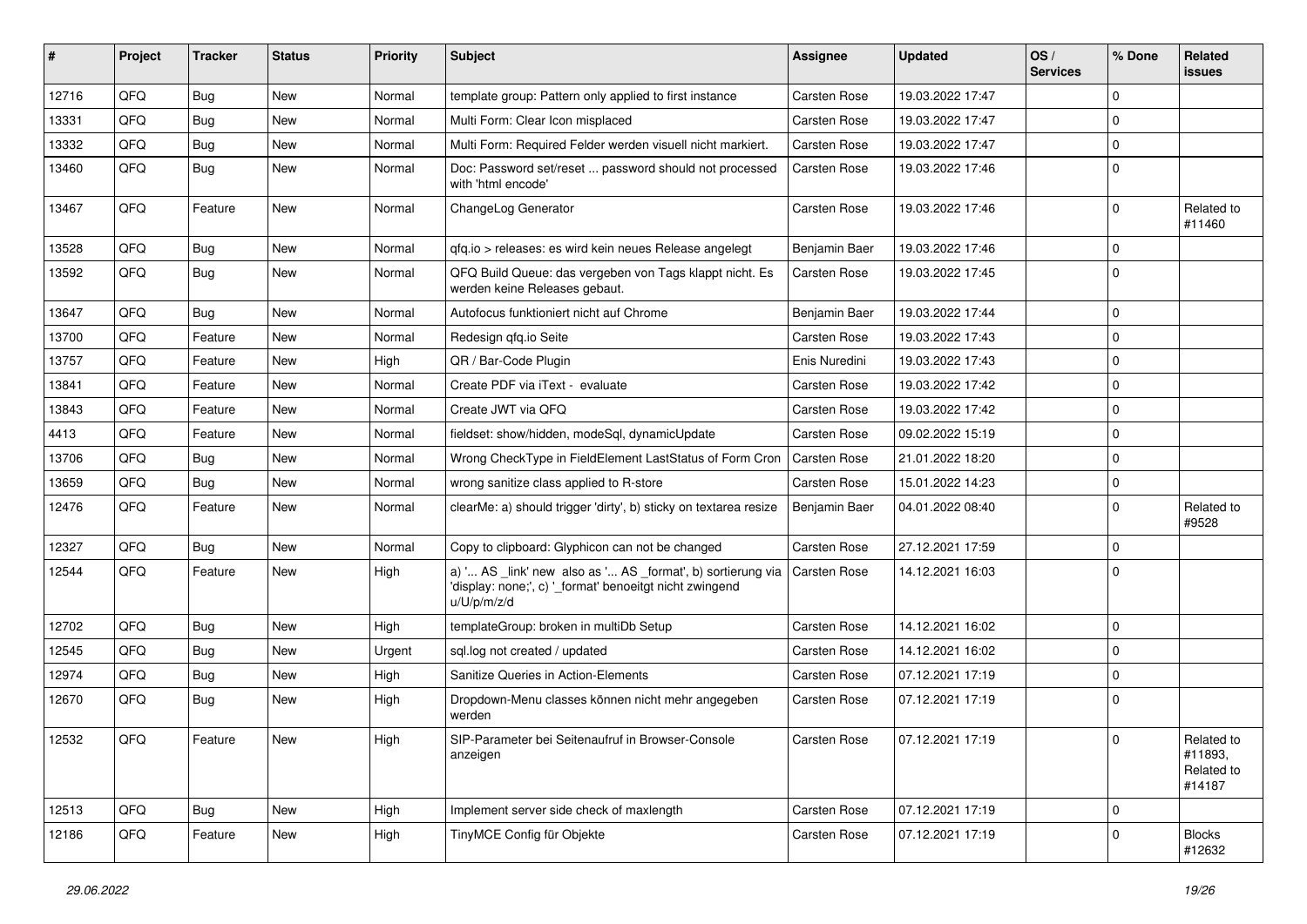| ∦     | Project | <b>Tracker</b> | <b>Status</b> | <b>Priority</b> | Subject                                                                                                        | <b>Assignee</b> | <b>Updated</b>   | OS/<br><b>Services</b> | % Done         | Related<br>issues                             |
|-------|---------|----------------|---------------|-----------------|----------------------------------------------------------------------------------------------------------------|-----------------|------------------|------------------------|----------------|-----------------------------------------------|
| 10114 | QFQ     | Feature        | New           | High            | Symbol (Link): 'G:' (Glyphicon) replaced by 'i:' (icon)                                                        |                 | 07.12.2021 17:19 |                        | $\Omega$       | Related to<br>#3797,<br>Related to<br>#4194   |
| 11702 | QFQ     | Feature        | <b>New</b>    | Normal          | HTML Special Char makes no sense for 'allbut' if '&' is<br>forbidden                                           | Carsten Rose    | 07.12.2021 16:35 |                        | $\Omega$       | Related to<br>#5112,<br>Related to<br>#14320  |
| 13354 | QFQ     | Feature        | New           | Normal          | Using Websocket in QFQ                                                                                         | Carsten Rose    | 10.11.2021 15:47 |                        | $\mathbf 0$    |                                               |
| 9013  | QFQ     | Bug            | New           | Normal          | Error in Twig template not handled                                                                             | Carsten Rose    | 20.10.2021 13:43 |                        | 0              |                                               |
| 5305  | QFQ     | <b>Bug</b>     | New           | Normal          | Upload FormElement: nicht disabled by readonly Form                                                            | Carsten Rose    | 16.06.2021 13:43 |                        | 0              | Related to<br>#9347,<br>Related to<br>#9834   |
| 12679 | QFQ     | Feature        | <b>New</b>    | Normal          | tablesorter: custom column width                                                                               | Carsten Rose    | 16.06.2021 11:10 |                        | $\overline{0}$ |                                               |
| 9347  | QFQ     | Bug            | New           | High            | FE.type=upload with dynamic show/hidden: required not<br>detected                                              | Carsten Rose    | 12.06.2021 10:40 |                        | $\Omega$       | Related to<br>#5305,<br>Related to<br>#12398  |
| 11460 | QFQ     | Feature        | New           | Normal          | Easier creation of changelog: gitchangelog                                                                     | Carsten Rose    | 12.06.2021 10:20 |                        | 0              | Related to<br>#13467                          |
| 6261  | QFQ     | Feature        | New           | Normal          | Persistent SIP                                                                                                 | Carsten Rose    | 12.06.2021 09:07 |                        | $\Omega$       | Related to<br>#10819                          |
| 6723  | QFQ     | Feature        | <b>New</b>    | Normal          | Report QFQ Installation and Version                                                                            | Carsten Rose    | 12.06.2021 09:07 |                        | 0              |                                               |
| 9348  | QFQ     | Feature        | New           | Normal          | defaultThumbnailSize: pre render thumbnails                                                                    | Carsten Rose    | 12.06.2021 09:05 |                        | 0              |                                               |
| 7890  | QFQ     | Bug            | New           | Normal          | FormElement 'required': extraButtonInfo not aligned                                                            | Carsten Rose    | 11.06.2021 21:17 |                        | $\Omega$       | Related to<br>#11517                          |
| 9531  | QFQ     | <b>Bug</b>     | <b>New</b>    | High            | FE File: Dynamic Update / modeSql / required detected<br>even it not set                                       | Carsten Rose    | 11.06.2021 20:32 |                        | $\Omega$       | Related to<br>#12398                          |
| 12632 | QFQ     | Feature        | <b>New</b>    | Normal          | TinyMCE: Prepare CSS classes for images                                                                        | Carsten Rose    | 04.06.2021 14:35 |                        | 100            | Blocked by<br>#12186                          |
| 11893 | QFQ     | Feature        | <b>New</b>    | High            | Broken SIP: a) only report one time, b) only report in main<br>column                                          | Carsten Rose    | 12.05.2021 12:13 |                        | $\Omega$       | Related to<br>#12532,<br>Related to<br>#14187 |
| 9221  | QFQ     | Feature        | <b>New</b>    | Normal          | typeAhead: Zeichenlimite ausschalten                                                                           | Carsten Rose    | 08.05.2021 17:06 |                        | 0              |                                               |
| 12412 | QFQ     | Feature        | New           | Normal          | Action/Escape qualifier 'e' (empty), '0': if given, an empty<br>string (or '0') will be treated as 'not found' | Carsten Rose    | 08.05.2021 09:40 |                        | 0              | Related to<br>#12413.<br>Related to<br>#10012 |
| 12465 | QFQ     | Feature        | New           | Normal          | QFQ Function: use in FE to fill StoreRecord                                                                    | Carsten Rose    | 05.05.2021 21:58 |                        | $\pmb{0}$      |                                               |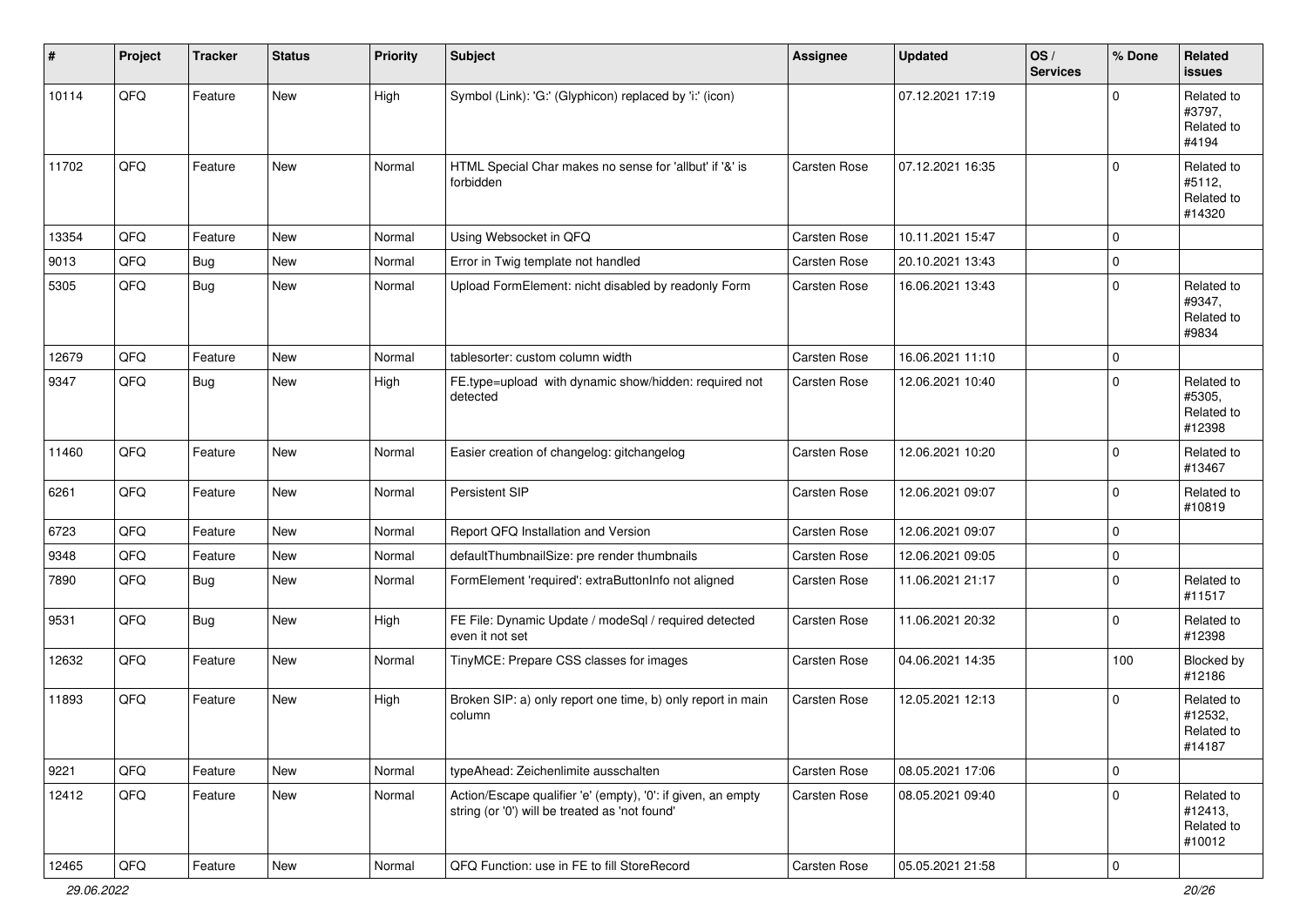| #     | Project | <b>Tracker</b> | <b>Status</b> | <b>Priority</b> | Subject                                                                                | <b>Assignee</b>     | <b>Updated</b>   | OS/<br><b>Services</b> | % Done      | Related<br><b>issues</b>                     |
|-------|---------|----------------|---------------|-----------------|----------------------------------------------------------------------------------------|---------------------|------------------|------------------------|-------------|----------------------------------------------|
| 8962  | QFQ     | Feature        | <b>New</b>    | High            | allow for form fields with identical names                                             | Carsten Rose        | 03.05.2021 21:14 |                        | $\Omega$    |                                              |
| 8668  | QFQ     | Bug            | <b>New</b>    | High            | Pill disabled: dyamic mode 'hidden' not respected - FE is still<br>required            | <b>Carsten Rose</b> | 03.05.2021 21:14 |                        | $\Omega$    |                                              |
| 8431  | QFQ     | Bug            | New           | High            | autocron.php with wrong path                                                           | Carsten Rose        | 03.05.2021 21:14 |                        | 0           |                                              |
| 8083  | QFQ     | <b>Bug</b>     | New           | High            | FormEditor: primary table list does not respect<br>'indexDb={{indexData:Y}}'           | Carsten Rose        | 03.05.2021 21:14 |                        | $\mathbf 0$ | Has<br>duplicate<br>#6678                    |
| 7899  | QFQ     | Bug            | <b>New</b>    | High            | Fe.type=password / retype / required: always complain<br>about missing value           | Carsten Rose        | 03.05.2021 21:14 |                        | $\Omega$    |                                              |
| 7850  | QFQ     | Feature        | <b>New</b>    | High            | Upload records: non 'pathFileName' column                                              | Carsten Rose        | 03.05.2021 21:14 |                        | $\mathbf 0$ |                                              |
| 7650  | QFQ     | <b>Bug</b>     | <b>New</b>    | High            | Optional do not show 'required' sign on FormElement                                    | Carsten Rose        | 03.05.2021 21:14 |                        | $\mathbf 0$ |                                              |
| 5715  | QFQ     | Feature        | New           | High            | PDF Caching                                                                            | Carsten Rose        | 03.05.2021 21:14 |                        | $\mathbf 0$ | Related to<br>#5851,<br>Related to<br>#6357  |
| 5459  | QFQ     | <b>Bug</b>     | <b>New</b>    | High            | Multi DB: spread system tables between 'QFQ' and<br>'Data'-DB                          | Carsten Rose        | 03.05.2021 21:14 |                        | 0           | Related to<br>#4720                          |
| 5221  | QFQ     | Bug            | New           | High            | Download Dialog: Bleibt stehen in FF wenn Datei<br>automatisch gespeichert wird.       | Carsten Rose        | 03.05.2021 21:14 |                        | $\mathbf 0$ |                                              |
| 3727  | QFQ     | Feature        | New           | High            | Security: Session Hijacking erschweren                                                 | Carsten Rose        | 03.05.2021 21:14 |                        | $\mathbf 0$ |                                              |
| 11237 | QFQ     | Bug            | <b>New</b>    | High            | Radiobutton / parameter.buttonClass= btn-default - kein dirty Benjamin Baer<br>Trigger |                     | 03.05.2021 21:12 |                        | $\mathbf 0$ | Related to<br>#10766                         |
| 11057 | QFQ     | Bug            | <b>New</b>    | High            | Checkboxes ohne span.checkmark im Report werden<br>ausgeblendet                        | Benjamin Baer       | 03.05.2021 21:12 |                        | $\mathbf 0$ | Related to<br>#11039                         |
| 12468 | QFQ     | Bug            | <b>New</b>    | Urgent          | Form: update Form.title after save                                                     | Carsten Rose        | 03.05.2021 21:12 |                        | 0           |                                              |
| 11850 | QFQ     | Feature        | <b>New</b>    | Urgent          | Wizard Form: basierend auf einer Tabelle eine Form<br>anlegen.                         |                     | 03.05.2021 21:12 |                        | $\mathbf 0$ | Blocked by<br>#8082                          |
| 10766 | QFQ     | Bug            | <b>New</b>    | High            | Radiobutton / parameter.buttonClass=btn-default: dynamic<br>update                     |                     | 03.05.2021 21:12 |                        | $\mathbf 0$ | Related to<br>#11237                         |
| 10640 | QFQ     | Bug            | <b>New</b>    | High            | TypeAhead Tag: FE editierbar trotz readOnly                                            | Carsten Rose        | 03.05.2021 21:12 |                        | $\mathbf 0$ |                                              |
| 10508 | QFQ     | <b>Bug</b>     | <b>New</b>    | High            | Multi Form broken on Multi DB Instance                                                 | Carsten Rose        | 03.05.2021 21:12 |                        | $\mathbf 0$ |                                              |
| 10506 | QFQ     | Bug            | <b>New</b>    | High            | Template Group broken on MultiDB instance                                              | Carsten Rose        | 03.05.2021 21:12 |                        | $\Omega$    | Related to<br>#10505                         |
| 10081 | QFQ     | <b>Bug</b>     | New           | High            | Stale record lock after 'forbidden' character                                          | Carsten Rose        | 03.05.2021 21:12 |                        | $\Omega$    | Related to<br>#10082,<br>Related to<br>#9789 |
| 10345 | QFQ     | Feature        | New           | Normal          | Templates - Patterns QFQ Style                                                         |                     | 03.05.2021 21:01 |                        | $\mathbf 0$ | Related to<br>#10713                         |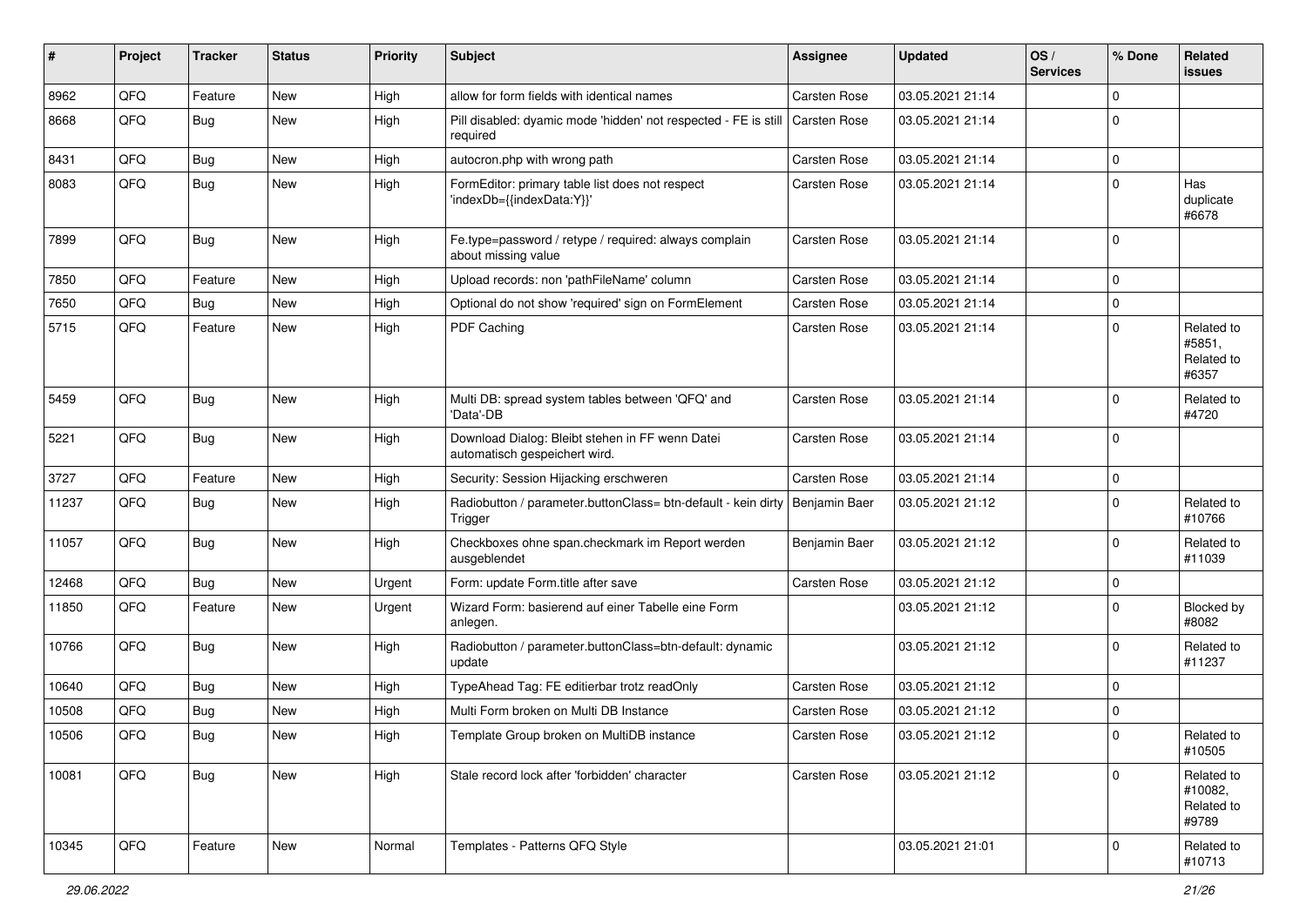| ∦     | Project | <b>Tracker</b> | <b>Status</b> | <b>Priority</b> | Subject                                                                                                             | <b>Assignee</b>                                        | <b>Updated</b>   | OS/<br><b>Services</b> | % Done         | Related<br><b>issues</b>                      |                      |
|-------|---------|----------------|---------------|-----------------|---------------------------------------------------------------------------------------------------------------------|--------------------------------------------------------|------------------|------------------------|----------------|-----------------------------------------------|----------------------|
| 12119 | QFQ     | Feature        | New           | Normal          | AS paged: error message missing if there ist no 'r'<br>argument.                                                    | Carsten Rose                                           | 03.05.2021 20:51 |                        | $\mathbf 0$    |                                               |                      |
| 12163 | QFQ     | Feature        | New           | Normal          | Checkbox: table wrap                                                                                                | Carsten Rose                                           | 03.05.2021 20:51 |                        | $\mathbf 0$    |                                               |                      |
| 11668 | QFQ     | Bug            | <b>New</b>    | Normal          | Play function.sql - problem with mysql                                                                              | Carsten Rose                                           | 03.05.2021 20:48 |                        | $\mathbf 0$    |                                               |                      |
| 11667 | QFQ     | <b>Bug</b>     | <b>New</b>    | Normal          | MySQL mariadb-server-10.3: Incorrect datetime value                                                                 | <b>Carsten Rose</b>                                    | 03.05.2021 20:48 |                        | $\mathbf 0$    |                                               |                      |
| 11955 | QFQ     | Feature        | <b>New</b>    | Normal          | subrecord: new title option to set <th> attributes - e.g. to<br/>customize tablesorter options.</th>                | attributes - e.g. to<br>customize tablesorter options. | Carsten Rose     | 03.05.2021 20:47       |                | $\Omega$                                      | Related to<br>#11775 |
| 11747 | QFQ     | Feature        | New           | Normal          | Maintenance Page with Redirect                                                                                      | <b>Carsten Rose</b>                                    | 03.05.2021 20:47 |                        | $\mathbf 0$    | Related to<br>#11741                          |                      |
| 12480 | QFQ     | Feature        | <b>New</b>    | Normal          | If QFQ upgrade is running, block further request                                                                    | Carsten Rose                                           | 03.05.2021 20:45 |                        | $\mathbf 0$    |                                               |                      |
| 12477 | QFQ     | Feature        | New           | Normal          | Support for refactoring: Form, FormElement, diverse<br>Tabellen/Spalten, tt-content Records                         | Carsten Rose                                           | 03.05.2021 20:45 |                        | $\mathbf 0$    |                                               |                      |
| 12474 | QFQ     | Feature        | <b>New</b>    | Normal          | Check BaseConfigURL if it is given and the the last char is '/'                                                     | <b>Carsten Rose</b>                                    | 03.05.2021 20:45 |                        | $\mathbf 0$    |                                               |                      |
| 12413 | QFQ     | Feature        | New           | Normal          | STORE_TYPO3: enhance for {{be_users.email:T}},<br>{{fe users.email:T}}                                              | <b>Carsten Rose</b>                                    | 03.05.2021 20:45 |                        | $\Omega$       | Related to<br>#12412,<br>Related to<br>#10012 |                      |
| 12400 | QFQ     | Feature        | New           | Normal          | Tutorial ist in QFQ Doku, Wird in der Suche gefunden, es<br>gibt aber kein Menupunkt - Inhalt ueberpruefen          | <b>Carsten Rose</b>                                    | 03.05.2021 20:45 |                        | $\overline{0}$ |                                               |                      |
| 12269 | QFQ     | Feature        | <b>New</b>    | Normal          | 2FA - Login                                                                                                         | Carsten Rose                                           | 03.05.2021 20:45 |                        | $\mathbf 0$    |                                               |                      |
| 12162 | QFQ     | Feature        | New           | Normal          | FE.type=sendmail: personalized mailing (several mails) via<br>template                                              | <b>Carsten Rose</b>                                    | 03.05.2021 20:45 |                        | $\overline{0}$ |                                               |                      |
| 12156 | QFQ     | Feature        | New           | Normal          | Form: Optional disable 'leave page'                                                                                 |                                                        | 03.05.2021 20:45 |                        | $\mathbf 0$    |                                               |                      |
| 12109 | QFQ     | Feature        | <b>New</b>    | Normal          | Donwload Link: Plain, SIP, Persistent Link, Peristent SIP -<br>new notation                                         | <b>Carsten Rose</b>                                    | 03.05.2021 20:45 |                        | $\mathbf 0$    | Related to<br>#12085                          |                      |
| 12135 | QFQ     | Feature        | <b>New</b>    | Normal          | Subrecord: Notiz                                                                                                    |                                                        | 24.04.2021 16:58 |                        | $\mathbf 0$    |                                               |                      |
| 12330 | QFQ     | Feature        | New           | Normal          | Copy to input field / text area / TinyMCE                                                                           | Carsten Rose                                           | 07.04.2021 09:01 |                        | $\mathbf 0$    |                                               |                      |
| 10080 | QFQ     | Feature        | New           | Normal          | Popup on 'save' / 'close': configure dialog (answer<br>yes/no/cancle/)                                              | <b>Carsten Rose</b>                                    | 28.03.2021 20:52 |                        | $\Omega$       | Is duplicate<br>of #12262                     |                      |
| 12187 | QFQ     | Bug            | New           | Normal          | Trigger FormAsFile() via Report: probably problem with multi   Carsten Rose<br>DB setup                             |                                                        | 20.03.2021 21:20 |                        | $\overline{0}$ |                                               |                      |
| 10714 | QFQ     | Feature        | New           | Normal          | multi Table Form                                                                                                    | Carsten Rose                                           | 16.03.2021 18:44 |                        | 0              |                                               |                      |
| 8217  | QFQ     | Feature        | New           | Normal          | if-elseif-else construct                                                                                            | Carsten Rose                                           | 16.03.2021 18:41 |                        | $\mathbf 0$    | Related to<br>#10716                          |                      |
| 11516 | QFQ     | Feature        | New           | Normal          | Multi Page Form (Previous/Next Buttons)                                                                             | Carsten Rose                                           | 16.03.2021 17:52 |                        | $\mathbf 0$    |                                               |                      |
| 12146 | QFQ     | Feature        | New           | Normal          | Autocron Job: Anzeigen wann der naechste Job ausgefuehrt   Carsten Rose<br>wird, resp das er nicht ausgefuehrt wird |                                                        | 15.03.2021 15:23 |                        | $\overline{0}$ |                                               |                      |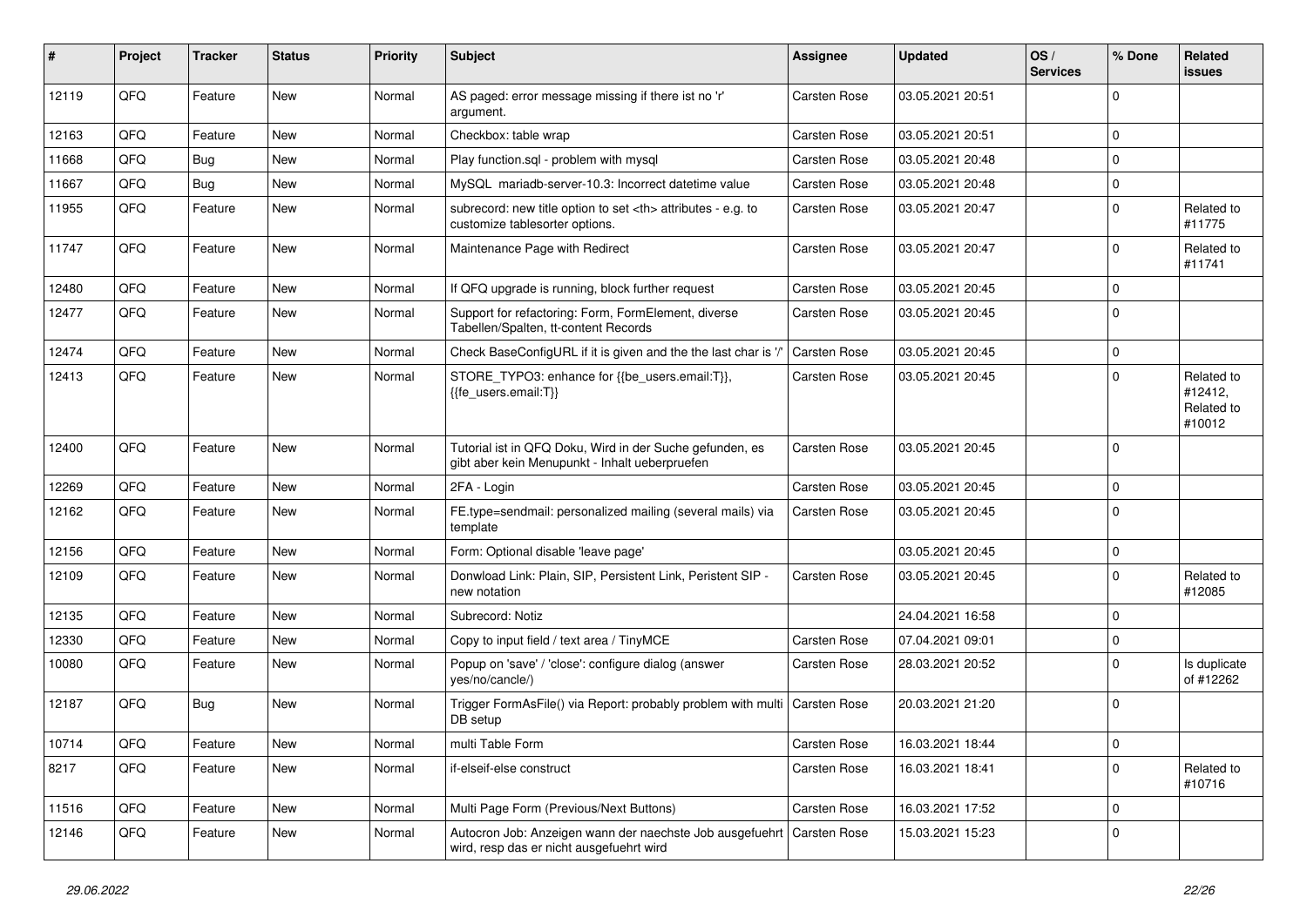| #     | Project | <b>Tracker</b> | <b>Status</b> | <b>Priority</b> | Subject                                                                            | <b>Assignee</b> | <b>Updated</b>   | OS/<br><b>Services</b> | % Done      | Related<br><b>issues</b>                                             |
|-------|---------|----------------|---------------|-----------------|------------------------------------------------------------------------------------|-----------------|------------------|------------------------|-------------|----------------------------------------------------------------------|
| 12133 | QFQ     | <b>Bug</b>     | <b>New</b>    | Normal          | NPM, phpSpreadSheet aktualisieren                                                  | Carsten Rose    | 15.03.2021 09:04 |                        | $\mathbf 0$ |                                                                      |
| 3864  | QFQ     | Feature        | <b>New</b>    | Normal          | Encrypt / decrypt field                                                            | Carsten Rose    | 08.03.2021 18:08 |                        | 0           |                                                                      |
| 8187  | QFQ     | Feature        | New           | Normal          | Subrecord: enable/hide new button - make new/edit/delete<br>customizeable.         | Carsten Rose    | 06.03.2021 18:44 |                        | $\mathbf 0$ | Related to<br>#11326                                                 |
| 12045 | QFQ     | Bug            | New           | Normal          | templateGroup afterSave FE: Aufruf ohne<br>sqlHonorFormElements funktioniert nicht | Carsten Rose    | 18.02.2021 16:33 |                        | $\mathbf 0$ |                                                                      |
| 12040 | QFQ     | <b>Bug</b>     | New           | Normal          | FE Mode 'hidden' für zwei FEs auf einer Zeile                                      | Carsten Rose    | 18.02.2021 10:13 |                        | $\mathbf 0$ |                                                                      |
| 12039 | QFQ     | Feature        | <b>New</b>    | Normal          | Missing htmlSpecialChar() in pre processing on form submit                         |                 | 18.02.2021 00:09 |                        | $\mathbf 0$ | Related to<br>#14320                                                 |
| 12024 | QFQ     | Feature        | <b>New</b>    | Normal          | Excel Export: text columns by default decode<br>htmlspeciachar()                   | Carsten Rose    | 17.02.2021 23:55 |                        | 0           | Related to<br>#12022                                                 |
| 12038 | QFQ     | Feature        | <b>New</b>    | Normal          | a) STORE_VAR: filenameOnlyStripUniq, b) SP:<br>QSTRIPUNIQ()                        |                 | 17.02.2021 23:55 |                        | $\mathbf 0$ |                                                                      |
| 12023 | QFQ     | Feature        | <b>New</b>    | Normal          | MySQL Stored Precdure: QDECODESPECIALCHAR()                                        | Carsten Rose    | 16.02.2021 11:16 |                        | $\mathbf 0$ | Related to<br>#12022                                                 |
| 11775 | QFQ     | Feature        | <b>New</b>    | Normal          | Subrecord Tooltip pro Feld                                                         | Carsten Rose    | 18.12.2020 15:22 |                        | $\mathbf 0$ | Related to<br>#11955                                                 |
| 11752 | QFQ     | Bug            | New           | Normal          | checkbox renders multiple input elements with same name                            | Carsten Rose    | 17.12.2020 14:58 |                        | $\mathbf 0$ | Related to<br>#11750                                                 |
| 11716 | QFQ     | Feature        | <b>New</b>    | Normal          | Form an beliebiger Stelle im Report anzeigen                                       |                 | 09.12.2020 09:47 |                        | $\mathbf 0$ |                                                                      |
| 11715 | QFQ     | <b>Bug</b>     | <b>New</b>    | Normal          | acceptZeroAsRequired and requiredOffButMark do not<br>coincide                     |                 | 08.12.2020 12:13 |                        | $\mathbf 0$ |                                                                      |
| 11695 | QFQ     | <b>Bug</b>     | New           | Normal          | MultiForm required FE Error                                                        | Carsten Rose    | 04.12.2020 13:34 |                        | $\mathbf 0$ |                                                                      |
| 11534 | QFQ     | Feature        | New           | Normal          | Report: Action on selected rows - Table batchprocessing<br>feature                 |                 | 18.11.2020 08:15 |                        | $\mathbf 0$ |                                                                      |
| 11535 | QFQ     | Feature        | <b>New</b>    | Normal          | Ability to create SQL columns in frontend QFQ forms                                |                 | 17.11.2020 12:11 |                        | $\mathbf 0$ |                                                                      |
| 11523 | QFQ     | Feature        | New           | Normal          | Mit dynamic Update erkennen, ob Upload gemacht wurde                               | Carsten Rose    | 13.11.2020 15:07 |                        | 0           | Related to<br>#9533                                                  |
| 11522 | QFQ     | Bug            | New           | Normal          | Aus/Einblenden von Reitern                                                         |                 | 13.11.2020 14:58 |                        | $\mathbf 0$ |                                                                      |
| 10937 | QFQ     | <b>Bug</b>     | New           | Normal          | Fehler mit abhängigen Select- Feldern beim Positionieren                           | Carsten Rose    | 12.11.2020 23:45 |                        | $\mathbf 0$ |                                                                      |
| 10759 | QFQ     | <b>Bug</b>     | New           | Normal          | emptyMeansNull - Feld falsch aktualisiert                                          |                 | 12.11.2020 23:45 |                        | 0           |                                                                      |
| 10704 | QFQ     | <b>Bug</b>     | New           | Normal          | wkhtml problem rendering fullCalendar.js / fabric.js >><br>successor: puppeteer    | Carsten Rose    | 12.11.2020 23:45 |                        | $\pmb{0}$   | Related to<br>#5024,<br>Related to<br>#4650,<br>Related to<br>#10715 |
| 10588 | QFQ     | <b>Bug</b>     | New           | Normal          | typeahed Tag: Doku anpassen                                                        | Carsten Rose    | 12.11.2020 23:45 |                        | $\pmb{0}$   |                                                                      |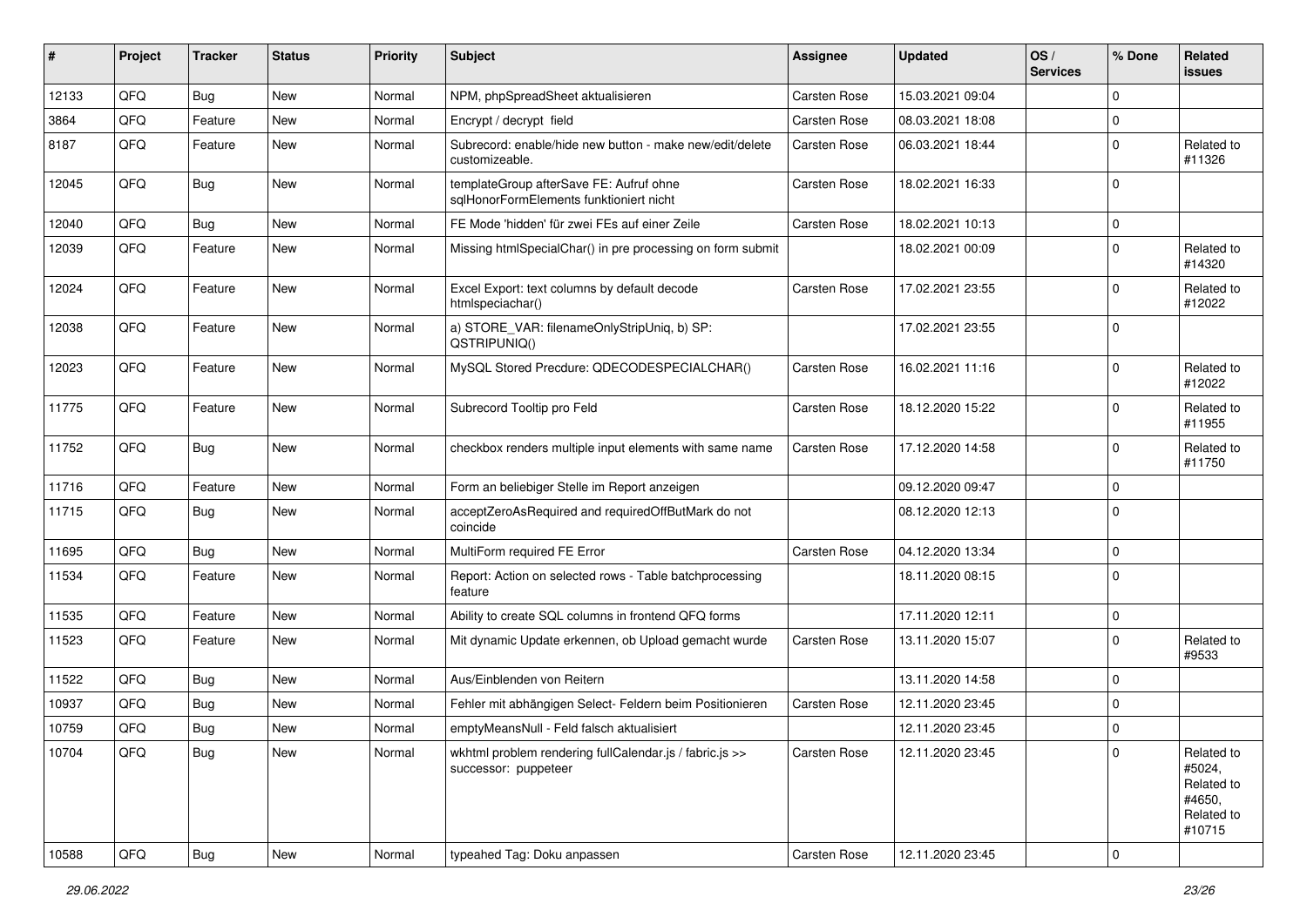| #     | Project | <b>Tracker</b> | <b>Status</b> | <b>Priority</b> | <b>Subject</b>                                                                                     | <b>Assignee</b>     | <b>Updated</b>   | OS/<br><b>Services</b> | % Done       | Related<br>issues    |
|-------|---------|----------------|---------------|-----------------|----------------------------------------------------------------------------------------------------|---------------------|------------------|------------------------|--------------|----------------------|
| 11504 | QFQ     | Feature        | <b>New</b>    | Normal          | Dynamic Update: Button text update for 'Save',' Close' &<br>'Delete'                               | <b>Carsten Rose</b> | 12.11.2020 23:44 |                        | $\Omega$     |                      |
| 11239 | QFQ     | <b>Bug</b>     | New           | Normal          | Radiobutton (plain): horizontales Rendern abhängig vom<br>Datentyp in der Datenbank                | <b>Carsten Rose</b> | 30.09.2020 18:37 |                        | $\Omega$     |                      |
| 11195 | QFQ     | Bug            | <b>New</b>    | Low             | Dynamic Update: Note not updated if new text is empty<br>(v20.4)                                   |                     | 25.09.2020 11:14 |                        | $\Omega$     |                      |
| 11080 | QFQ     | Feature        | <b>New</b>    | Normal          | Send MQTT messages                                                                                 | <b>Carsten Rose</b> | 29.08.2020 19:49 |                        | $\mathbf 0$  |                      |
| 10996 | QFQ     | Feature        | New           | Normal          | Download video via sip: no seek                                                                    | <b>Carsten Rose</b> | 12.08.2020 14:18 |                        | $\Omega$     |                      |
| 10976 | QFQ     | Feature        | New           | Normal          | Excel Export Verbesserungen                                                                        | <b>Carsten Rose</b> | 06.08.2020 10:56 |                        | $\mathbf 0$  |                      |
| 10890 | QFQ     | <b>Bug</b>     | <b>New</b>    | Normal          | AutoCron hangs                                                                                     |                     | 20.07.2020 13:56 |                        | $\mathbf{0}$ |                      |
| 10874 | QFQ     | Feature        | New           | Normal          | Erstellen eines Foreign Keys in der Tabelle "FormElement"                                          |                     | 13.07.2020 10:11 |                        | $\mathbf 0$  |                      |
| 10819 | QFQ     | Feature        | New           | Normal          | Persistent SIP - second try                                                                        | <b>Carsten Rose</b> | 29.06.2020 23:02 |                        | $\Omega$     | Related to<br>#6261  |
| 10763 | QFQ     | Feature        | New           | Normal          | form accessed and submitted despite logout?                                                        |                     | 16.06.2020 11:43 |                        | $\mathbf 0$  |                      |
| 3432  | QFQ     | Feature        | <b>New</b>    | Normal          | subrecord: dynamicUpdate                                                                           | <b>Carsten Rose</b> | 11.06.2020 21:10 |                        | $\Omega$     | Related to<br>#5691  |
| 10658 | QFQ     | Bug            | <b>New</b>    | Normal          | processReadOnly broken                                                                             | <b>Carsten Rose</b> | 27.05.2020 17:55 |                        | $\mathbf 0$  |                      |
| 5345  | QFQ     | Feature        | New           | Normal          | Report: UPDATE / INSERT / DELETE statements should<br>trigger subqueries, depending on the result. | <b>Carsten Rose</b> | 27.05.2020 16:11 |                        | $\Omega$     |                      |
| 10593 | QFQ     | Feature        | <b>New</b>    | Normal          | label2: text behind input element                                                                  | <b>Carsten Rose</b> | 16.05.2020 10:57 |                        | $\mathbf 0$  |                      |
| 5559  | QFQ     | Bug            | <b>New</b>    | Normal          | FE.type = Upload: 'accept' might contain variables                                                 | <b>Carsten Rose</b> | 11.05.2020 21:23 |                        | $\Omega$     |                      |
| 10384 | QFQ     | Feature        | New           | Normal          | Parameter Exchange QFQ Instances                                                                   |                     | 07.05.2020 09:38 |                        | $\mathbf 0$  |                      |
| 10322 | QFQ     | Bug            | <b>New</b>    | Normal          | FormElement / Radio: missing column 'enum' >> FE not<br>reported                                   | <b>Carsten Rose</b> | 07.05.2020 09:37 |                        | $\Omega$     |                      |
| 10119 | QFQ     | Feature        | New           | Normal          | Dropdown (selectlist) & TypeAhead: format and catagorize<br>list                                   | <b>Carsten Rose</b> | 07.05.2020 09:36 |                        | l 0          |                      |
| 10082 | QFQ     | <b>Bug</b>     | New           | Normal          | FE.type=SELECT - 'sanatize' Class                                                                  | <b>Carsten Rose</b> | 07.05.2020 09:36 |                        | $\mathbf{0}$ | Related to<br>#10081 |
| 4050  | QFQ     | Feature        | <b>New</b>    | Normal          | sql.log: 1) FormElement ID which causes a specific action,<br>2) Result in the same row.           | Carsten Rose        | 15.04.2020 11:35 |                        | $\Omega$     | Related to<br>#5458  |
| 10324 | QFQ     | <b>Bug</b>     | New           | Normal          | Excel Export mit Template funktioniert nur, wenn Template<br>vor uid kommt                         |                     | 30.03.2020 11:20 |                        | $\mathbf 0$  | Related to<br>#10257 |
| 10115 | QFQ     | Feature        | New           | Normal          | TypeAhead: static list                                                                             | Carsten Rose        | 26.02.2020 16:42 |                        | 100          |                      |
| 9811  | QFQ     | Feature        | New           | Normal          | Report: tag every n'th row                                                                         | <b>Carsten Rose</b> | 01.02.2020 23:22 |                        | 0            |                      |
| 9783  | QFQ     | <b>Bug</b>     | New           | Normal          | Email with special characters                                                                      | Carsten Rose        | 01.02.2020 23:22 |                        | $\mathbf 0$  |                      |
| 9781  | QFQ     | Feature        | New           | Normal          | Button: CSS class to make buttons smaller                                                          | Carsten Rose        | 01.02.2020 23:22 |                        | $\mathbf 0$  |                      |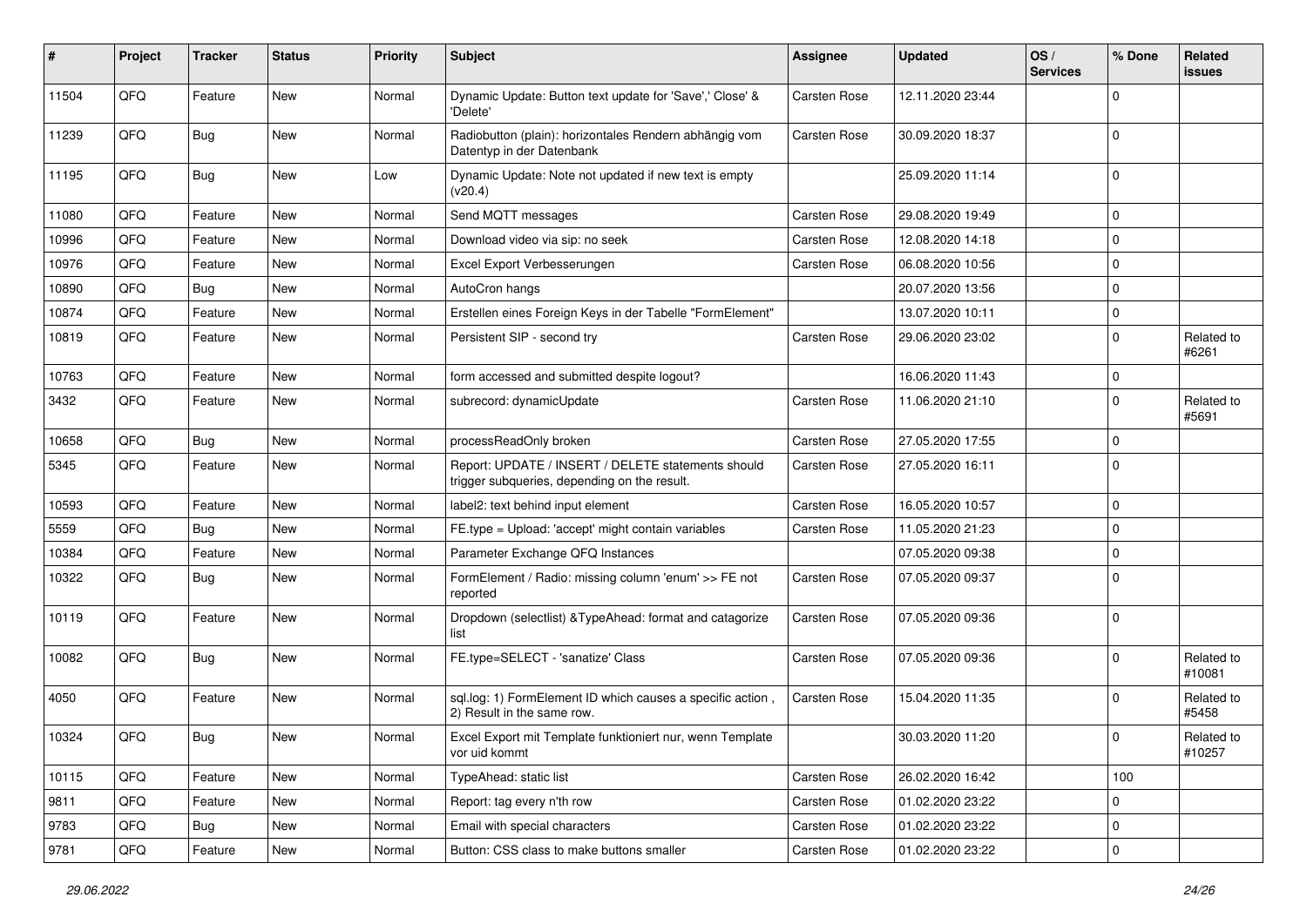| #    | Project | <b>Tracker</b> | <b>Status</b> | <b>Priority</b> | Subject                                                                                                | <b>Assignee</b>     | <b>Updated</b>   | OS/<br><b>Services</b> | % Done      | Related<br>issues                                                    |
|------|---------|----------------|---------------|-----------------|--------------------------------------------------------------------------------------------------------|---------------------|------------------|------------------------|-------------|----------------------------------------------------------------------|
| 9707 | QFQ     | Feature        | New           | Normal          | SIP security: encode pageId and check pageId on decode                                                 | Carsten Rose        | 01.02.2020 23:22 |                        | $\mathbf 0$ |                                                                      |
| 9706 | QFQ     | Feature        | <b>New</b>    | Normal          | Multi File Upload (hidden template group)                                                              | Carsten Rose        | 01.02.2020 23:22 |                        | 0           | Related to<br>#7521,<br>Related to<br>#5562.<br>Related to<br>#13330 |
| 9537 | QFQ     | Feature        | New           | Normal          | FormEditor: Edit fieldset in FrontEnd                                                                  | Carsten Rose        | 01.02.2020 23:22 |                        | 0           |                                                                      |
| 9533 | QFQ     | <b>Bug</b>     | New           | Normal          | FE.type=upload: Check in 'beforeSave' if upload is given                                               | <b>Carsten Rose</b> | 01.02.2020 23:22 |                        | $\mathbf 0$ | Related to<br>#11523                                                 |
| 9352 | QFQ     | Feature        | New           | Normal          | FE 'Native' fire slaveld, sqlAfter, sqlIns                                                             | Carsten Rose        | 01.02.2020 23:22 |                        | $\mathbf 0$ |                                                                      |
| 9317 | QFQ     | <b>Bug</b>     | New           | Normal          | FE.type=note: with dynamic show/hidden an empty label<br>causes trouble                                | Carsten Rose        | 01.02.2020 23:22 |                        | $\mathbf 0$ |                                                                      |
| 9275 | QFQ     | Bug            | New           | Normal          | autcron: t3 page, which takes to long to respond, is not<br>reported properly                          | Carsten Rose        | 01.02.2020 23:22 |                        | 100         |                                                                      |
| 9208 | QFQ     | Feature        | New           | Normal          | Manage 'recent' records                                                                                | Carsten Rose        | 01.02.2020 23:22 |                        | $\mathbf 0$ |                                                                      |
| 9177 | QFQ     | <b>Bug</b>     | New           | Normal          | Bug? QFQ tries to save an action FE, which has real<br>existing column name                            | Carsten Rose        | 01.02.2020 23:22 |                        | $\mathbf 0$ |                                                                      |
| 9136 | QFQ     | Feature        | New           | Normal          | Create ZIP files with dynamic PDFs                                                                     | Carsten Rose        | 01.02.2020 23:22 |                        | 0           |                                                                      |
| 9129 | QFQ     | Feature        | New           | Normal          | sqlValidate: Message as notification, not as error                                                     | <b>Carsten Rose</b> | 01.02.2020 23:22 |                        | $\mathbf 0$ | Related to<br>#9128                                                  |
| 9128 | QFQ     | Feature        | New           | Normal          | Error Message: not replaced variables- a) replace back to<br>'{{', b) underline                        | Carsten Rose        | 01.02.2020 23:22 |                        | $\mathbf 0$ | Related to<br>#9129                                                  |
| 9127 | QFQ     | <b>Bug</b>     | New           | Normal          | Error Message: change 'roll over' color - text not readable                                            | Carsten Rose        | 01.02.2020 23:22 |                        | $\mathbf 0$ |                                                                      |
| 9077 | QFQ     | <b>Bug</b>     | New           | Normal          | typeAheadSql: report broken SQL                                                                        | Carsten Rose        | 01.02.2020 23:22 |                        | $\mathbf 0$ |                                                                      |
| 8975 | QFQ     | Feature        | New           | Normal          | Report Notation: 2.0                                                                                   | Carsten Rose        | 01.02.2020 23:22 |                        | $\mathbf 0$ | Related to<br>#8963                                                  |
| 8806 | QFQ     | Feature        | New           | Normal          | SQL Function nl2br                                                                                     | Carsten Rose        | 01.02.2020 23:22 |                        | $\mathbf 0$ |                                                                      |
| 8719 | QFQ     | Feature        | New           | Normal          | extraButtonLock: add support for 0/1                                                                   | Carsten Rose        | 01.02.2020 23:22 |                        | 0           |                                                                      |
| 8336 | QFQ     | Feature        | New           | Normal          | Form > modified > Close New: a) Optional disable popup, b)<br>custom text, c) mode on save: close stay | Carsten Rose        | 01.02.2020 23:22 |                        | $\mathbf 0$ | Related to<br>#8335                                                  |
| 8089 | QFQ     | Feature        | New           | Normal          | Copy/Paste for FormElements                                                                            | Carsten Rose        | 01.02.2020 23:22 |                        | $\mathbf 0$ |                                                                      |
| 8049 | QFQ     | <b>Bug</b>     | New           | Normal          | FE.type=note, column 'value': text moves some pixel to top<br>after save                               | Carsten Rose        | 01.02.2020 23:22 |                        | $\mathbf 0$ |                                                                      |
| 7924 | QFQ     | Feature        | New           | Normal          | Radio/Checkbox with Tooltip                                                                            | Carsten Rose        | 01.02.2020 23:22 |                        | $\mathbf 0$ |                                                                      |
| 7812 | QFQ     | Feature        | New           | Normal          | FE 'Subrecord' - new option 'subrecordShowFilter',<br>'subrecordPaging'                                | Carsten Rose        | 01.02.2020 23:22 |                        | $\mathbf 0$ |                                                                      |
| 7795 | QFQ     | Bug            | New           | Normal          | Readonly Form: Typeahead-Felder                                                                        | Carsten Rose        | 01.02.2020 23:22 |                        | $\pmb{0}$   |                                                                      |